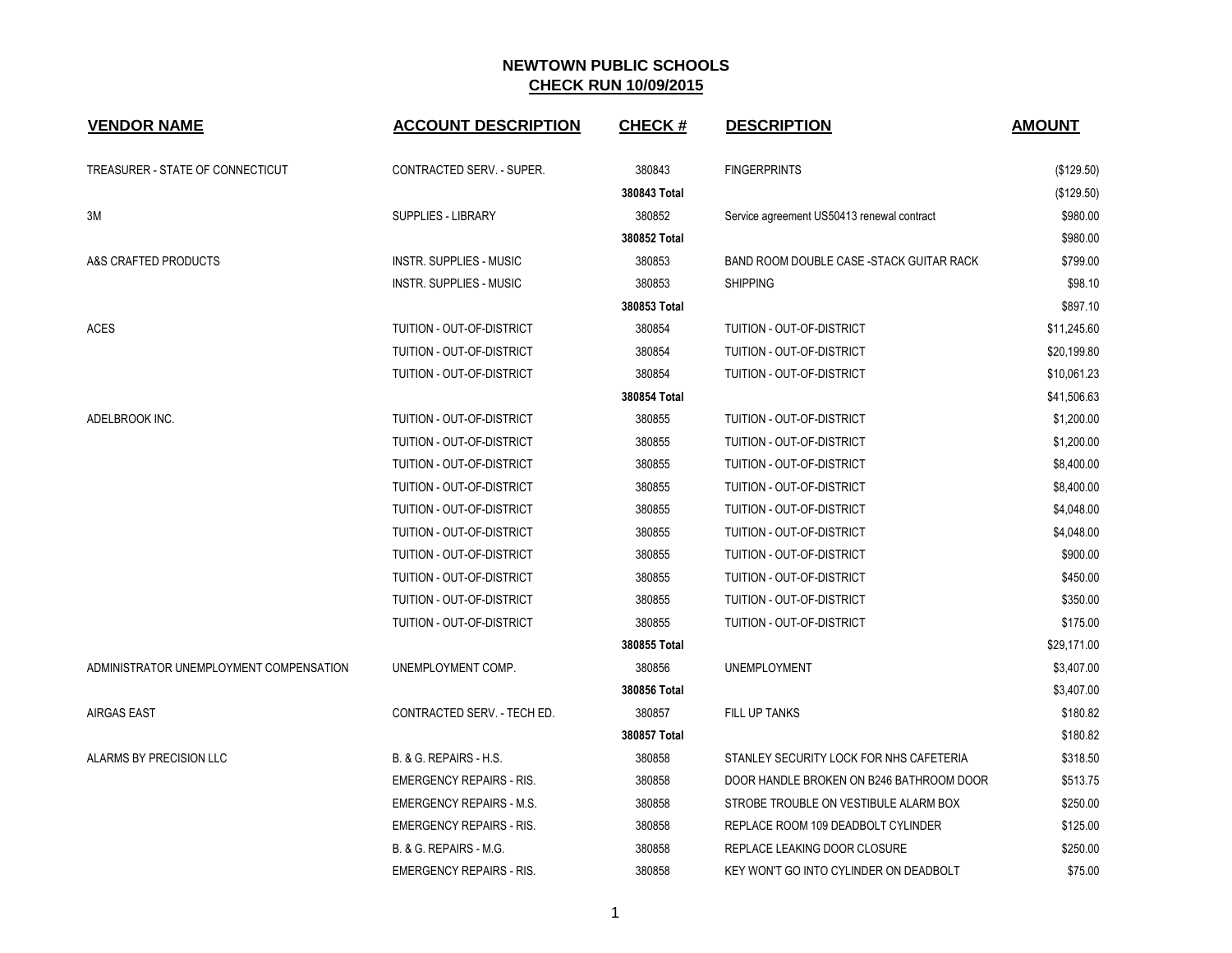| <b>VENDOR NAME</b>               | <b>ACCOUNT DESCRIPTION</b>      | <b>CHECK#</b> | <b>DESCRIPTION</b>                           | <b>AMOUNT</b> |
|----------------------------------|---------------------------------|---------------|----------------------------------------------|---------------|
| ALARMS BY PRECISION LLC          | <b>B&amp;G CONTRACTED SERV.</b> | 380858        | ANNUAL TEST / INSPECTION OF ALL FIRE SYS.    | \$5,865.00    |
|                                  | <b>EMERGENCY REPAIRS - RIS.</b> | 380858        | INSTALL SEC DESK LOCKS, FIRE ALARM COND      | \$540.00      |
|                                  | <b>EMERGENCY REPAIRS - RIS.</b> | 380858        | INSTALL SEC DESK LOCKS, FIRE ALARM COND      | \$187.50      |
|                                  | <b>EMERGENCY REPAIRS - M.S.</b> | 380858        | REPLACE A WING SMOKE DETECTOR / CONT.        | \$250.00      |
|                                  | <b>EMERGENCY REPAIRS - H.S.</b> | 380858        | EXTRA COMPONENTS FOR PANIC BUTTONS           | \$1,455.00    |
|                                  | <b>EMERGENCY REPAIRS - H.S.</b> | 380858        | EXTRA COMPONENTS FOR PANIC BUTTONS           | \$687.50      |
|                                  | <b>EMERGENCY REPAIRS - H.S.</b> | 380858        | EXTRA COMPONENTS FOR PANIC BUTTONS           | \$125.00      |
|                                  | <b>EMERGENCY REPAIRS - H.S.</b> | 380858        | EXTRA COMPONENTS FOR PANIC BUTTONS           | \$246.25      |
|                                  | B. & G. IMPROVE - H.S.          | 380858        | LOCKS FOR NHS CAFETERIA                      | \$6,854.00    |
|                                  |                                 | 380858 Total  |                                              | \$17,742.50   |
| ALL ABOUT YOU HOME CARE SERVICES | PROF. SERV. - HEALTH ELEM/RIS   | 380859        | PROF. SERV. - HEALTH ELEM/RIS                | \$1,237.50    |
|                                  | PROF. SERV. - HEALTH ELEM/RIS   | 380859        | PROF. SERV. - HEALTH ELEM/RIS                | \$1,636.25    |
|                                  | PROF. SERV. - HEALTH ELEM/RIS   | 380859        | PROF. SERV. - HEALTH ELEM/RIS                | \$1,650.00    |
|                                  |                                 | 380859 Total  |                                              | \$4,523.75    |
| ALL-STAR TRANSPORTATION LLC      | TRANS. - LOCAL REG. ED          | 380860        | T.A.P.                                       | \$4,930.00    |
|                                  | <b>TRANS. - PRIVATE</b>         | 380860        | ST ROSE                                      | \$5,072.00    |
|                                  | TRANS. - MAGNET SCH.            | 380860        | DANBURY MAGNET SCHOOL                        | \$690.00      |
|                                  | TRANS. - NONNEWAUG              | 380860        | <b>NONEWAUG</b>                              | \$460.00      |
|                                  | TRANS. - VO/TECH.               | 380860        | <b>HATS</b>                                  | \$920.00      |
|                                  | TRANS. - LOCAL SPECIAL ED       | 380860        | ESY PROGRAM AUG 2015                         | \$4,320.00    |
|                                  | TRANS. - LOCAL SPECIAL ED       | 380860        | <b>MONITORS AUG 2015</b>                     | \$592.00      |
|                                  | STUDENT TRAVEL - SPORTS         | 380860        | SPORTS- STUDENT TRANSPORTATION               | \$2,950.00    |
|                                  | STUDENT TRAVEL - SPORTS         | 380860        | SPORTS- STUDENT TRANSPORTATION               | \$4,325.00    |
|                                  | TRANS. - MAGNET SCH.            | 380860        | ECA MAGNET SCHOOL - 144 DAYS 2015-16         | \$4,248.00    |
|                                  | TRANS. - MAGNET SCH.            | 380860        | RCA MAGNET SCHOOL - 140 DAYS 2015-16         | \$4,130.00    |
|                                  | TRANS. - NONNEWAUG              | 380860        | NONNAWAUG SCHOOL - 181 DAYS 2015-16          | \$3,891.50    |
|                                  | TRANS. - VO/TECH.               | 380860        | HATS SCHOOL - 181 DAYS 2015-16               | \$5,339.50    |
|                                  | TRANS. - LOCAL SPECIAL ED       | 380860        | 3 W/C AND 2 30P BUSES SPECIAL ED IN-DISTRICT | \$16,744.50   |
|                                  | TRANS. - LOCAL SPECIAL ED       | 380860        | LSPED RUNS 2015-16                           | \$15,880.00   |
|                                  | TRANS. - LOCAL REG. ED          | 380860        | LOCAL REGULAR ED BUS CONTRACT 2015-16        | \$219,872.80  |
|                                  | TRANS. - PRIVATE                | 380860        | ST. ROSE PORTION OF TRANSPORTATION           | \$21,498.30   |
|                                  | TRANS. - PRIVATE                | 380860        | FRAISER WOODS PORTION OF TRANSPORTATION      | \$5,015.00    |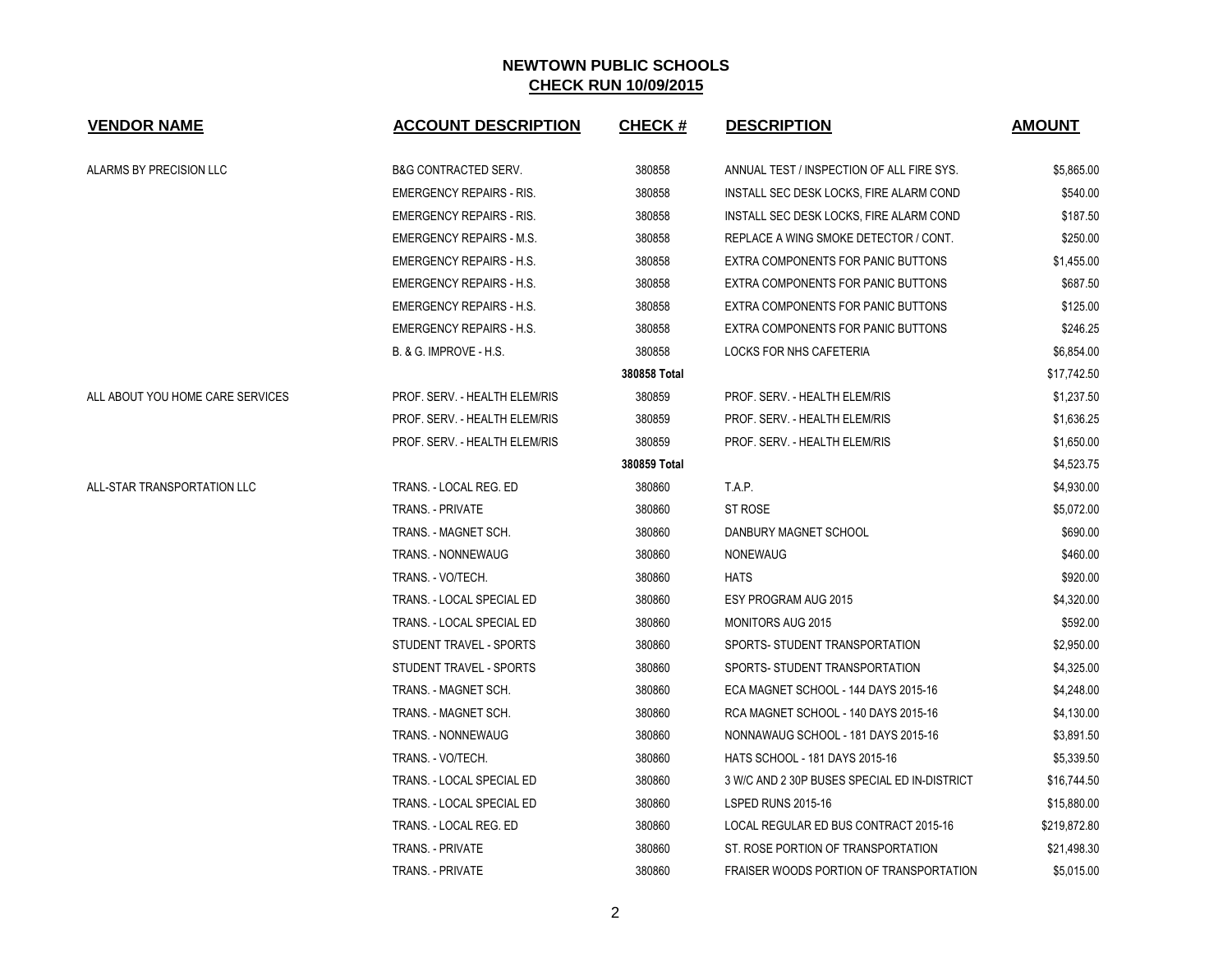| <b>VENDOR NAME</b>                   | <b>ACCOUNT DESCRIPTION</b>           | <b>CHECK#</b> | <b>DESCRIPTION</b>                                 | <b>AMOUNT</b> |
|--------------------------------------|--------------------------------------|---------------|----------------------------------------------------|---------------|
| ALL-STAR TRANSPORTATION LLC          | TRANS. - PRIVATE                     | 380860        | HOUSATONIC VALLEY PORTION OF TRANSP                | \$4,867.50    |
|                                      | TRANS. - MAGNET SCH.                 | 380860        | DANBURY MAGNET PORTION OF TRANSP                   | \$2,970.00    |
|                                      | STUDENT TRAVEL - MUSIC               | 380860        | <b>TRANSPORTATION</b>                              | \$85.00       |
|                                      | STUDENT TRAVEL - MUSIC               | 380860        | <b>TRANSPORTATION</b>                              | \$740.00      |
|                                      | STUDENT TRAVEL - MUSIC               | 380860        | <b>TRANSPORTATION</b>                              | \$1,720.00    |
|                                      |                                      | 380860 Total  |                                                    | \$331,261.10  |
| ALTUS POWER FUNDS, LLC SERIES II     | ELECTRICITY - M.S.                   | 380861        | SOLAR SEPT 2015 20,563 KWH                         | \$1,677.94    |
|                                      |                                      | 380861 Total  |                                                    | \$1,677.94    |
| AMERICAN COUNSELING ASSOCIATION      | MEMBERSHIPS - GUIDANCE               | 380862        | Membership renewal per attached                    | \$168.00      |
|                                      |                                      | 380862 Total  |                                                    | \$168.00      |
| AMERICAN INDUSTRIAL TECHNOLOGIES LLC | <b>B&amp;G CONTRACTED SERV.</b>      | 380863        | TESTING & CHEMICALS FOR HOT WATER BOILER           | \$250.00      |
|                                      |                                      | 380863 Total  |                                                    | \$250.00      |
| ANTHEM BLUE CROSS AND BLUE SHIELD    | P/R - VOLUNTARY VISION INS.          | 380864        | ANTHEM INS OCT 2015                                | \$1,160.98    |
|                                      |                                      | 380864 Total  |                                                    | \$1,160.98    |
| <b>ANTHEM LIFE</b>                   | P/R - VOLUNTARY LIFE INS.            | 380865        | ANTHEM LIFE OCT 2015                               | \$2,257.46    |
|                                      | P/R - VOLUNTARY LTD INS.             | 380865        | ANTHEM LIFE OCT 2015                               | \$4,888.72    |
|                                      |                                      | 380865 Total  |                                                    | \$7,146.18    |
| APPERSON INC.                        | <b>INSTR. SUPPLIES - BUSINESS ED</b> | 380866        | form #100AS, item #28040- (500/PKG, 2 sided essay) | \$184.27      |
|                                      |                                      | 380866 Total  |                                                    | \$184.27      |
| APPLE INC.                           | REPAIRS - INFO. TECH.                | 380867        | Repair cracked screen on iPad                      | \$49.00       |
|                                      |                                      | 380867 Total  |                                                    | \$49.00       |
| AQUARION WATER COMPANY OF CT         | WATER - M.G.                         | 380868        | WATER 200331002 51. THOU GAL                       | \$841.40      |
|                                      |                                      | 380868 Total  |                                                    | \$841.40      |
| ARC-O-ROOTER LLC                     | <b>EMERGENCY REPAIRS - M.S.</b>      | 380869        | SNAKE KITCHEN LINE - NMS                           | \$150.00      |
|                                      | <b>EMERGENCY REPAIRS - M.S.</b>      | 380869        | SNAKE KITCHEN LINE - NMS                           | \$185.00      |
|                                      |                                      | 380869 Total  |                                                    | \$335.00      |
| ASSOCIATED REFUSE HAULERS            | <b>REFUSE REMOVAL</b>                | 380870        | REFUSE REMOVAL - ALL SCHOOLS 2015-2016             | \$7,508.07    |
|                                      | <b>REFUSE REMOVAL</b>                | 380870        | CARDBOARD RECYCLING 2015-2016                      | \$80.00       |
|                                      | <b>REFUSE REMOVAL</b>                | 380870        | CARDBOARD RECYCLING 2015-2016                      | \$172.00      |
|                                      | <b>REFUSE REMOVAL</b>                | 380870        | CARDBOARD RECYCLING 2015-2016                      | \$80.00       |
|                                      | REFUSE REMOVAL                       | 380870        | CARDBOARD RECYCLING 2015-2016                      | \$116.00      |
|                                      | REFUSE REMOVAL                       | 380870        | CARDBOARD RECYCLING 2015-2016                      | \$244.00      |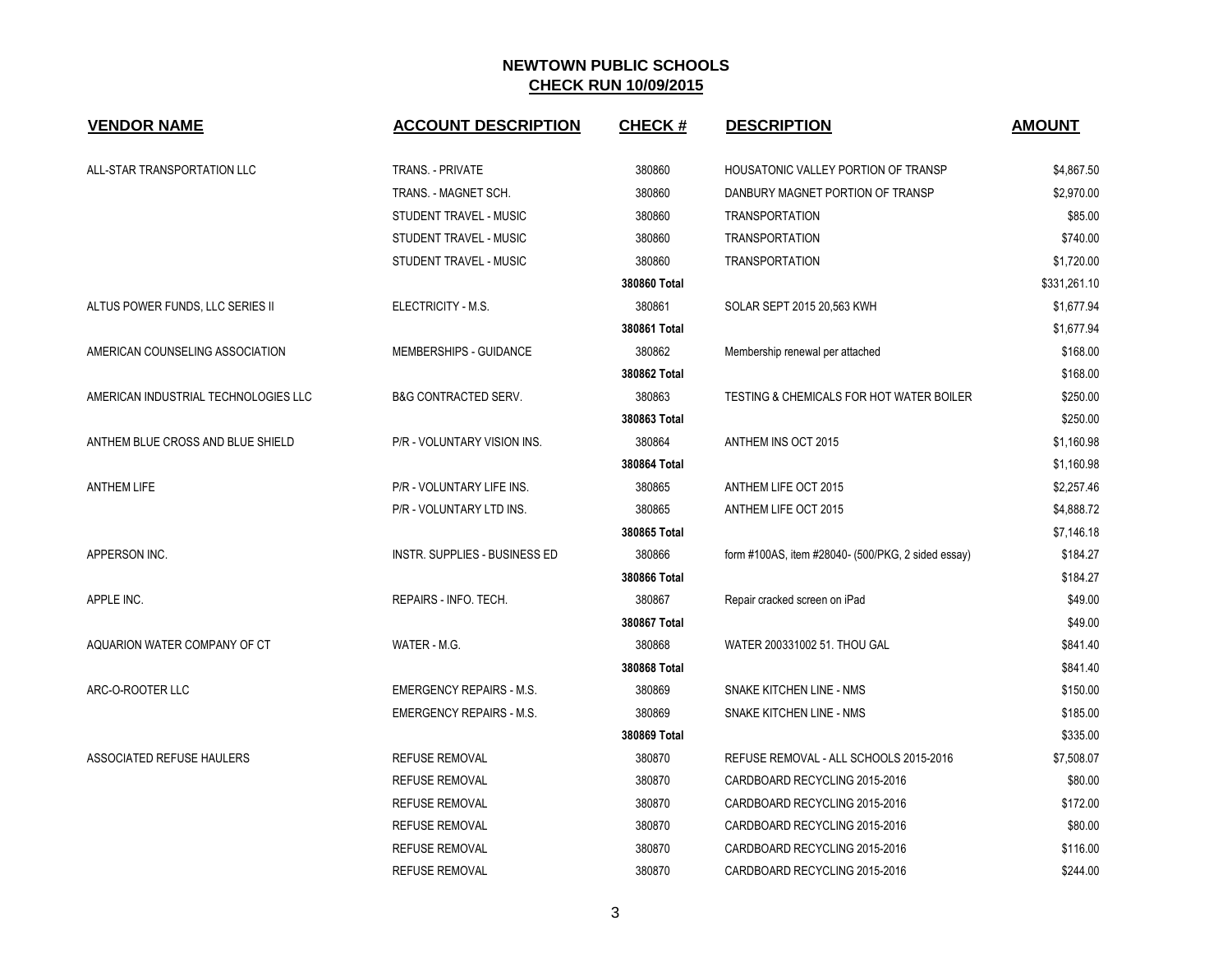| <b>VENDOR NAME</b>                   | <b>ACCOUNT DESCRIPTION</b>      | <b>CHECK#</b> | <b>DESCRIPTION</b>                                  | <b>AMOUNT</b> |
|--------------------------------------|---------------------------------|---------------|-----------------------------------------------------|---------------|
| ASSOCIATED REFUSE HAULERS            | <b>REFUSE REMOVAL</b>           | 380870        | CARDBOARD RECYCLING 2015-2016                       | \$118.00      |
|                                      | <b>REFUSE REMOVAL</b>           | 380870        | CARDBOARD RECYCLING 2015-2016                       | \$280.00      |
|                                      |                                 | 380870 Total  |                                                     | \$8,598.07    |
| <b>AT&amp;T MOBILITY</b>             | TELEPHONE & CABLE               | 380871        | WIRELESS TELEPHONE SERVE 2015/16                    | \$109.32      |
|                                      |                                 | 380871 Total  |                                                     | \$109.32      |
| ATRION NETWORKING CORPORATION        | EQUIPMENT - INFO. TECH.         | 380872        | Atrions Project Managed Professional                | \$3,445.63    |
|                                      | REPAIRS - INFO. TECH.           | 380872        | SmartnetSupport for 7962 (1) and 7642 (4)           | \$50.00       |
|                                      | INSTR. SUPPLIES - INFO. TECH.   | 380872        | Locking wall mount kit for 6900 Cisco Phone         | \$54.91       |
|                                      |                                 | 380872 Total  |                                                     | \$3,550.54    |
| AUTO HOME COMMERCIAL                 | <b>EMERGENCY REPAIRS - M.S.</b> | 380873        | PA SYSTEM NOT WORKING IN HALLWAY - NMS              | \$735.00      |
|                                      | B. & G. REPAIRS - RIS.          | 380873        | REPLACE CLOCK - RIS                                 | \$290.06      |
|                                      | B. & G. REPAIRS - M.S.          | 380873        | REPLACE CLOCK - NMS                                 | \$580.12      |
|                                      | B. & G. REPAIRS - H.S.          | 380873        | REPLACE CLOCK IN ROOM C080 - NHS                    | \$634.79      |
|                                      | B. & G. REPAIRS - M.G.          | 380873        | REPLACE ROOM 7 CLOCK, REPAIR                        | \$689.16      |
|                                      |                                 | 380873 Total  |                                                     | \$2,929.13    |
| <b>BAGEL DELIGHT</b>                 | OFF. SUPPLIES - SUPER.          | 380874        | <b>BOE MEETING BAGELS</b>                           | \$69.95       |
|                                      |                                 | 380874 Total  |                                                     | \$69.95       |
| <b>BERKSHIRE MOTORS</b>              | <b>REPAIRS - CAFETERIA</b>      | 380875        | REPAIR CAFÉ - VAN                                   | \$599.86      |
|                                      |                                 | 380875 Total  |                                                     | \$599.86      |
| BERKSHIRE REFRIGERATION SERVICE INC. | <b>REPAIRS - CAFETERIA</b>      | 380876        | SERVICE CALL 09/17/15 COOLER                        | \$398.70      |
|                                      |                                 | 380876 Total  |                                                     | \$398.70      |
| <b>LAWRENCE BERLINER LLC</b>         | TUITION - OUT-OF-DISTRICT       | 380877        | TUITION - OUT-OF-DISTRICT                           | \$15,000.00   |
|                                      |                                 | 380877 Total  |                                                     | \$15,000.00   |
| RONALD J. BIENKOWSKI                 | STAFF TRAVEL - BUS. SERV.       | 380878        | OCT 2015 MONTHLY EXPENSE & TRAVEL                   | \$300.00      |
|                                      |                                 | 380878 Total  |                                                     | \$300.00      |
| <b>BLICK ART MATERIALS</b>           | <b>INSTR. SUPPLIES - ART</b>    | 380879        | Assorted supplies for Art classes per attached list | \$343.86      |
|                                      | <b>INSTR. SUPPLIES - ART</b>    | 380879        | Assorted supplies for Art classes per attached list | (\$105.56)    |
|                                      | <b>INSTR. SUPPLIES - ART</b>    | 380879        | Assorted supplies for Art classes per attached list | \$105.56      |
|                                      | <b>INSTR. SUPPLIES - ART</b>    | 380879        | Art Supplies K-4 2015/2016                          | \$343.79      |
|                                      | <b>SUPPLIES - LIBRARY</b>       | 380879        | Assorted acrylic paints, see attached.              | \$72.32       |
|                                      | <b>INSTR. SUPPLIES - ART</b>    | 380879        | Chisel tip marker - black- C21382-2020              | \$42.40       |
|                                      | <b>INSTR. SUPPLIES - ART</b>    | 380879        | Fabriano cold press - C10145-2150                   | \$350.45      |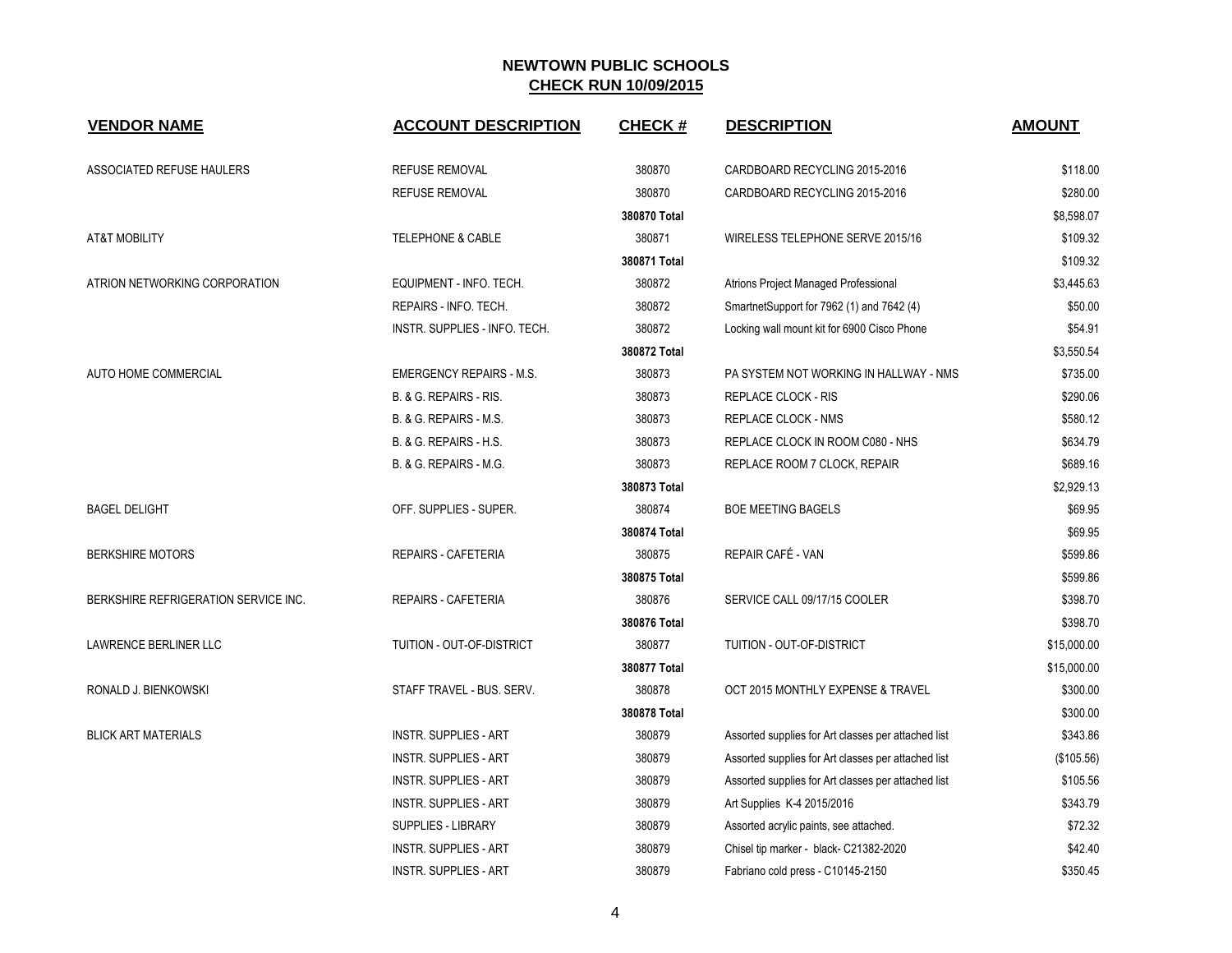| <b>VENDOR NAME</b>                  | <b>ACCOUNT DESCRIPTION</b>      | <b>CHECK#</b> | <b>DESCRIPTION</b>                             | <b>AMOUNT</b> |
|-------------------------------------|---------------------------------|---------------|------------------------------------------------|---------------|
| <b>BLICK ART MATERIALS</b>          | <b>INSTR. SUPPLIES - ART</b>    | 380879        | Classroom supplies - see attached- Code E15120 | \$203.63      |
|                                     | <b>INSTR. SUPPLIES - ART</b>    | 380879        | Classroom supplies - see attached- Code E15120 | \$2,216.85    |
|                                     | <b>INSTR. SUPPLIES - ART</b>    | 380879        | Classroom supplies - see attached- Code E15120 | \$40.26       |
|                                     |                                 | 380879 Total  |                                                | \$3,613.56    |
| <b>BLUEJAY ORCHARDS</b>             | CONTRACTED SERV. - T.A.P./FLEX  | 380880        | ORCHARD TOUR 10/15/15                          | \$150.00      |
|                                     |                                 | 380880 Total  |                                                | \$150.00      |
| <b>GINA BRADBURY P.T.</b>           | STAFF TRAVEL - SP. ED. PREK-8   | 380881        | TRAVEL SEPT 2015                               | \$49.47       |
|                                     | STAFF TRAVEL - SP. ED. PREK-8   | 380881        | TRAVEL SEPT 2015                               | \$24.37       |
|                                     |                                 | 380881 Total  |                                                | \$73.84       |
| BROOKS ENVIRONMENTAL CONSULTING LLC | PROF. SERV. - B. & G.           | 380882        | ASBESTOS DESIGNATED PERSON 2015-2016           | \$850.00      |
|                                     |                                 | 380882 Total  |                                                | \$850.00      |
| <b>BUG BUSTER INC.</b>              | <b>B&amp;G CONTRACTED SERV.</b> | 380883        | MONTHLY PEST CONTROL - ALL SCHOOLS             | \$79.44       |
|                                     | <b>B&amp;G CONTRACTED SERV.</b> | 380883        | MONTHLY PEST CONTROL - ALL SCHOOLS             | \$80.81       |
|                                     | <b>B&amp;G CONTRACTED SERV.</b> | 380883        | MONTHLY PEST CONTROL - ALL SCHOOLS             | \$80.81       |
|                                     | <b>B&amp;G CONTRACTED SERV.</b> | 380883        | MONTHLY PEST CONTROL - ALL SCHOOLS             | \$79.44       |
|                                     | <b>B&amp;G CONTRACTED SERV.</b> | 380883        | MONTHLY PEST CONTROL - ALL SCHOOLS             | \$81.71       |
|                                     | <b>B&amp;G CONTRACTED SERV.</b> | 380883        | MONTHLY PEST CONTROL - ALL SCHOOLS             | \$281.71      |
|                                     | <b>B&amp;G CONTRACTED SERV.</b> | 380883        | MONTHLY PEST CONTROL - ALL SCHOOLS             | \$87.99       |
|                                     | <b>B&amp;G CONTRACTED SERV.</b> | 380883        | MONTHLY PEST CONTROL - ALL SCHOOLS             | \$200.00      |
|                                     | <b>B&amp;G CONTRACTED SERV.</b> | 380883        | MONTHLY PEST CONTROL - ALL SCHOOLS             | \$150.00      |
|                                     | <b>B&amp;G CONTRACTED SERV.</b> | 380883        | MONTHLY PEST CONTROL - ALL SCHOOLS             | \$300.00      |
|                                     |                                 | 380883 Total  |                                                | \$1,421.91    |
| <b>BUTCHER'S BEST MARKET LLC</b>    | OFF. SUPPLIES - ADMIN.          | 380884        | Staff Luncheon 8/26/2015                       | \$225.00      |
|                                     |                                 | 380884 Total  |                                                | \$225.00      |
| SABRINA BYRNE                       | STAFF TRAVEL - CLASSROOM        | 380885        | <b>TRAVEL AUG 2015 - SEPT 2015</b>             | \$39.44       |
|                                     |                                 | 380885 Total  |                                                | \$39.44       |
| CAROLINA BIOLOGICAL SUPPLY COMPANY  | INSTR. SUPPLIES - CLASSROOM     | 380886        | Quad Planter Item #971935                      | \$9.45        |
|                                     | INSTR. SUPPLIES - CLASSROOM     | 380886        | Gravel, 5lb bag/box of 6                       | \$39.80       |
|                                     | INSTR. SUPPLIES - CLASSROOM     | 380886        | Shipping                                       | \$36.36       |
|                                     | INSTR. SUPPLIES - SCIENCE       | 380886        | SEE ATTACHED LIST BIOTECH                      | \$535.80      |
|                                     |                                 | 380886 Total  |                                                | \$621.41      |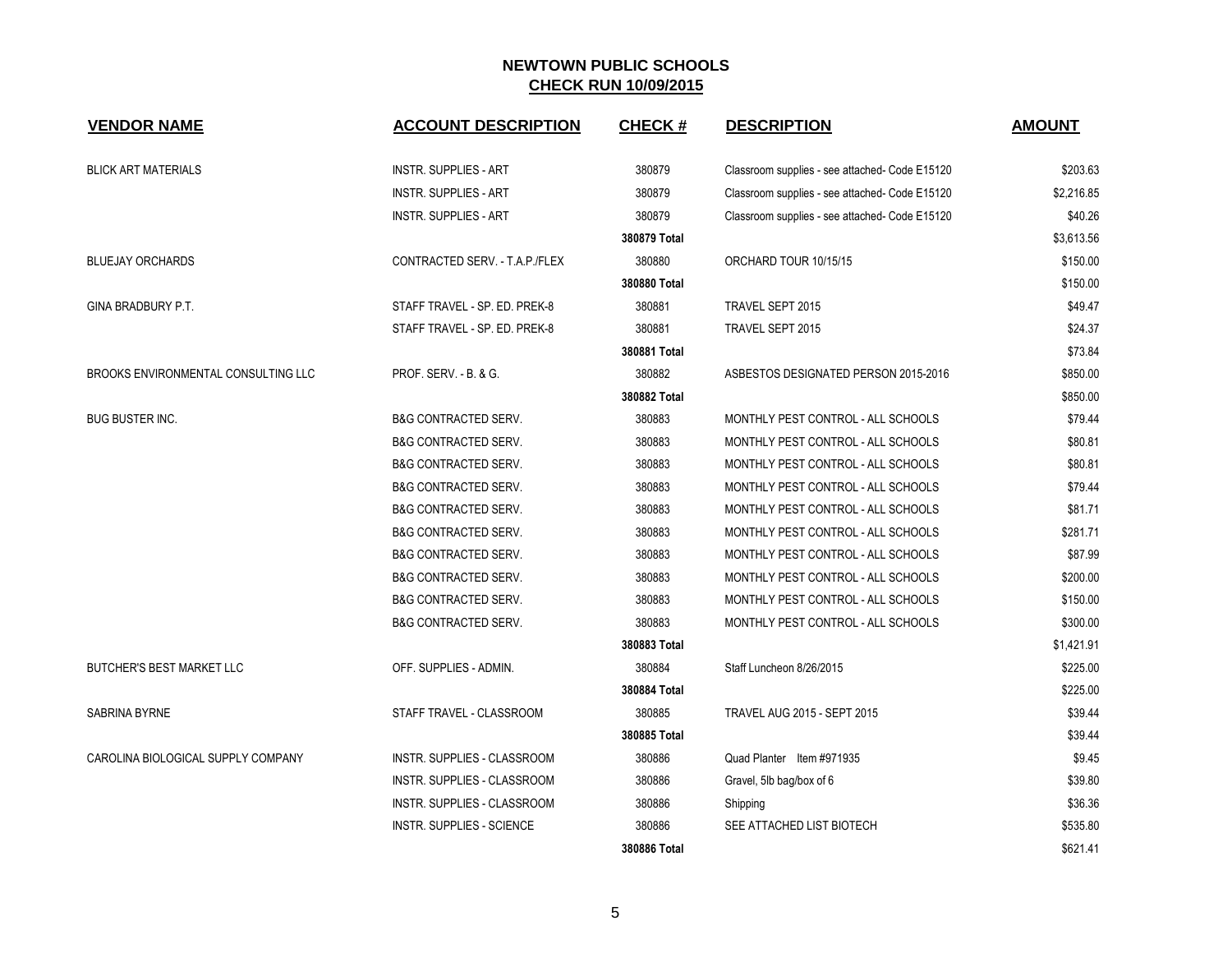| <b>VENDOR NAME</b>                   | <b>ACCOUNT DESCRIPTION</b>         | <b>CHECK#</b> | <b>DESCRIPTION</b>                              | <b>AMOUNT</b> |
|--------------------------------------|------------------------------------|---------------|-------------------------------------------------|---------------|
| CASCADE SCHOOL SUPPLIES INC.         | OFF. SUPPLIES - ADMIN.             | 380887        | Steno books - 022855                            | \$13.30       |
|                                      | INSTR. SUPPLIES - READING          | 380887        | Blue cover exam books - 110497 - 12 pages       | \$17.60       |
|                                      | INSTR. SUPPLIES - CLASSROOM        | 380887        | Double pocket portfolio - Yellow - 028161       | \$22.00       |
|                                      | INSTR. SUPPLIES - CLASSROOM        | 380887        | Double pocket portfolio - Red - 028162          | \$22.00       |
|                                      |                                    | 380887 Total  |                                                 | \$74.90       |
| <b>CES</b>                           | TUITION - OUT-OF-DISTRICT REG. ED. | 380888        | TUITION - OUT-OF-DISTRICT REG. ED.              | \$1,175.00    |
|                                      |                                    | 380888 Total  |                                                 | \$1,175.00    |
| CHAINSAWS UNLIMITED, INC.            | <b>B&amp;G SUPPLIES - MAINT.</b>   | 380889        | RED 105.8 CABLE WIRE                            | \$12.99       |
|                                      | <b>B&amp;G SUPPLIES - MAINT.</b>   | 380889        | MOUSE REPELANT, MAINT SUPPLIES                  | \$15.95       |
|                                      |                                    | 380889 Total  |                                                 | \$28.94       |
| CHARTER COMMUNICATIONS               | <b>TELEPHONE &amp; CABLE</b>       | 380890        | SERVE 2015/16                                   | \$2,444.79    |
|                                      |                                    | 380890 Total  |                                                 | \$2,444.79    |
| CHILDREN'S PLUS INC.                 | SUPPLIES - LIBRARY                 | 380891        | 10 Books for Grades K-4, Quote attached, Titles | \$634.59      |
|                                      |                                    | 380891 Total  |                                                 | \$634.59      |
| COASTAL BUSINESS SUPPLIES, INC.      | <b>INSTR. SUPPLIES - TECH ED.</b>  | 380892        | COLL BINDING-LAMINATED POUCH- SEE CART          | \$109.10      |
|                                      |                                    | 380892 Total  |                                                 | \$109.10      |
| COLLINS SPORTS MEDICINE              | INSTR. SUPPLIES - SPORTS           | 380893        | PADS- GAUZE-LOTION-TAPE-ICE BAGS                | \$110.95      |
|                                      |                                    | 380893 Total  |                                                 | \$110.95      |
| COMMERCIAL HEATING SUPPLY CO.        | B. & G. REPAIRS - M.S.             | 380894        | <b>BOILER #4 REPAIRS - NMS</b>                  | \$3,884.59    |
|                                      | B. & G. REPAIRS - M.S.             | 380894        | <b>SHIPPING</b>                                 | \$8.10        |
|                                      |                                    | 380894 Total  |                                                 | \$3,892.69    |
| CONNCASE                             | STAFF TRAIN - PUPIL SERV.          | 380895        | <b>REGISTRATION FOR NEWTOWN</b>                 | \$320.00      |
|                                      |                                    | 380895 Total  |                                                 | \$320.00      |
| <b>NANCY CONRON</b>                  | STAFF TRAVEL - STAFF DEVELOP.      | 380896        | TRAVEL AUG - SEPT 2015                          | \$94.30       |
|                                      |                                    | 380896 Total  |                                                 | \$94.30       |
| CPI (CRISIS PREVENTION INTERVENTION) | STAFF TRAIN - PUPIL SERV.          | 380897        | INITIAL BPIS BOOKLET                            | \$661.15      |
|                                      | STAFF TRAIN - PUPIL SERV.          | 380897        | <b>REFRESHER PBIS</b>                           | \$604.50      |
|                                      |                                    | 380897 Total  |                                                 | \$1,265.65    |
| <b>CREATIVE MUSIC &amp; ARTS LLC</b> | <b>INSTR. SUPPLIES - MUSIC</b>     | 380898        | Music supplies invoice #669444                  | \$380.00      |
|                                      | <b>INSTR. SUPPLIES - MUSIC</b>     | 380898        | Music supplies invoice # 669569                 | \$45.00       |
|                                      |                                    | 380898 Total  |                                                 | \$425.00      |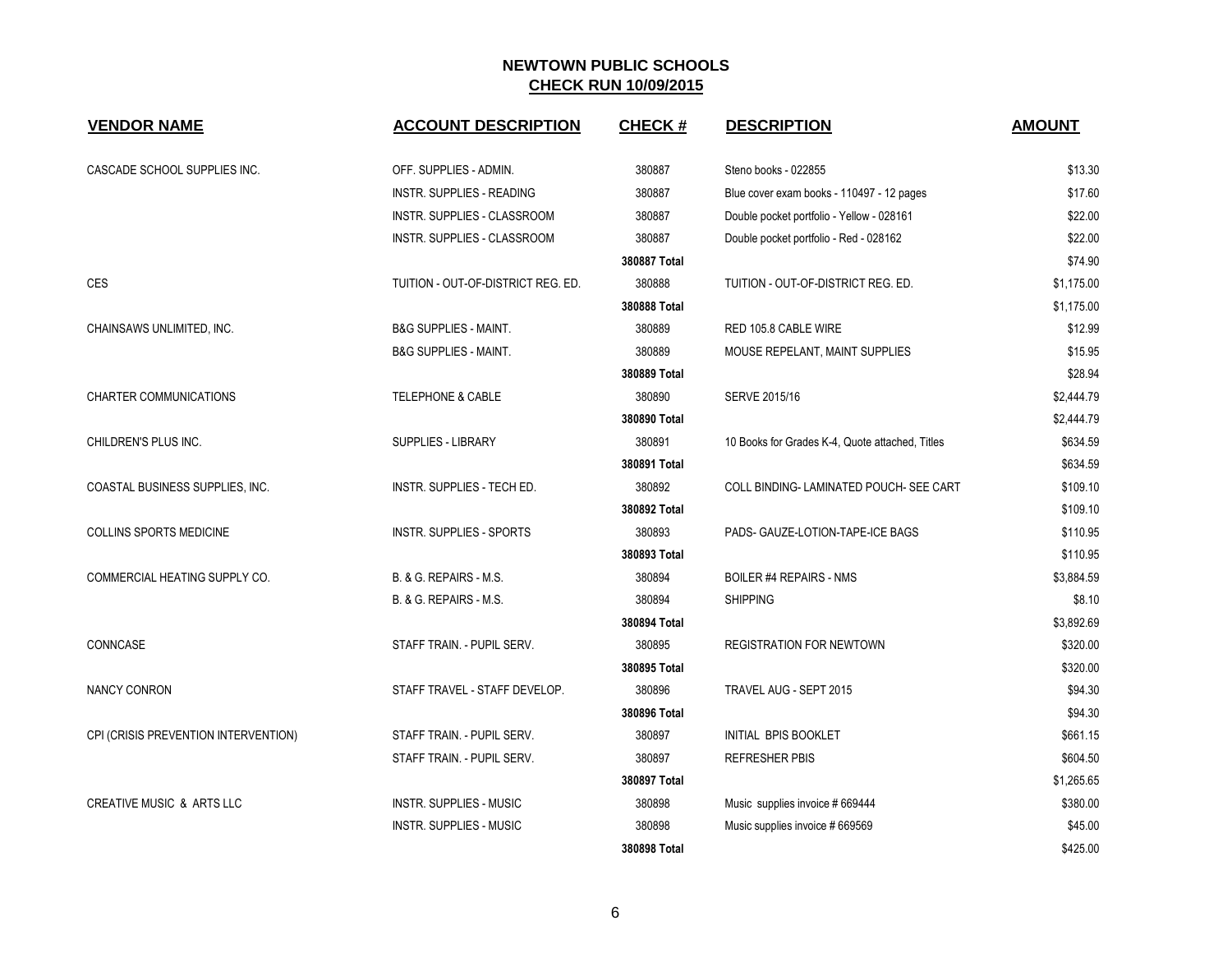| <b>VENDOR NAME</b>        | <b>ACCOUNT DESCRIPTION</b>         | <b>CHECK#</b> | <b>DESCRIPTION</b>                                  | <b>AMOUNT</b> |
|---------------------------|------------------------------------|---------------|-----------------------------------------------------|---------------|
| <b>CREC</b>               | PROF. SERV. - SP/HEAR.             | 380899        | PROF. SERV. - SP/HEAR.                              | \$2,031.00    |
|                           | PROF. SERV. - SP/HEAR.             | 380899        | PROF. SERV. - SP/HEAR.                              | \$1,568.00    |
|                           | PROF. SERV. - SP/HEAR.             | 380899        | PROF. SERV. - SP/HEAR.                              | \$4,695.00    |
|                           | PROF. SERV. - SP/HEAR.             | 380899        | PROF. SERV. - SP/HEAR.                              | \$11,305.00   |
|                           | PROF. SERV. - SP/HEAR.             | 380899        | PROF. SERV. - SP/HEAR.                              | \$16,891.00   |
|                           | PROF. SERV. - SP/HEAR.             | 380899        | PROF. SERV. - SP/HEAR.                              | \$8,892.00    |
|                           | PROF. SERV. - SP/HEAR.             | 380899        | PROF. SERV. - SP/HEAR.                              | \$2,031.00    |
|                           | PROF. SERV. - SP/HEAR.             | 380899        | PROF. SERV. - SP/HEAR.                              | \$1,568.00    |
|                           |                                    | 380899 Total  |                                                     | \$48,981.00   |
| <b>CROWN TROPHY</b>       | <b>INSTR. SUPPLIES - CLASSROOM</b> | 380900        | UPDATE- PLAQUES AND AWARDS                          | \$751.00      |
|                           |                                    | 380900 Total  |                                                     | \$751.00      |
| CURRICULUM ASSOCIATES LLC | INSTR. SUPPLIES - SP. ED. PREK-8   | 380901        | IED 111 RECORD BOOKS WS14283                        | \$156.00      |
|                           | INSTR. SUPPLIES - SP. ED. PREK-8   | 380901        | <b>SHIPPING</b>                                     | \$18.72       |
|                           |                                    | 380901 Total  |                                                     | \$174.72      |
| DAF SERVICES INC.         | B. & G. REPAIRS - H.S.             | 380902        | REPAIR TO IRRIGATION ON BACK FIELD - NHS            | \$1,680.69    |
|                           |                                    | 380902 Total  |                                                     | \$1,680.69    |
| JEAN M. EVANS DAVILA      | STAFF TRAIN. - STAFF DEVELOP.      | 380903        | <b>SBAC WORKSHOP LUNCH</b>                          | \$142.96      |
|                           |                                    | 380903 Total  |                                                     | \$142.96      |
| NATHALIE DE BRANTES       | OFF. SUPPLIES - ADMIN.             | 380904        | <b>NEASL SUPPLIES</b>                               | \$45.17       |
|                           |                                    | 380904 Total  |                                                     | \$45.17       |
| DELL MARKETING L.P.       | EQUIPMENT - INFO. TECH.            | 380905        | Optiplex 3020 SFF, 8GB, Ubuntu Linux, Intel Core i5 | \$16,200.27   |
|                           | EQUIPMENT - INFO. TECH.            | 380905        | Optiplex 3020 SFF, 8GB, Ubuntu Linux, Intel Core i5 | \$28,800.48   |
|                           |                                    | 380905 Total  |                                                     | \$45,000.75   |
| DEMCO INC.                | INSTR. SUPPLIES - SOC. STUDIES     | 380906        | 1 QUANTITY - 1 P13644780 3 fixed shelf cabinet      | \$327.60      |
|                           | <b>SUPPLIES - LIBRARY</b>          | 380906        | Assorted library supplies. See attached list        | \$321.27      |
|                           | <b>INSTR. SUPPLIES - SCIENCE</b>   | 380906        | WE14160490 LUXOR PLASTIC UTILITY CART               | \$323.99      |
|                           | <b>INSTR. SUPPLIES - SCIENCE</b>   | 380906        | <b>SHIPPING</b>                                     | \$73.01       |
|                           | <b>SUPPLIES - LIBRARY</b>          | 380906        | Kapco Easy Cover 8.5x5.75 item WS14200290           | \$130.80      |
|                           | <b>SUPPLIES - LIBRARY</b>          | 380906        | Kapco Easy Cover 12x9 WS14200340                    | \$45.39       |
|                           | <b>SUPPLIES - LIBRARY</b>          | 380906        | CircExtender3X Lam Vinyl Gloss 10 # WN12201160      | \$43.45       |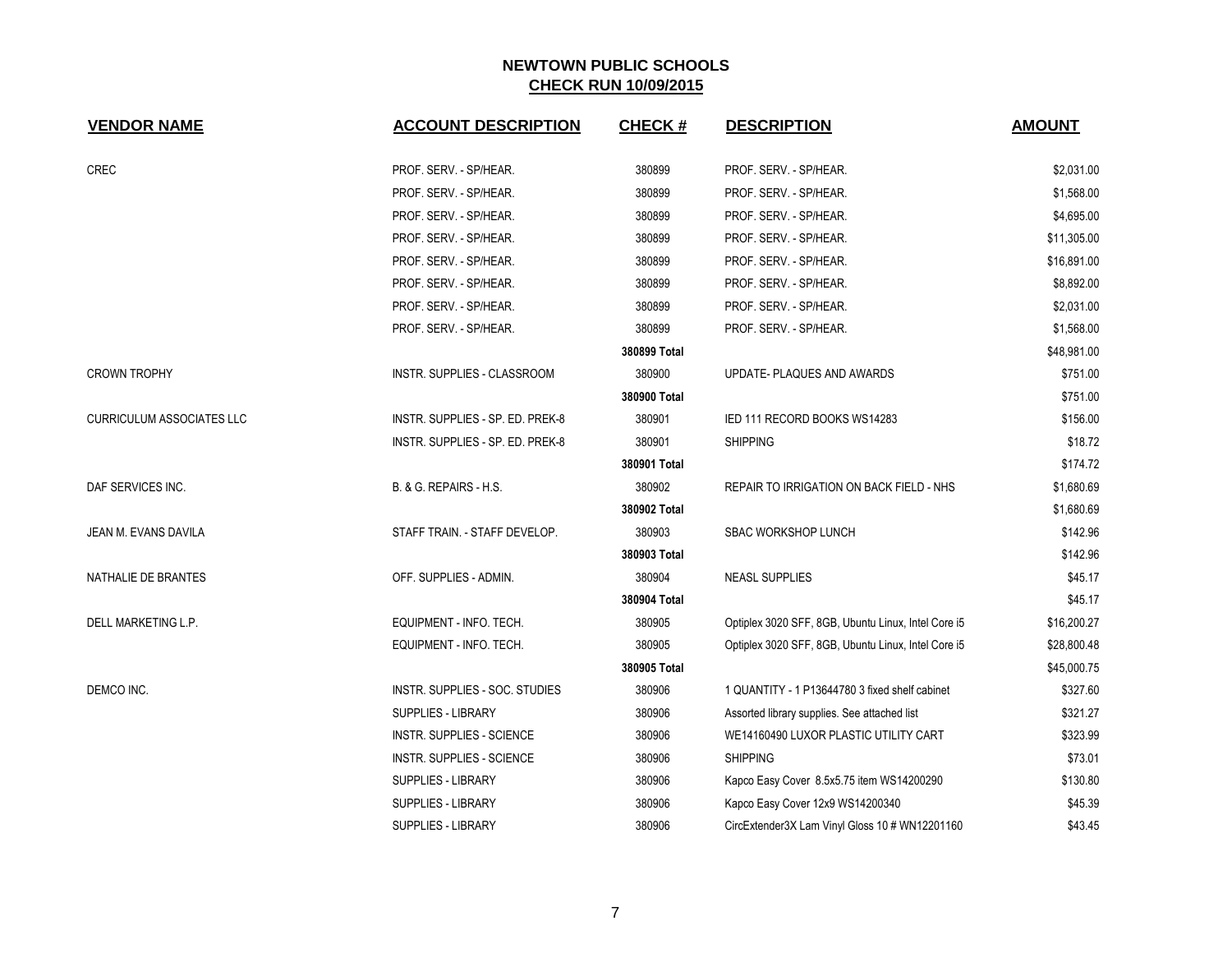| <b>VENDOR NAME</b>                | <b>ACCOUNT DESCRIPTION</b>          | <b>CHECK#</b> | <b>DESCRIPTION</b>                             | <b>AMOUNT</b> |
|-----------------------------------|-------------------------------------|---------------|------------------------------------------------|---------------|
| DEMCO INC.                        | SUPPLIES - LIBRARY                  | 380906        | CircExtender3X Vinyl Gloss 12 # WN12001170     | \$49.65       |
|                                   | <b>SUPPLIES - LIBRARY</b>           | 380906        | CircExtender3X Lam Vinyl Gloss 14 # WN12201180 | \$54.35       |
|                                   |                                     | 380906 Total  |                                                | \$1,369.51    |
| PAUL DEVINE                       | STAFF TRAVEL - B & G ADMIN.         | 380907        | TRAVEL AUG 2015                                | \$91.43       |
|                                   |                                     | 380907 Total  |                                                | \$91.43       |
| <b>DISCOVERY EDUCATION</b>        | CONTRACTED SERV. - COMP. ED.        | 380908        | Discovery Education Streaming Plus K-8 License | \$2,600.00    |
|                                   |                                     | 380908 Total  |                                                | \$2,600.00    |
| DUMOUCHEL PAPER CO.               | <b>B&amp;G SUPPLIES - CUSTODIAL</b> | 380909        | <b>GUM REMOVER - CUST SUPPLIES</b>             | \$652.45      |
|                                   |                                     | 380909 Total  |                                                | \$652.45      |
| EAST HAVEN BUILDERS SUPPLY        | <b>B&amp;G SUPPLIES - MAINT.</b>    | 380910        | LUMBER FOR CEMENT FORM - MAINT SHOP            | \$31.04       |
|                                   |                                     | 380910 Total  |                                                | \$31.04       |
| <b>EAST RIVER ENERGY INC.</b>     | FUEL OIL - H.S.                     | 380911        | OIL 5037H 1561.0 GAL                           | \$4,667.39    |
|                                   |                                     | 380911 Total  |                                                | \$4,667.39    |
| EASTERN WATER SOLUTIONS           | <b>B&amp;G CONTRACTED SERV.</b>     | 380912        | CERTIFIED WATER OPERATOR AGREEMENT             | \$2,120.25    |
|                                   |                                     | 380912 Total  |                                                | \$2,120.25    |
| <b>EBSCO SUBSCRIPTION SERVICE</b> | SUPPLIES - LIBRARY                  | 380913        | Magazine Subscription per attached order.      | \$364.06      |
|                                   |                                     | 380913 Total  |                                                | \$364.06      |
| EDUCATION CONNECTION              | PROF. SERV. - PSYCH/MED. EVAL.      | 380914        | PROF. SERV. - PSYCH/MED. EVAL.                 | \$3,012.71    |
|                                   |                                     | 380914 Total  |                                                | \$3,012.71    |
| EDUCATION CONNECTION              | TRANS. - OUT-OF-DISTRICT            | 380915        | TRANSP SEPT 2015                               | \$85,564.00   |
|                                   |                                     | 380915 Total  |                                                | \$85,564.00   |
| <b>EMC PUBLISHING LLC</b>         | INSTR. SUPPLIES - WORLD LANG.       | 380916        | SEE INVOICES/CART ATTACHED                     | \$1,709.90    |
|                                   |                                     | 380916 Total  |                                                | \$1,709.90    |
| ENTRE COMPUTER CENTER             | REPAIRS - INFO. TECH.               | 380917        | Voyager HH Scanner - MK9540-32A38              | \$125.71      |
|                                   | REPAIRS - INFO. TECH.               | 380917        | Lenovo Power Adapter 40Y7696-AA                | \$70.58       |
|                                   |                                     | 380917 Total  |                                                | \$196.29      |
| EPLUS TECHNOLOGY, INC.            | EQUIPMENT - INFO. TECH.             | 380918        | ePlus Services Labor                           | \$4,725.00    |
|                                   |                                     | 380918 Total  |                                                | \$4,725.00    |
| <b>KRISTEN ESPITEE</b>            | STAFF TRAVEL - SP. ED. PREK-8       | 380919        | TRAVEL JULY SEPT 2015                          | \$162.90      |
|                                   |                                     | 380919 Total  |                                                | \$162.90      |
| <b>EVERSOURCE</b>                 | ELECTRICITY - H.                    | 380920        | ELEC 51084633023 34400. KWH                    | \$6,602.50    |
|                                   | ELECTRICITY - S.H.                  | 380920        | ELEC 51934736059 83,700. KWH                   | \$11,982.06   |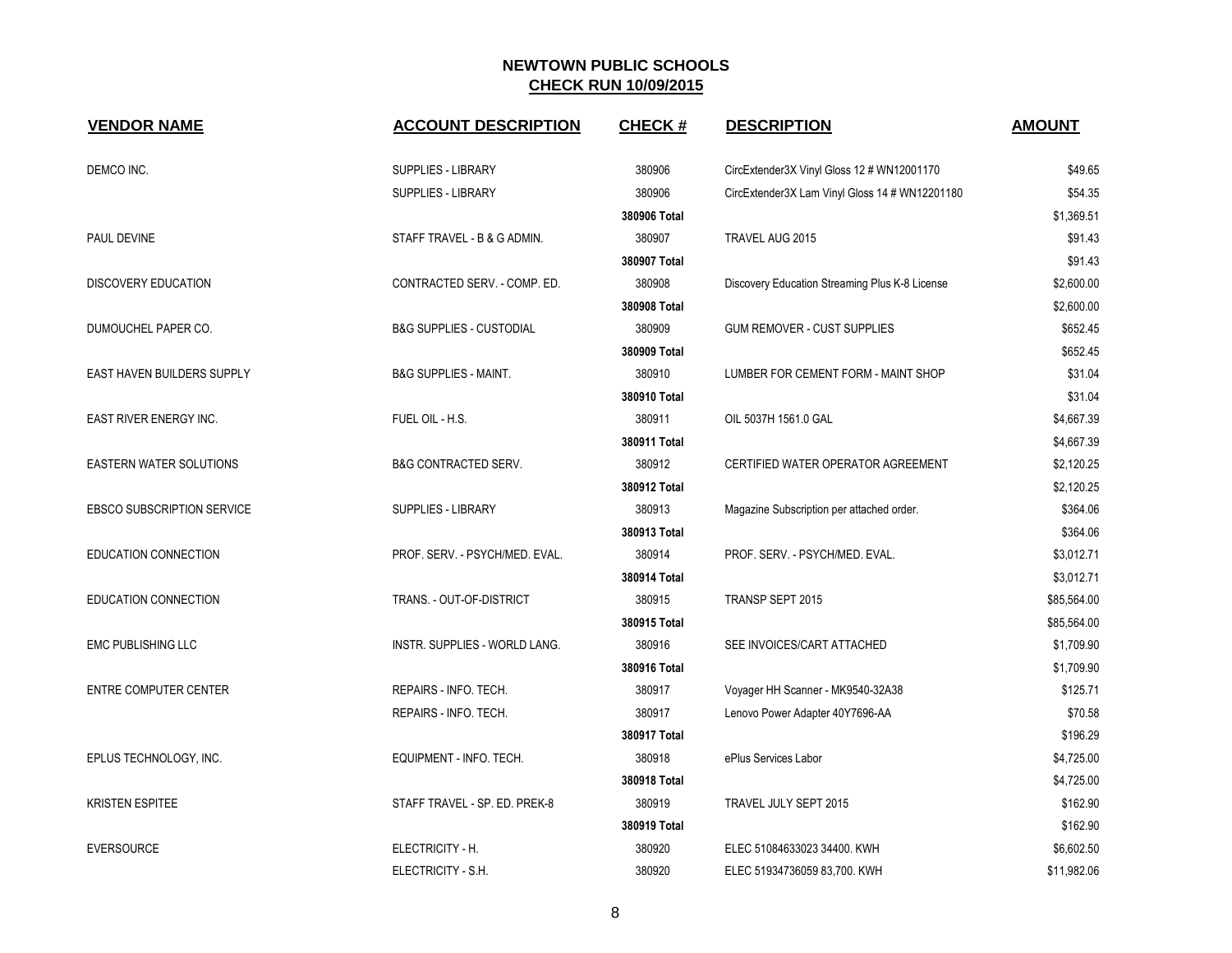| <b>VENDOR NAME</b>       | <b>ACCOUNT DESCRIPTION</b>              | <b>CHECK#</b> | <b>DESCRIPTION</b>               | <b>AMOUNT</b> |
|--------------------------|-----------------------------------------|---------------|----------------------------------|---------------|
| <b>EVERSOURCE</b>        | ELECTRICITY - S.H.                      | 380920        | ELEC 51922733035 83.50 KWH       | \$33.49       |
|                          | ELECTRICITY - M.G.                      | 380920        | ELEC 51171733009 27,512. KWH     | \$4,661.55    |
|                          | ELECTRICITY - RIS.                      | 380920        | ELEC 51324453075 219,277. KWH    | \$33,516.57   |
|                          | ELECTRICITY - M.S.                      | 380920        | ELEC 51658443072 56,313 KWH      | \$9,600.29    |
|                          | ELECTRICITY - M.S.                      | 380920        | ELEC 51658443072 22047 KWH       | \$1,928.48    |
|                          | ELECTRICITY - M.S.                      | 380920        | ELEC 51352546030 1697.80 KWH     | \$400.36      |
|                          | ELECTRICITY - H.S.                      | 380920        | ELEC 51418253076 150,480. KWH    | \$75,724.95   |
|                          | ELECTRICITY - H.S.                      | 380920        | ELEC 51318375011 609 KWH         | \$114.40      |
|                          | ELECTRICITY - H.S.                      | 380920        | ELEC 51223253097 20. KWH         | \$46.37       |
|                          | ELECTRICITY - H.S.                      | 380920        | ELEC 51356633040 999. KWH        | \$277.41      |
|                          |                                         | 380920 Total  |                                  | \$144,888.43  |
| <b>EVERSOURCE</b>        | <b>PROPANE &amp; NATURAL GAS - RIS.</b> | 380921        | GAS 57526160064 243. CCF         | \$260.49      |
|                          | PROPANE & NATURAL GAS - M.S.            | 380921        | GAS 57201350022 241 CCF          | \$264.27      |
|                          | PROPANE & NATURAL GAS - H.S.            | 380921        | GAS 57379855042 40.0 CCF         | \$267.75      |
|                          |                                         | 380921 Total  |                                  | \$792.51      |
| <b>FAIR AUTO SUPPLY</b>  | <b>REPAIRS - MAINT.</b>                 | 380922        | FOR MAINT VEHICLE REPAIR PARTS   | \$168.79      |
|                          | <b>REPAIRS - MAINT.</b>                 | 380922        | FOR MAINT VEHICLE REPAIR PARTS   | \$25.96       |
|                          | <b>REPAIRS - MAINT.</b>                 | 380922        | FOR MAINT VEHICLE REPAIR PARTS   | \$73.99       |
|                          | REPAIRS - MAINT.                        | 380922        | FOR MAINT VEHICLE REPAIR PARTS   | \$59.68       |
|                          |                                         | 380922 Total  |                                  | \$328.42      |
| <b>FISHER SCIENTIFIC</b> | <b>INSTR. SUPPLIES - SCIENCE</b>        | 380923        | SEE ATTACHED LIST BIOTECH        | \$346.32      |
|                          |                                         | 380923 Total  |                                  | \$346.32      |
| FLINN SCIENTIFIC INC.    | <b>INSTR. SUPPLIES - SCIENCE</b>        | 380924        | SEE ATTACHED ORDERS              | \$5,311.38    |
|                          | INSTR. SUPPLIES - SCIENCE               | 380924        | SEE ATTACHED ORDERS              | \$31.34       |
|                          | <b>INSTR. SUPPLIES - SCIENCE</b>        | 380924        | SEE ATTACHED ORDERS              | \$92.92       |
|                          | INSTR. SUPPLIES - SCIENCE               | 380924        | SEE ATTACHED - BIO TECH          | \$36.85       |
|                          | INSTR. SUPPLIES - SCIENCE               | 380924        | TRANSPORTATION & INS.            | \$14.78       |
|                          | INSTR. SUPPLIES - SCIENCE               | 380924        | AP7925 ACTIVITIES FOR AP CHEM    | \$52.95       |
|                          | <b>INSTR. SUPPLIES - SCIENCE</b>        | 380924        | <b>TRANSPORTATION &amp; INS.</b> | \$15.45       |
|                          |                                         | 380924 Total  |                                  | \$5,555.67    |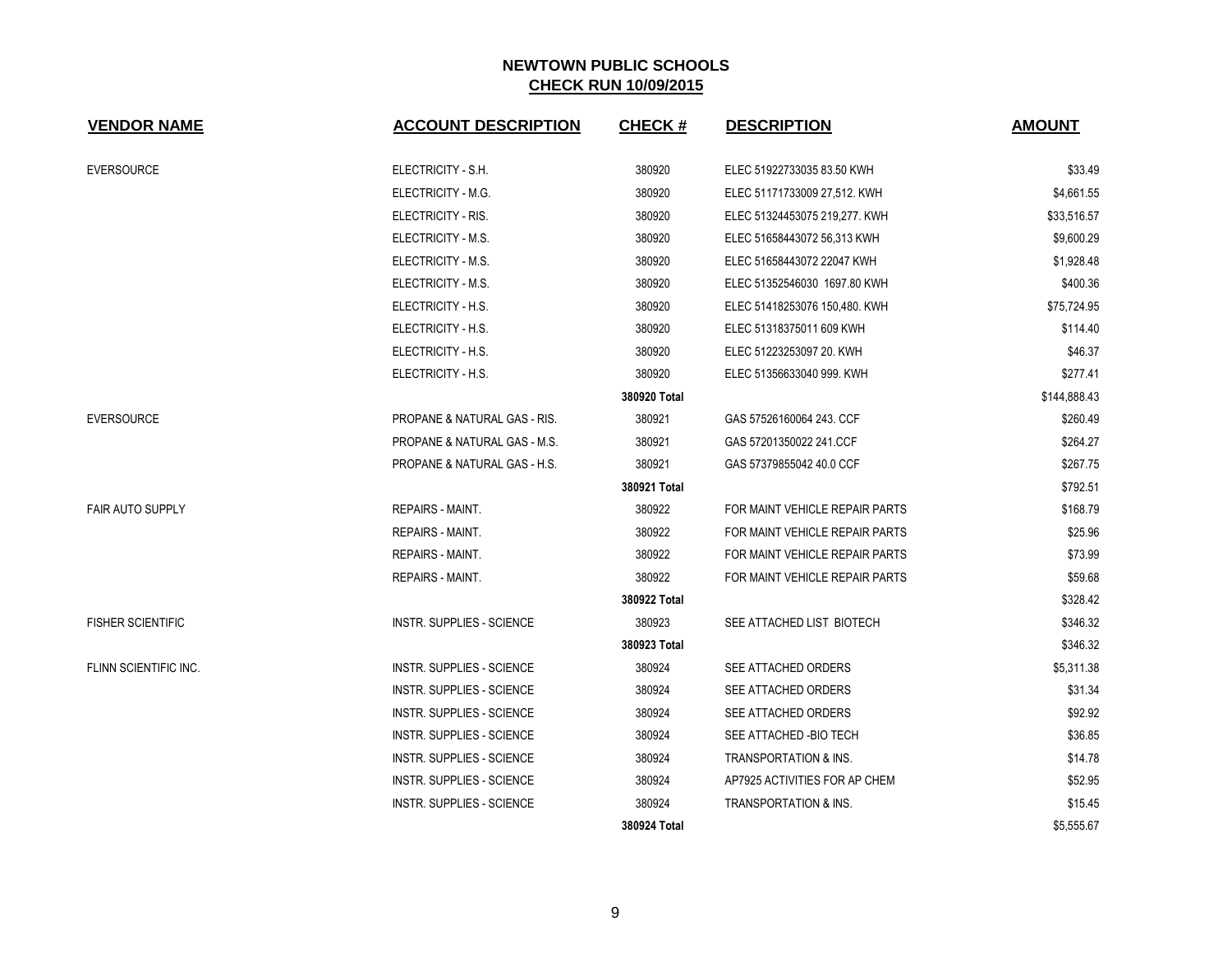| <b>VENDOR NAME</b>                       | <b>ACCOUNT DESCRIPTION</b>       | <b>CHECK#</b> | <b>DESCRIPTION</b>                          | <b>AMOUNT</b> |
|------------------------------------------|----------------------------------|---------------|---------------------------------------------|---------------|
| FOLLETT SCHOOL SOLUTIONS INC.            | <b>SUPPLIES - LIBRARY</b>        | 380925        | Books and processing                        | \$410.84      |
|                                          | SUPPLIES - LIBRARY               | 380925        | Books (fic/non fic) Please see attached.    | \$58.24       |
|                                          | SUPPLIES - LIBRARY               | 380925        | A/V titles. Please see attached.            | \$42.90       |
|                                          | <b>SUPPLIES - LIBRARY</b>        | 380925        | Cataloging and processing books.            | \$5.52        |
|                                          | <b>SUPPLIES - LIBRARY</b>        | 380925        | Cataloging and processing a/v. NO SHIPPING. | \$4.83        |
|                                          | <b>SUPPLIES - LIBRARY</b>        | 380925        | Books and Processing.                       | \$189.55      |
|                                          | SUPPLIES - LIBRARY               | 380925        | 15 Assorted titles to support ELL           | \$117.71      |
|                                          |                                  | 380925 Total  |                                             | \$829.59      |
| THE FOUNDATION SCHOOL                    | TUITION - OUT-OF-DISTRICT        | 380926        | TUITION - OUT-OF-DISTRICT                   | \$6,500.00    |
|                                          | TUITION - OUT-OF-DISTRICT        | 380926        | TUITION - OUT-OF-DISTRICT                   | \$26,000.00   |
|                                          |                                  | 380926 Total  |                                             | \$32,500.00   |
| <b>FRONTIER</b>                          | <b>TELEPHONE &amp; CABLE</b>     | 380927        | TELEPHONE SERVE 2015/16                     | \$103.82      |
|                                          |                                  | 380927 Total  |                                             | \$103.82      |
| FRONTLINE TECHNOLOGIES GROUP, LLC        | PROF. SERV. - SUPER.             | 380928        | APPLITRACK RECRUITING 2015/16               | \$3,045.00    |
|                                          |                                  | 380928 Total  |                                             | \$3,045.00    |
| GLOBAL MECHANICAL LLC                    | <b>B&amp;G CONTRACTED SERV.</b>  | 380929        | HVAC PREVENTIVE MAINT CONTRACT              | \$9,875.25    |
|                                          | <b>B&amp;G CONTRACTED SERV.</b>  | 380929        | HVAC PREVENTIVE MAINT CONTRACT              | \$27,125.00   |
|                                          | <b>B&amp;G CONTRACTED SERV.</b>  | 380929        | HVAC PREVENTIVE MAINT CONTRACT              | \$16,275.00   |
|                                          | <b>B&amp;G CONTRACTED SERV.</b>  | 380929        | HVAC PREVENTIVE MAINT CONTRACT              | \$6,875.00    |
|                                          |                                  | 380929 Total  |                                             | \$60,150.25   |
| <b>MEGHAN GLYNN</b>                      | STAFF TRAVEL - SP. ED. PREK-8    | 380930        | TRAVEL AUG-SEPT 2015                        | \$55.55       |
|                                          |                                  | 380930 Total  |                                             | \$55.55       |
| <b>GOLDIE AND LIBRO MUSIC CENTER LLC</b> | <b>REPAIRS - MUSIC</b>           | 380931        | <b>REPAIR OF MUSIC INSTRUMENTS</b>          | \$235.00      |
|                                          | <b>REPAIRS - MUSIC</b>           | 380931        | <b>REPAIR OF MUSIC INSTRUMENTS</b>          | \$28.00       |
|                                          | <b>REPAIRS - MUSIC</b>           | 380931        | <b>REPAIR OF MUSIC INSTRUMENTS</b>          | \$1,175.00    |
|                                          |                                  | 380931 Total  |                                             | \$1,438.00    |
| <b>GRAINGER</b>                          | B. & G. REPAIRS - M.S.           | 380932        | BOTTLE JACK - DOOR FRAME REPAIRS            | \$27.54       |
|                                          | <b>B&amp;G SUPPLIES - MAINT.</b> | 380932        | LUBRICANT, DRILL BITS - MAINT SUPPLIES      | \$25.50       |
|                                          | <b>B&amp;G SUPPLIES - MAINT.</b> | 380932        | LUBRICANT, DRILL BITS - MAINT SUPPLIES      | \$183.06      |
|                                          | <b>B&amp;G SUPPLIES - MAINT.</b> | 380932        | ZONE VALVES, STATS - HVAC SUPPLIES          | \$970.67      |
|                                          | CONTRACTED SERV. - TECH ED.      | 380932        | <b>GLOVES- CLEANERS</b>                     | \$184.27      |
|                                          |                                  | 380932 Total  |                                             | \$1,391.04    |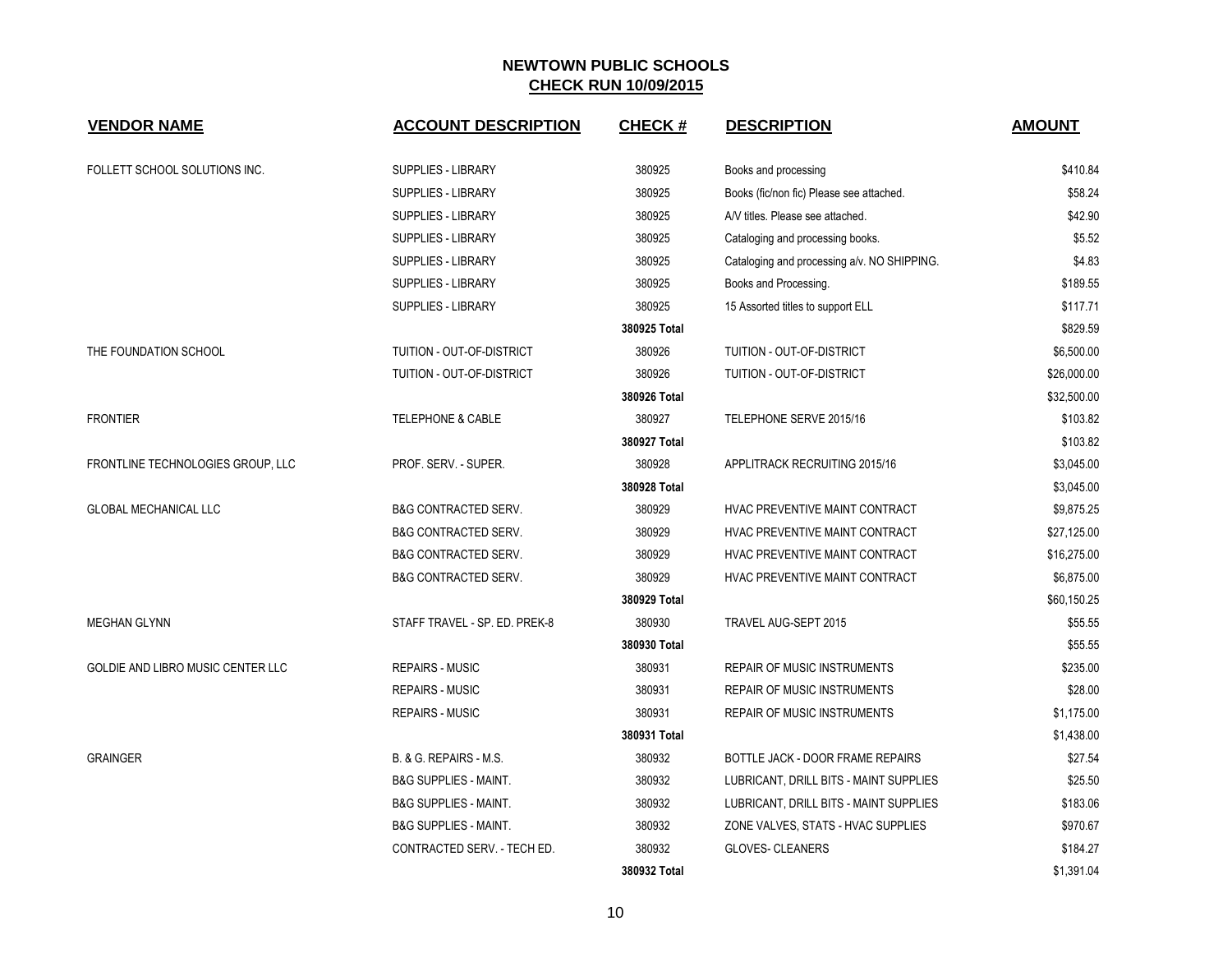| <b>VENDOR NAME</b>          | <b>ACCOUNT DESCRIPTION</b>          | <b>CHECK#</b> | <b>DESCRIPTION</b>                             | <b>AMOUNT</b> |
|-----------------------------|-------------------------------------|---------------|------------------------------------------------|---------------|
| SAMUEL HABER                | INSTR. SUPPLIES - CLASSROOM         | 380933        | <b>CLASSROOM SUPPLIES</b>                      | \$100.00      |
|                             |                                     | 380933 Total  |                                                | \$100.00      |
| <b>MAUREEN HALL</b>         | STAFF TRAIN. - STAFF DEVELOP.       | 380934        | MANDATORY SEXUAL HARASSMENT TRAINING           | \$75.00       |
|                             |                                     | 380934 Total  |                                                | \$75.00       |
| HAT CITY PAPER & SUPPLY CO. | <b>B&amp;G SUPPLIES - CUSTODIAL</b> | 380935        | HAND CLEANER, DUST PANS, SPONGES               | \$935.36      |
|                             | <b>B&amp;G SUPPLIES - CUSTODIAL</b> | 380935        | HAND CLEANER, DUST PANS, SPONGES               | \$1,186.92    |
|                             |                                     | 380935 Total  |                                                | \$2,122.28    |
| HB COMMUNICATIONS INC.      | SUPPLIES - LIBRARY                  | 380936        | Epson America V13H010L57                       | \$330.00      |
|                             | <b>SUPPLIES - LIBRARY</b>           | 380936        | SMART Technologies 20-01032-20                 | \$230.00      |
|                             |                                     | 380936 Total  |                                                | \$560.00      |
| <b>HEINEMANN</b>            | TEXTBOOKS - CLASSROOM               | 380937        | Classroom books ; Our New Neighbors            | \$10.50       |
|                             | TEXTBOOKS - CLASSROOM               | 380937        | The Big Snow, ISBN 978-0-325-02770-8           | \$10.50       |
|                             | TEXTBOOKS - CLASSROOM               | 380937        | The Thing about Nathan, ISBN 978-0-325-02768-5 | \$10.50       |
|                             | TEXTBOOKS - CLASSROOM               | 380937        | Dogs at Work;978-0-325-02779-1, item EO2779    | \$10.50       |
|                             | TEXTBOOKS - CLASSROOM               | 380937        | shipping/handling                              | \$7.00        |
|                             |                                     | 380937 Total  |                                                | \$49.00       |
| HEWLETT-PACKARD COMPANY     | EQUIPMENT - INFO. TECH.             | 380938        | HP Ultra Silm Docking Station                  | \$210.00      |
|                             |                                     | 380938 Total  |                                                | \$210.00      |
| THE HITT COMPANIES, INC.    | OFF. SUPPLIES - BUS. SERV.          | 380939        | BASIC FINGERPRINT KIT. FOLDING INK SLAB        | \$95.00       |
|                             | OFF. SUPPLIES - BUS. SERV.          | 380939        | <b>SHIPPING</b>                                | \$15.40       |
|                             |                                     | 380939 Total  |                                                | \$110.40      |
| <b>CYNTHIA HOLBERG</b>      | <b>INSTR. SUPPLIES - MUSIC</b>      | 380940        | <b>SUPPLIES</b>                                | \$247.69      |
|                             |                                     | 380940 Total  |                                                | \$247.69      |
| HOMETOWN TOOL LLC           | <b>B&amp;G SUPPLIES - CUSTODIAL</b> | 380941        | CUSTODIAN UNIFORM (2015-1016)                  | \$60.00       |
|                             | <b>B&amp;G SUPPLIES - CUSTODIAL</b> | 380941        | CUSTODIAN UNIFORM (2015-1016)                  | \$30.00       |
|                             | <b>B&amp;G SUPPLIES - CUSTODIAL</b> | 380941        | CUSTODIAN UNIFORM (2015-1016)                  | \$30.00       |
|                             | <b>B&amp;G SUPPLIES - CUSTODIAL</b> | 380941        | CUSTODIAN UNIFORM (2015-1016)                  | \$60.00       |
|                             | <b>B&amp;G SUPPLIES - CUSTODIAL</b> | 380941        | CUSTODIAN UNIFORM (2015-1016)                  | \$30.00       |
|                             | <b>B&amp;G SUPPLIES - CUSTODIAL</b> | 380941        | CUSTODIAN UNIFORM (2015-1016)                  | \$30.00       |
|                             | <b>B&amp;G SUPPLIES - CUSTODIAL</b> | 380941        | CUSTODIAN UNIFORM (2015-1016)                  | \$30.00       |
|                             | <b>B&amp;G SUPPLIES - CUSTODIAL</b> | 380941        | CUSTODIAN UNIFORM (2015-1016)                  | \$30.00       |
|                             | <b>B&amp;G SUPPLIES - CUSTODIAL</b> | 380941        | CUSTODIAN UNIFORM (2015-1016)                  | \$30.00       |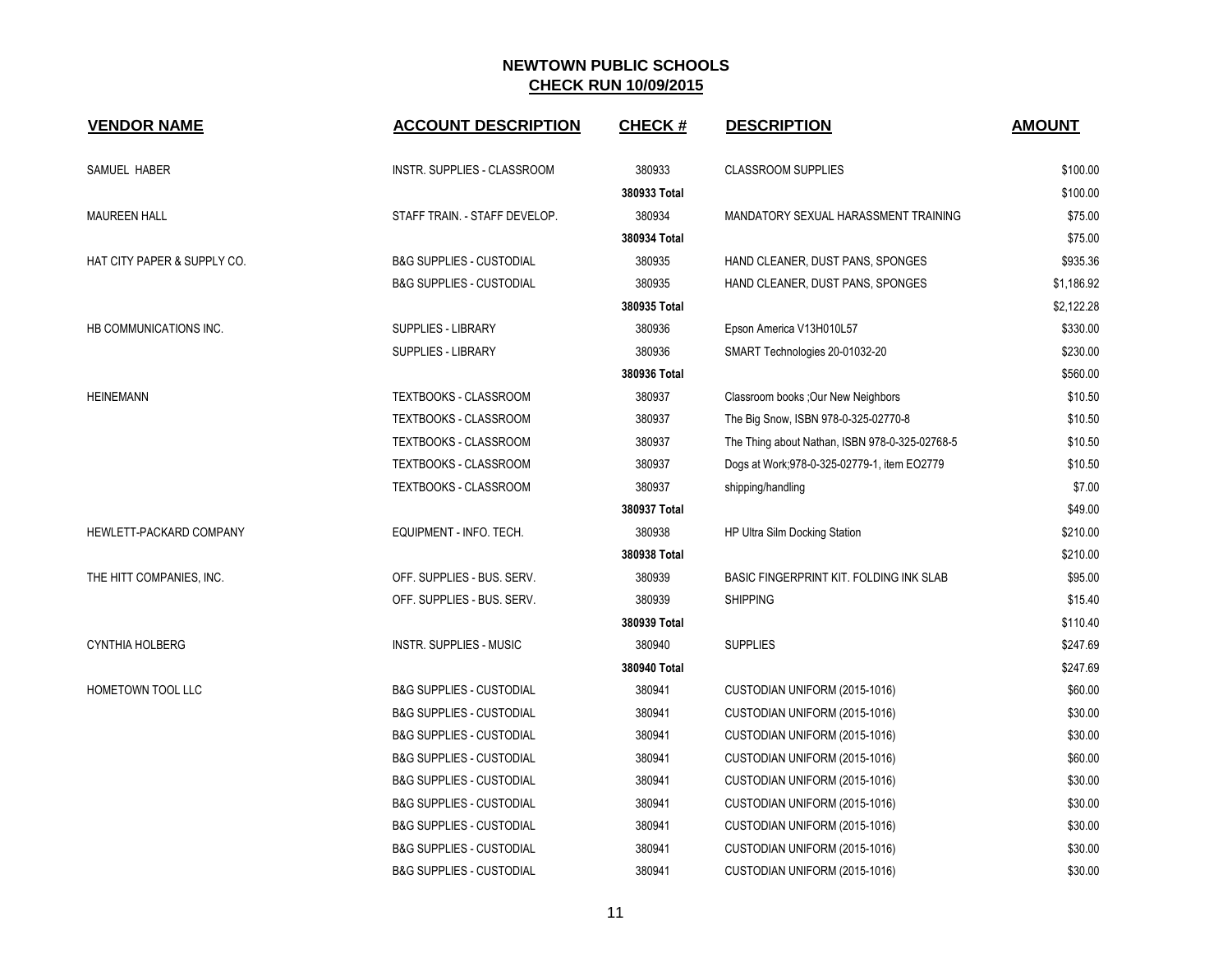| <b>VENDOR NAME</b> | <b>ACCOUNT DESCRIPTION</b>          | <b>CHECK#</b> | <b>DESCRIPTION</b>            | <b>AMOUNT</b> |
|--------------------|-------------------------------------|---------------|-------------------------------|---------------|
| HOMETOWN TOOL LLC  | <b>B&amp;G SUPPLIES - CUSTODIAL</b> | 380941        | CUSTODIAN UNIFORM (2015-1016) | \$30.00       |
|                    | <b>B&amp;G SUPPLIES - CUSTODIAL</b> | 380941        | CUSTODIAN UNIFORM (2015-1016) | \$30.00       |
|                    | <b>B&amp;G SUPPLIES - CUSTODIAL</b> | 380941        | CUSTODIAN UNIFORM (2015-1016) | \$60.00       |
|                    | <b>B&amp;G SUPPLIES - CUSTODIAL</b> | 380941        | CUSTODIAN UNIFORM (2015-1016) | \$250.00      |
|                    | <b>B&amp;G SUPPLIES - CUSTODIAL</b> | 380941        | CUSTODIAN UNIFORM (2015-1016) | \$240.41      |
|                    | <b>B&amp;G SUPPLIES - CUSTODIAL</b> | 380941        | CUSTODIAN UNIFORM (2015-1016) | \$109.00      |
|                    | <b>B&amp;G SUPPLIES - CUSTODIAL</b> | 380941        | CUSTODIAN UNIFORM (2015-1016) | \$50.00       |
|                    | <b>B&amp;G SUPPLIES - CUSTODIAL</b> | 380941        | CUSTODIAN UNIFORM (2015-1016) | \$15.00       |
|                    | <b>B&amp;G SUPPLIES - CUSTODIAL</b> | 380941        | CUSTODIAN UNIFORM (2015-1016) | \$165.00      |
|                    | <b>B&amp;G SUPPLIES - CUSTODIAL</b> | 380941        | CUSTODIAN UNIFORM (2015-1016) | \$139.00      |
|                    | <b>B&amp;G SUPPLIES - CUSTODIAL</b> | 380941        | CUSTODIAN UNIFORM (2015-1016) | \$109.00      |
|                    | <b>B&amp;G SUPPLIES - CUSTODIAL</b> | 380941        | CUSTODIAN UNIFORM (2015-1016) | \$69.00       |
|                    | <b>B&amp;G SUPPLIES - CUSTODIAL</b> | 380941        | CUSTODIAN UNIFORM (2015-1016) | \$207.00      |
|                    | <b>B&amp;G SUPPLIES - CUSTODIAL</b> | 380941        | CUSTODIAN UNIFORM (2015-1016) | \$86.00       |
|                    | <b>B&amp;G SUPPLIES - CUSTODIAL</b> | 380941        | CUSTODIAN UNIFORM (2015-1016) | \$109.00      |
|                    | <b>B&amp;G SUPPLIES - CUSTODIAL</b> | 380941        | CUSTODIAN UNIFORM (2015-1016) | \$56.00       |
|                    | <b>B&amp;G SUPPLIES - CUSTODIAL</b> | 380941        | CUSTODIAN UNIFORM (2015-1016) | \$161.00      |
|                    | <b>B&amp;G SUPPLIES - CUSTODIAL</b> | 380941        | CUSTODIAN UNIFORM (2015-1016) | \$127.00      |
|                    | <b>B&amp;G SUPPLIES - CUSTODIAL</b> | 380941        | CUSTODIAN UNIFORM (2015-1016) | \$41.00       |
|                    | <b>B&amp;G SUPPLIES - CUSTODIAL</b> | 380941        | CUSTODIAN UNIFORM (2015-1016) | \$127.00      |
|                    | <b>B&amp;G SUPPLIES - CUSTODIAL</b> | 380941        | CUSTODIAN UNIFORM (2015-1016) | \$87.00       |
|                    | <b>B&amp;G SUPPLIES - CUSTODIAL</b> | 380941        | CUSTODIAN UNIFORM (2015-1016) | \$153.00      |
|                    | <b>B&amp;G SUPPLIES - CUSTODIAL</b> | 380941        | CUSTODIAN UNIFORM (2015-1016) | \$125.00      |
|                    | <b>B&amp;G SUPPLIES - CUSTODIAL</b> | 380941        | CUSTODIAN UNIFORM (2015-1016) | \$202.00      |
|                    | <b>B&amp;G SUPPLIES - CUSTODIAL</b> | 380941        | CUSTODIAN UNIFORM (2015-1016) | \$217.00      |
|                    | <b>B&amp;G SUPPLIES - CUSTODIAL</b> | 380941        | CUSTODIAN UNIFORM (2015-1016) | \$149.00      |
|                    | <b>B&amp;G SUPPLIES - CUSTODIAL</b> | 380941        | CUSTODIAN UNIFORM (2015-1016) | \$101.00      |
|                    | <b>B&amp;G SUPPLIES - CUSTODIAL</b> | 380941        | CUSTODIAN UNIFORM (2015-1016) | \$84.00       |
|                    | <b>B&amp;G SUPPLIES - CUSTODIAL</b> | 380941        | CUSTODIAN UNIFORM (2015-1016) | \$97.00       |
|                    | <b>B&amp;G SUPPLIES - CUSTODIAL</b> | 380941        | CUSTODIAN UNIFORM (2015-1016) | \$182.00      |
|                    | <b>B&amp;G SUPPLIES - CUSTODIAL</b> | 380941        | CUSTODIAN UNIFORM (2015-1016) | \$140.00      |
|                    | <b>B&amp;G SUPPLIES - CUSTODIAL</b> | 380941        | CUSTODIAN UNIFORM (2015-1016) | \$30.00       |
|                    |                                     |               |                               |               |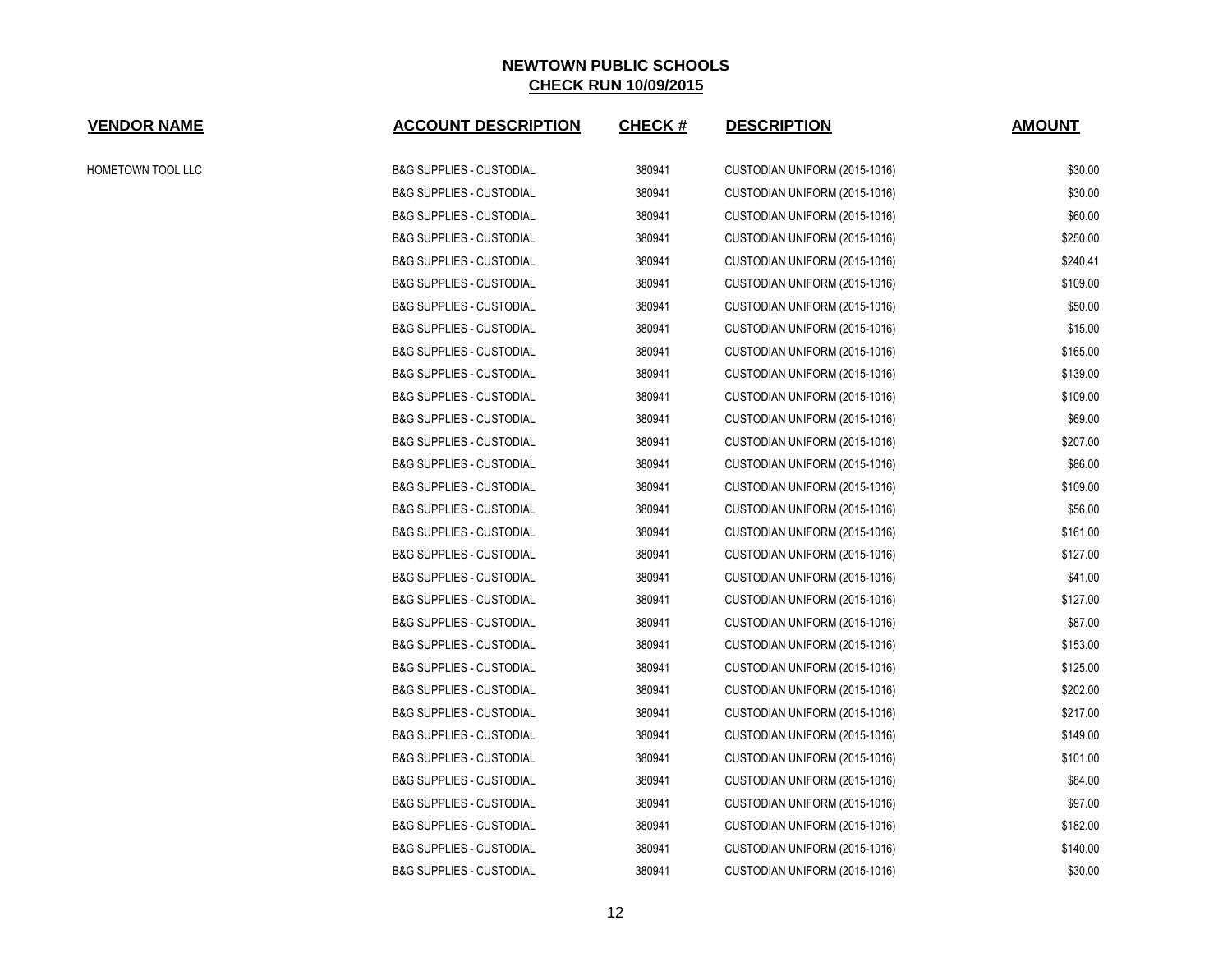| <b>VENDOR NAME</b> | <b>ACCOUNT DESCRIPTION</b>          | <b>CHECK#</b> | <b>DESCRIPTION</b>            | <b>AMOUNT</b> |
|--------------------|-------------------------------------|---------------|-------------------------------|---------------|
| HOMETOWN TOOL LLC  | <b>B&amp;G SUPPLIES - CUSTODIAL</b> | 380941        | CUSTODIAN UNIFORM (2015-1016) | \$89.00       |
|                    | <b>B&amp;G SUPPLIES - CUSTODIAL</b> | 380941        | CUSTODIAN UNIFORM (2015-1016) | \$66.00       |
|                    | <b>B&amp;G SUPPLIES - CUSTODIAL</b> | 380941        | CUSTODIAN UNIFORM (2015-1016) | \$92.00       |
|                    | <b>B&amp;G SUPPLIES - CUSTODIAL</b> | 380941        | CUSTODIAN UNIFORM (2015-1016) | \$80.00       |
|                    | <b>B&amp;G SUPPLIES - CUSTODIAL</b> | 380941        | CUSTODIAN UNIFORM (2015-1016) | \$43.00       |
|                    | <b>B&amp;G SUPPLIES - CUSTODIAL</b> | 380941        | CUSTODIAN UNIFORM (2015-1016) | \$98.00       |
|                    | <b>B&amp;G SUPPLIES - CUSTODIAL</b> | 380941        | CUSTODIAN UNIFORM (2015-1016) | \$58.00       |
|                    | <b>B&amp;G SUPPLIES - CUSTODIAL</b> | 380941        | CUSTODIAN UNIFORM (2015-1016) | \$88.00       |
|                    | <b>B&amp;G SUPPLIES - CUSTODIAL</b> | 380941        | CUSTODIAN UNIFORM (2015-1016) | \$37.00       |
|                    | <b>B&amp;G SUPPLIES - CUSTODIAL</b> | 380941        | CUSTODIAN UNIFORM (2015-1016) | \$163.00      |
|                    | <b>B&amp;G SUPPLIES - CUSTODIAL</b> | 380941        | CUSTODIAN UNIFORM (2015-1016) | \$117.00      |
|                    | <b>B&amp;G SUPPLIES - CUSTODIAL</b> | 380941        | CUSTODIAN UNIFORM (2015-1016) | \$180.00      |
|                    | <b>B&amp;G SUPPLIES - CUSTODIAL</b> | 380941        | CUSTODIAN UNIFORM (2015-1016) | \$150.00      |
|                    | <b>B&amp;G SUPPLIES - CUSTODIAL</b> | 380941        | CUSTODIAN UNIFORM (2015-1016) | \$122.00      |
|                    | <b>B&amp;G SUPPLIES - CUSTODIAL</b> | 380941        | CUSTODIAN UNIFORM (2015-1016) | \$98.00       |
|                    | <b>B&amp;G SUPPLIES - CUSTODIAL</b> | 380941        | CUSTODIAN UNIFORM (2015-1016) | \$110.00      |
|                    | <b>B&amp;G SUPPLIES - CUSTODIAL</b> | 380941        | CUSTODIAN UNIFORM (2015-1016) | \$176.00      |
|                    | <b>B&amp;G SUPPLIES - CUSTODIAL</b> | 380941        | CUSTODIAN UNIFORM (2015-1016) | \$81.00       |
|                    | <b>B&amp;G SUPPLIES - CUSTODIAL</b> | 380941        | CUSTODIAN UNIFORM (2015-1016) | \$63.00       |
|                    | <b>B&amp;G SUPPLIES - CUSTODIAL</b> | 380941        | CUSTODIAN UNIFORM (2015-1016) | \$63.00       |
|                    | <b>B&amp;G SUPPLIES - CUSTODIAL</b> | 380941        | CUSTODIAN UNIFORM (2015-1016) | \$63.00       |
|                    | <b>B&amp;G SUPPLIES - CUSTODIAL</b> | 380941        | CUSTODIAN UNIFORM (2015-1016) | \$83.00       |
|                    | <b>B&amp;G SUPPLIES - CUSTODIAL</b> | 380941        | CUSTODIAN UNIFORM (2015-1016) | \$129.00      |
|                    | <b>B&amp;G SUPPLIES - CUSTODIAL</b> | 380941        | CUSTODIAN UNIFORM (2015-1016) | \$70.00       |
|                    | <b>B&amp;G SUPPLIES - CUSTODIAL</b> | 380941        | CUSTODIAN UNIFORM (2015-1016) | \$66.00       |
|                    | <b>B&amp;G SUPPLIES - CUSTODIAL</b> | 380941        | CUSTODIAN UNIFORM (2015-1016) | \$44.00       |
|                    | <b>B&amp;G SUPPLIES - CUSTODIAL</b> | 380941        | CUSTODIAN UNIFORM (2015-1016) | \$194.00      |
|                    | <b>B&amp;G SUPPLIES - CUSTODIAL</b> | 380941        | CUSTODIAN UNIFORM (2015-1016) | \$164.00      |
|                    | <b>B&amp;G SUPPLIES - CUSTODIAL</b> | 380941        | CUSTODIAN UNIFORM (2015-1016) | \$73.00       |
|                    | <b>B&amp;G SUPPLIES - CUSTODIAL</b> | 380941        | CUSTODIAN UNIFORM (2015-1016) | \$54.00       |
|                    | <b>B&amp;G SUPPLIES - CUSTODIAL</b> | 380941        | CUSTODIAN UNIFORM (2015-1016) | \$123.00      |
|                    | <b>B&amp;G SUPPLIES - CUSTODIAL</b> | 380941        | CUSTODIAN UNIFORM (2015-1016) | \$108.00      |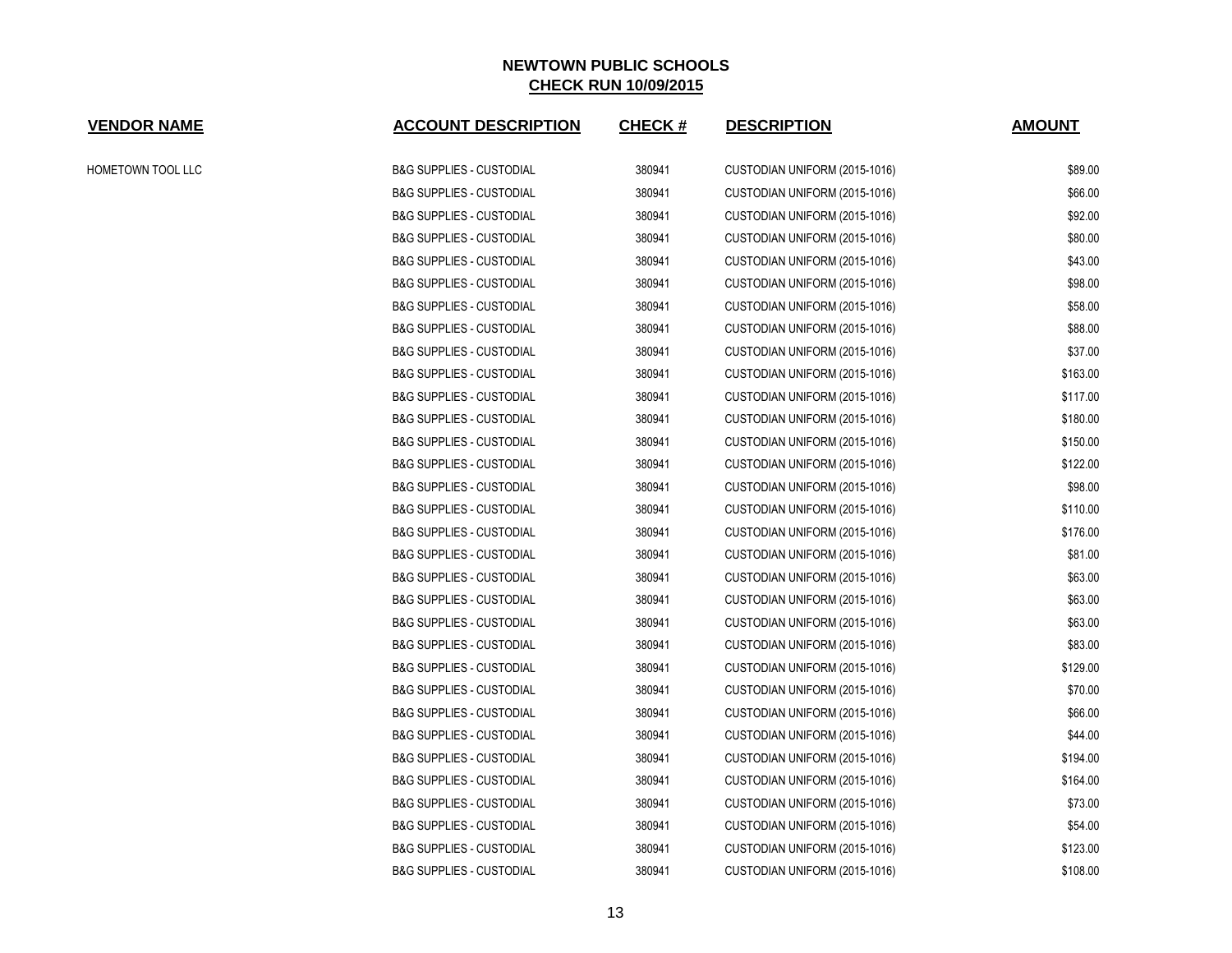| <b>VENDOR NAME</b> | <b>ACCOUNT DESCRIPTION</b>          | <b>CHECK#</b> | <b>DESCRIPTION</b>            | <b>AMOUNT</b> |
|--------------------|-------------------------------------|---------------|-------------------------------|---------------|
| HOMETOWN TOOL LLC  | <b>B&amp;G SUPPLIES - CUSTODIAL</b> | 380941        | CUSTODIAN UNIFORM (2015-1016) | \$72.00       |
|                    | <b>B&amp;G SUPPLIES - CUSTODIAL</b> | 380941        | CUSTODIAN UNIFORM (2015-1016) | \$90.00       |
|                    | <b>B&amp;G SUPPLIES - CUSTODIAL</b> | 380941        | CUSTODIAN UNIFORM (2015-1016) | \$232.00      |
|                    | <b>B&amp;G SUPPLIES - CUSTODIAL</b> | 380941        | CUSTODIAN UNIFORM (2015-1016) | \$152.00      |
|                    | <b>B&amp;G SUPPLIES - CUSTODIAL</b> | 380941        | CUSTODIAN UNIFORM (2015-1016) | \$100.00      |
|                    | <b>B&amp;G SUPPLIES - CUSTODIAL</b> | 380941        | CUSTODIAN UNIFORM (2015-1016) | \$156.00      |
|                    | <b>B&amp;G SUPPLIES - CUSTODIAL</b> | 380941        | CUSTODIAN UNIFORM (2015-1016) | \$86.00       |
|                    | <b>B&amp;G SUPPLIES - CUSTODIAL</b> | 380941        | CUSTODIAN UNIFORM (2015-1016) | \$219.00      |
|                    | <b>B&amp;G SUPPLIES - CUSTODIAL</b> | 380941        | CUSTODIAN UNIFORM (2015-1016) | \$114.00      |
|                    | <b>B&amp;G SUPPLIES - CUSTODIAL</b> | 380941        | CUSTODIAN UNIFORM (2015-1016) | \$194.00      |
|                    | <b>B&amp;G SUPPLIES - CUSTODIAL</b> | 380941        | CUSTODIAN UNIFORM (2015-1016) | \$207.00      |
|                    | <b>B&amp;G SUPPLIES - CUSTODIAL</b> | 380941        | CUSTODIAN UNIFORM (2015-1016) | \$9.00        |
|                    | <b>B&amp;G SUPPLIES - CUSTODIAL</b> | 380941        | CUSTODIAN UNIFORM (2015-1016) | \$90.00       |
|                    | <b>B&amp;G SUPPLIES - CUSTODIAL</b> | 380941        | CUSTODIAN UNIFORM (2015-1016) | \$104.00      |
|                    | <b>B&amp;G SUPPLIES - CUSTODIAL</b> | 380941        | CUSTODIAN UNIFORM (2015-1016) | \$160.00      |
|                    | <b>B&amp;G SUPPLIES - CUSTODIAL</b> | 380941        | CUSTODIAN UNIFORM (2015-1016) | \$218.00      |
|                    | <b>B&amp;G SUPPLIES - CUSTODIAL</b> | 380941        | CUSTODIAN UNIFORM (2015-1016) | \$120.00      |
|                    | <b>B&amp;G SUPPLIES - CUSTODIAL</b> | 380941        | CUSTODIAN UNIFORM (2015-1016) | \$124.00      |
|                    | <b>B&amp;G SUPPLIES - CUSTODIAL</b> | 380941        | CUSTODIAN UNIFORM (2015-1016) | \$146.00      |
|                    | <b>B&amp;G SUPPLIES - CUSTODIAL</b> | 380941        | CUSTODIAN UNIFORM (2015-1016) | \$133.00      |
|                    | <b>B&amp;G SUPPLIES - CUSTODIAL</b> | 380941        | CUSTODIAN UNIFORM (2015-1016) | \$90.00       |
|                    | <b>B&amp;G SUPPLIES - CUSTODIAL</b> | 380941        | CUSTODIAN UNIFORM (2015-1016) | \$73.00       |
|                    | <b>B&amp;G SUPPLIES - CUSTODIAL</b> | 380941        | CUSTODIAN UNIFORM (2015-1016) | \$150.00      |
|                    | <b>B&amp;G SUPPLIES - CUSTODIAL</b> | 380941        | CUSTODIAN UNIFORM (2015-1016) | \$100.00      |
|                    | <b>B&amp;G SUPPLIES - CUSTODIAL</b> | 380941        | CUSTODIAN UNIFORM (2015-1016) | \$125.00      |
|                    | <b>B&amp;G SUPPLIES - CUSTODIAL</b> | 380941        | CUSTODIAN UNIFORM (2015-1016) | \$115.00      |
|                    | <b>B&amp;G SUPPLIES - CUSTODIAL</b> | 380941        | CUSTODIAN UNIFORM (2015-1016) | \$23.00       |
|                    | <b>B&amp;G SUPPLIES - CUSTODIAL</b> | 380941        | CUSTODIAN UNIFORM (2015-1016) | \$99.00       |
|                    | <b>B&amp;G SUPPLIES - CUSTODIAL</b> | 380941        | CUSTODIAN UNIFORM (2015-1016) | \$70.00       |
|                    | <b>B&amp;G SUPPLIES - CUSTODIAL</b> | 380941        | CUSTODIAN UNIFORM (2015-1016) | \$152.00      |
|                    | <b>B&amp;G SUPPLIES - CUSTODIAL</b> | 380941        | CUSTODIAN UNIFORM (2015-1016) | \$135.00      |
|                    | <b>B&amp;G SUPPLIES - CUSTODIAL</b> | 380941        | CUSTODIAN UNIFORM (2015-1016) | \$207.00      |
|                    |                                     |               |                               |               |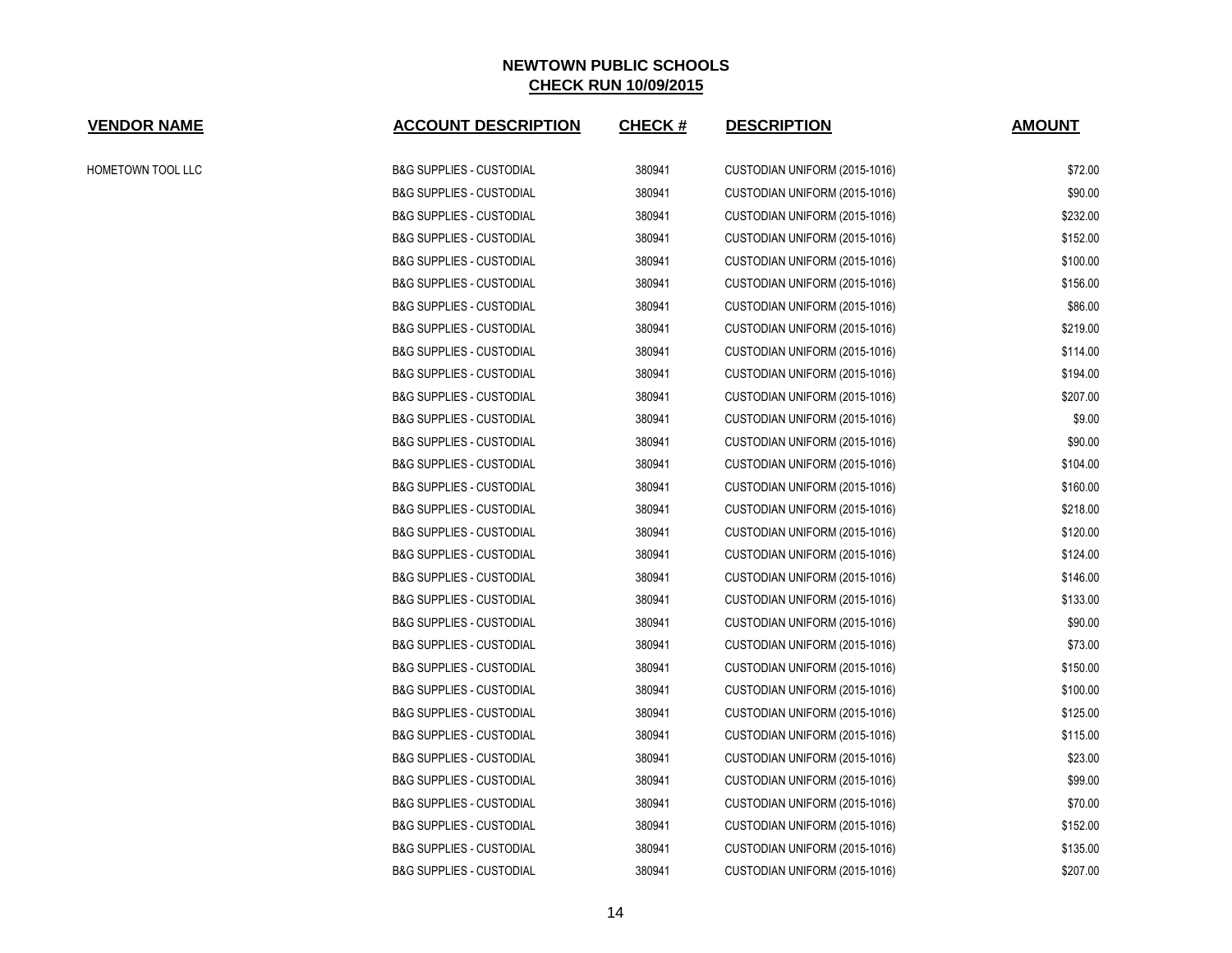| <b>VENDOR NAME</b>             | <b>ACCOUNT DESCRIPTION</b>              | <b>CHECK#</b> | <b>DESCRIPTION</b>                          | <b>AMOUNT</b> |
|--------------------------------|-----------------------------------------|---------------|---------------------------------------------|---------------|
| HOMETOWN TOOL LLC              | <b>B&amp;G SUPPLIES - CUSTODIAL</b>     | 380941        | CUSTODIAN UNIFORM (2015-1016)               | \$69.00       |
|                                | <b>B&amp;G SUPPLIES - CUSTODIAL</b>     | 380941        | CUSTODIAN UNIFORM (2015-1016)               | \$90.00       |
|                                |                                         | 380941 Total  |                                             | \$11,446.41   |
| HOUGHTON MIFFLIN COMPANY       | INSTR. SUPPLIES - PSYCH.                | 380942        | WOODCOCK JOHNSON COGNITIVE BATTERY          | \$1,194.80    |
|                                | INSTR. SUPPLIES - PSYCH.                | 380942        | <b>SHIPPING</b>                             | \$119.48      |
|                                |                                         | 380942 Total  |                                             | \$1,314.28    |
| <b>MARJORIE HOWGEGO</b>        | TEXTBOOKS - CLASSROOM                   | 380943        | AWARENESS TEXTBOOK                          | \$36.45       |
|                                |                                         | 380943 Total  |                                             | \$36.45       |
| HUSSEY SEATING COMPANY         | B. & G. IMPROVE - H.S.                  | 380944        | VISITOR BLEACHER REPLACEMENT                | \$4,507.31    |
|                                |                                         | 380944 Total  |                                             | \$4,507.31    |
| IN THE NEWS                    | PRINTING - ADMIN.                       | 380945        | NEWSWEEK- PLAQUE                            | \$177.00      |
|                                |                                         | 380945 Total  |                                             | \$177.00      |
| <b>ITSAVVY LLC</b>             | REPAIRS - INFO. TECH.                   | 380946        | APC Battery Cartridge #7, part #13807229    | \$148.85      |
|                                | INSTR. SUPPLIES - INFO. TECH.           | 380946        | Tripp Lite surge Protector 25 ft. 8 outlets | \$63.38       |
|                                | INSTR. SUPPLIES - INFO. TECH.           | 380946        | Tripp Lite Power Strip Mfg. Part # PS2408   | \$69.58       |
|                                |                                         | 380946 Total  |                                             | \$281.81      |
| LISA JOHNS                     | STAFF TRAVEL - INFO. TECH.              | 380947        | Intradistrict travel                        | \$61.53       |
|                                |                                         | 380947 Total  |                                             | \$61.53       |
| RAY JURGEN CO. LLC.            | REPAIRS - TECH ED.                      | 380948        | REPLACE LOCK RELEASE CABLE                  | \$428.59      |
|                                |                                         | 380948 Total  |                                             | \$428.59      |
| K - MAN GLASS CORP             | <b>EMERGENCY REPAIRS - S.H.</b>         | 380949        | <b>INSTALL SAFETY GLASS</b>                 | \$498.77      |
|                                |                                         | 380949 Total  |                                             | \$498.77      |
| <b>LISA KAPITAN</b>            | INSTR. SUPPLIES - GUIDANCE              | 380950        | <b>FOOD &amp; SUPPLIES</b>                  | \$36.32       |
|                                |                                         | 380950 Total  |                                             | \$36.32       |
| KIDS LANGUAGE CENTER           | CONTRACTED SERV. - SP/HEAR.             | 380951        | CONTRACTED SERV. - SP/HEAR.                 | \$200.00      |
|                                |                                         | 380951 Total  |                                             | \$200.00      |
| CARLA LARRACUENTE              | STAFF TRAVEL - SP. ED. PREK-8           | 380952        | TRAVEL PROVIDE SPEECH THERAPY               | \$28.46       |
|                                |                                         | 380952 Total  |                                             | \$28.46       |
| LEAHY'S FUELS INC.             | <b>PROPANE &amp; NATURAL GAS - H.S.</b> | 380953        | PROPANE 97208G 374.1 UNITS                  | \$557.41      |
|                                |                                         | 380953 Total  |                                             | \$557.41      |
| LIFESPAN SCHOOL SOLUTIONS INC. | TUITION - OUT-OF-DISTRICT               | 380954        | TUITION - OUT-OF-DISTRICT                   | \$777.00      |
|                                |                                         | 380954 Total  |                                             | \$777.00      |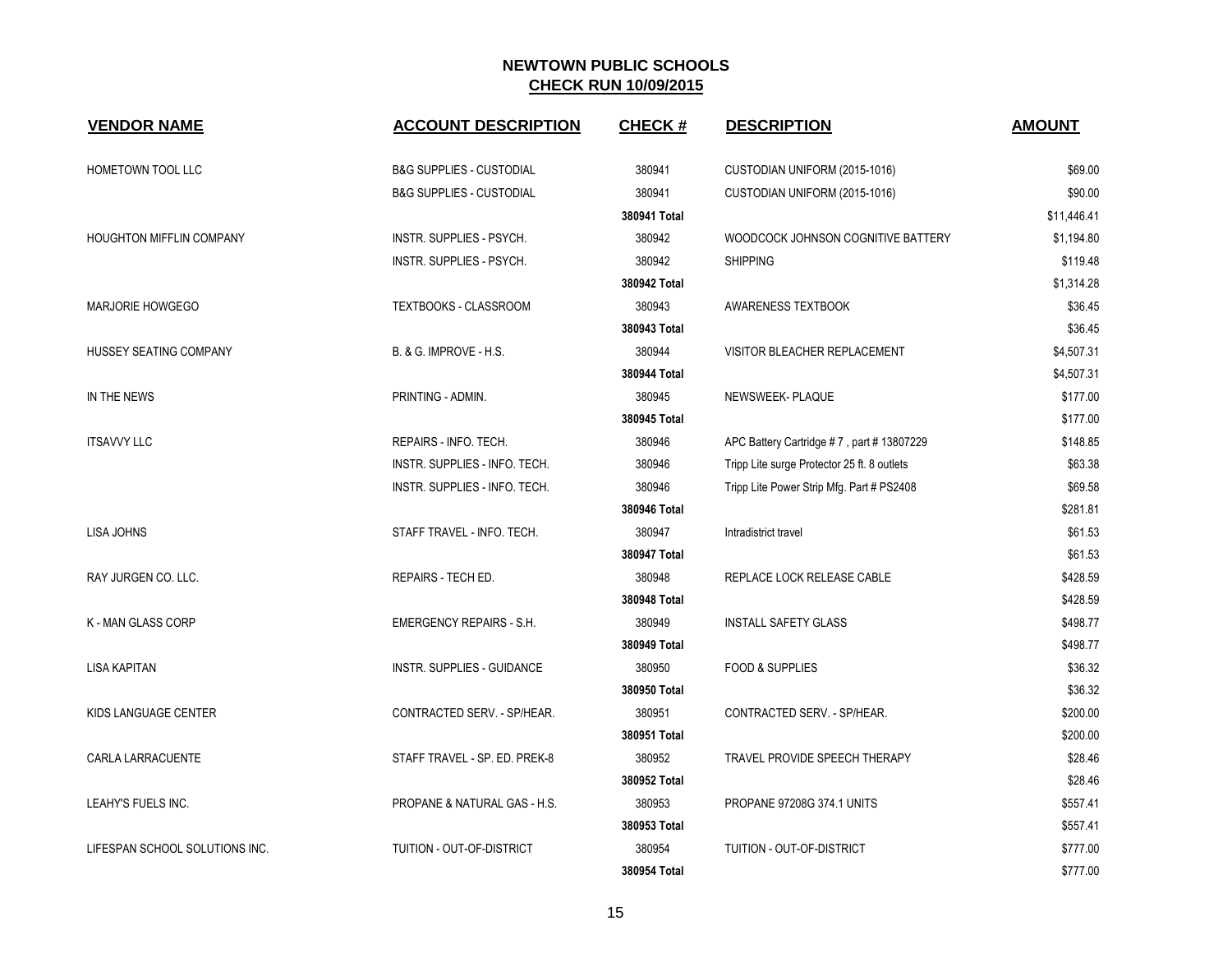| <b>VENDOR NAME</b>             | <b>ACCOUNT DESCRIPTION</b>          | <b>CHECK#</b> | <b>DESCRIPTION</b>                           | <b>AMOUNT</b> |
|--------------------------------|-------------------------------------|---------------|----------------------------------------------|---------------|
| DR. ANA PAULA MACHADO          | MEDICAL ADVISOR - HEALTH ADMIN      | 380955        | MEDICAL DIRECTOR OCT 2015                    | \$2,000.00    |
|                                |                                     | 380955 Total  |                                              | \$2,000.00    |
| <b>MAGNAKLEEN SERVICES LLC</b> | <b>B&amp;G SUPPLIES - CUSTODIAL</b> | 380956        | MOP / RUG SERVICE (ALL SCHOOLS) - 2015-2016  | \$130.00      |
|                                | <b>B&amp;G SUPPLIES - CUSTODIAL</b> | 380956        | MOP / RUG SERVICE (ALL SCHOOLS) - 2015-2016  | \$19.50       |
|                                | <b>B&amp;G SUPPLIES - CUSTODIAL</b> | 380956        | MOP / RUG SERVICE (ALL SCHOOLS) - 2015-2016  | \$36.00       |
|                                | <b>B&amp;G SUPPLIES - CUSTODIAL</b> | 380956        | MOP / RUG SERVICE (ALL SCHOOLS) - 2015-2016  | \$166.50      |
|                                | <b>B&amp;G SUPPLIES - CUSTODIAL</b> | 380956        | MOP / RUG SERVICE (ALL SCHOOLS) - 2015-2016  | \$48.50       |
|                                | <b>B&amp;G SUPPLIES - CUSTODIAL</b> | 380956        | MOP / RUG SERVICE (ALL SCHOOLS) - 2015-2016  | \$19.50       |
|                                | <b>B&amp;G SUPPLIES - CUSTODIAL</b> | 380956        | MOP / RUG SERVICE (ALL SCHOOLS) - 2015-2016  | \$18.00       |
|                                | <b>B&amp;G SUPPLIES - CUSTODIAL</b> | 380956        | MOP / RUG SERVICE (ALL SCHOOLS) - 2015-2016  | \$144.00      |
|                                | <b>B&amp;G SUPPLIES - CUSTODIAL</b> | 380956        | MOP / RUG SERVICE (ALL SCHOOLS) - 2015-2016  | \$47.15       |
|                                | <b>B&amp;G SUPPLIES - CUSTODIAL</b> | 380956        | MOP / RUG SERVICE (ALL SCHOOLS) - 2015-2016  | \$60.65       |
|                                | <b>B&amp;G SUPPLIES - CUSTODIAL</b> | 380956        | MOP / RUG SERVICE (ALL SCHOOLS) - 2015-2016  | \$21.50       |
|                                | <b>B&amp;G SUPPLIES - CUSTODIAL</b> | 380956        | MOP / RUG SERVICE (ALL SCHOOLS) - 2015-2016  | \$30.65       |
|                                | <b>B&amp;G SUPPLIES - CUSTODIAL</b> | 380956        | MOP / RUG SERVICE (ALL SCHOOLS) - 2015-2016  | \$28.25       |
|                                | <b>B&amp;G SUPPLIES - CUSTODIAL</b> | 380956        | MOP / RUG SERVICE (ALL SCHOOLS) - 2015-2016  | \$109.70      |
|                                | <b>B&amp;G SUPPLIES - CUSTODIAL</b> | 380956        | MOP / RUG SERVICE (ALL SCHOOLS) - 2015-2016  | \$33.80       |
|                                | <b>B&amp;G SUPPLIES - CUSTODIAL</b> | 380956        | MOP / RUG SERVICE (ALL SCHOOLS) - 2015-2016  | \$47.15       |
|                                | <b>B&amp;G SUPPLIES - CUSTODIAL</b> | 380956        | MOP / RUG SERVICE (ALL SCHOOLS) - 2015-2016  | \$60.65       |
|                                | <b>B&amp;G SUPPLIES - CUSTODIAL</b> | 380956        | MOP / RUG SERVICE (ALL SCHOOLS) - 2015-2016  | \$21.50       |
|                                | <b>B&amp;G SUPPLIES - CUSTODIAL</b> | 380956        | MOP / RUG SERVICE (ALL SCHOOLS) - 2015-2016  | \$30.65       |
|                                | <b>B&amp;G SUPPLIES - CUSTODIAL</b> | 380956        | MOP / RUG SERVICE (ALL SCHOOLS) - 2015-2016  | \$28.25       |
|                                | <b>B&amp;G SUPPLIES - CUSTODIAL</b> | 380956        | MOP / RUG SERVICE (ALL SCHOOLS) - 2015-2016  | \$109.70      |
|                                | <b>B&amp;G SUPPLIES - CUSTODIAL</b> | 380956        | MOP / RUG SERVICE (ALL SCHOOLS) - 2015-2016  | \$33.80       |
|                                |                                     | 380956 Total  |                                              | \$1,245.40    |
| <b>GAIL MALETZ</b>             | EXTRA WORK - STAFF DEVELOP.         | 380957        | Math Standards Grades K-4 into Rubicon Atlas | \$1,975.00    |
|                                |                                     | 380957 Total  |                                              | \$1,975.00    |
| W.B. MASON., INC.              | INSTR. SUPPLIES - ENGLISH           | 380958        | SEE ATTACHED ORDER                           | \$51.72       |
|                                | INSTR. SUPPLIES - SCIENCE           | 380958        | SEE ATTACHED LIST                            | \$363.89      |
|                                | INSTR. SUPPLIES - SCIENCE           | 380958        | SEE ATTACHED LIST                            | \$3.14        |
|                                | <b>INSTR. SUPPLIES - SCIENCE</b>    | 380958        | SEE ATTACHED LIST                            | \$36.00       |
|                                | <b>INSTR. SUPPLIES - SCIENCE</b>    | 380958        | SEE ATTACHED LIST                            | \$17.24       |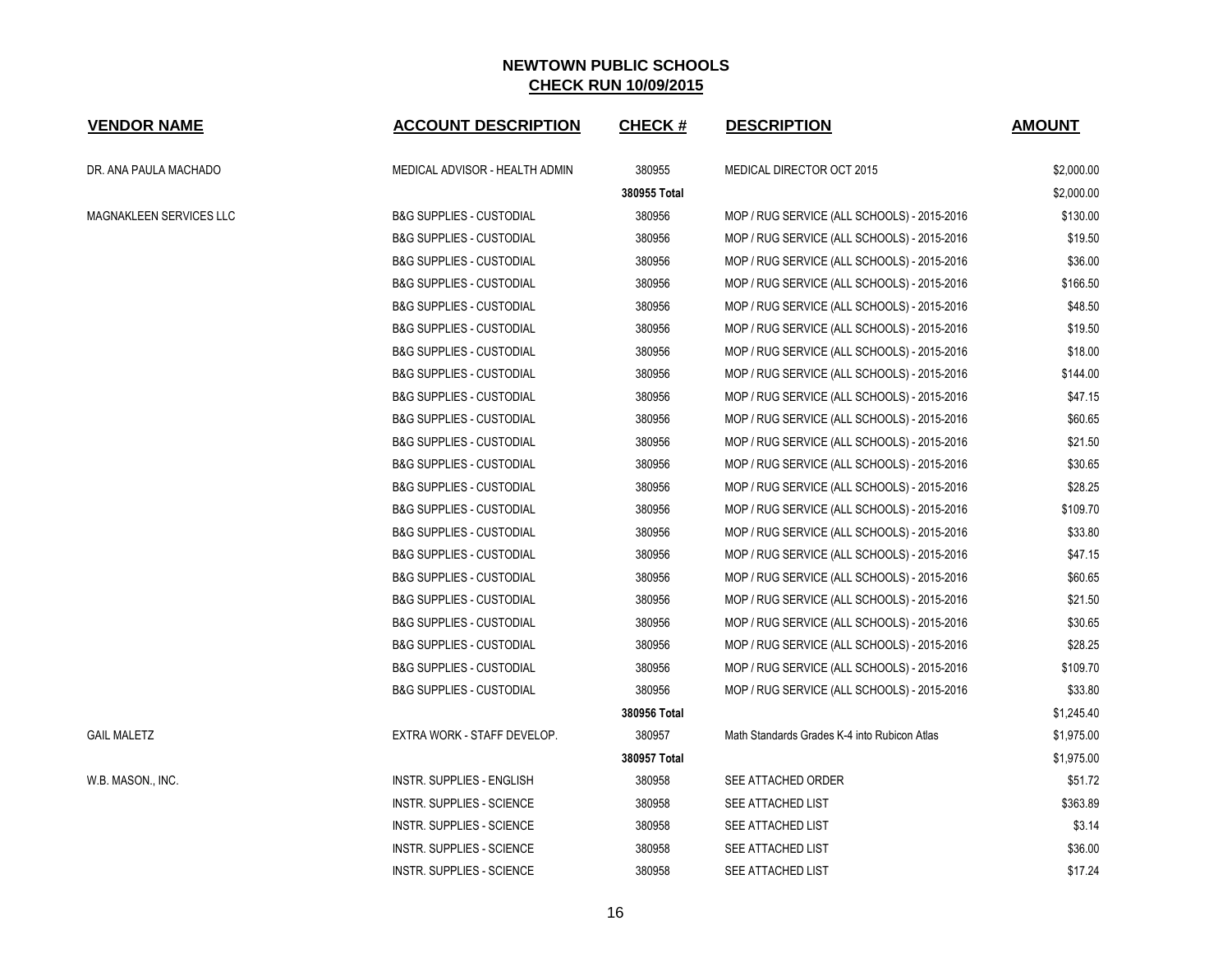| <b>VENDOR NAME</b> | <b>ACCOUNT DESCRIPTION</b>       | <b>CHECK#</b> | <b>DESCRIPTION</b>      | <b>AMOUNT</b> |
|--------------------|----------------------------------|---------------|-------------------------|---------------|
| W.B. MASON., INC.  | <b>INSTR. SUPPLIES - SCIENCE</b> | 380958        | SEE ATTACHED LIST       | \$75.75       |
|                    | <b>INSTR. SUPPLIES - SCIENCE</b> | 380958        | SEE ATTACHED LIST       | (\$5.88)      |
|                    | INSTR. SUPPLIES - SCIENCE        | 380958        | SEE ATTACHED LIST       | \$5.88        |
|                    | <b>INSTR. SUPPLIES - SCIENCE</b> | 380958        | SEE ATTACHED LIST       | \$0.48        |
|                    | INSTR. SUPPLIES - SCIENCE        | 380958        | SEE ATTACHED LIST       | \$8.62        |
|                    | <b>INSTR. SUPPLIES - SCIENCE</b> | 380958        | SEE ATTACHED LIST       | \$8.62        |
|                    | INSTR. SUPPLIES - SCIENCE        | 380958        | SEE ATTACHED LIST       | \$7.69        |
|                    | INSTR. SUPPLIES - SCIENCE        | 380958        | SEE ATTACHED LIST       | \$1.57        |
|                    | <b>INSTR. SUPPLIES - SCIENCE</b> | 380958        | SEE ATTACHED LIST       | \$21.22       |
|                    | INSTR. SUPPLIES - SCIENCE        | 380958        | SEE ATTACHED LIST       | \$62.40       |
|                    | <b>INSTR. SUPPLIES - SCIENCE</b> | 380958        | SEE ATTACHED LIST       | \$1.57        |
|                    | <b>INSTR. SUPPLIES - SCIENCE</b> | 380958        | SEE ATTACHED LIST       | (\$7.69)      |
|                    | <b>INSTR. SUPPLIES - SCIENCE</b> | 380958        | SEE ATTACHED LIST       | \$7.69        |
|                    | INSTR. SUPPLIES - SCIENCE        | 380958        | SEE ATTACHED LIST       | \$62.40       |
|                    | <b>INSTR. SUPPLIES - SCIENCE</b> | 380958        | SEE ATTACHED LIST       | (\$62.40)     |
|                    | INSTR. SUPPLIES - SCIENCE        | 380958        | SEE ATTACHED LIST       | \$28.27       |
|                    | INSTR. SUPPLIES - SCIENCE        | 380958        | SEE ATTACHED LIST       | \$268.58      |
|                    | <b>INSTR. SUPPLIES - SCIENCE</b> | 380958        | SEE ATTACHED LIST       | \$89.93       |
|                    | INSTR. SUPPLIES - SCIENCE        | 380958        | SEE ATTACHED LIST       | \$13.80       |
|                    | <b>INSTR. SUPPLIES - SCIENCE</b> | 380958        | SEE ATTACHED LIST       | (\$0.56)      |
|                    | <b>INSTR. SUPPLIES - SCIENCE</b> | 380958        | SEE ATTACHED LIST       | \$0.56        |
|                    | <b>INSTR. SUPPLIES - SCIENCE</b> | 380958        | SEE ATTACHED LIST       | \$49.68       |
|                    | <b>INSTR. SUPPLIES - SCIENCE</b> | 380958        | SEE ATTACHED LIST       | (\$49.68)     |
|                    | <b>INSTR. SUPPLIES - SCIENCE</b> | 380958        | SEE ATTACHED LIST       | \$2.80        |
|                    | INSTR. SUPPLIES - SCIENCE        | 380958        | SEE ATTACHED LIST       | \$3.14        |
|                    | OFF. SUPPLIES - BUS. SERV.       | 380958        | COFFEE 2015/16          | \$44.95       |
|                    | OFF. SUPPLIES - BUS. SERV.       | 380958        | <b>SUPPLIES 2015/16</b> | \$21.98       |
|                    | OFF. SUPPLIES - BUS. SERV.       | 380958        | <b>SUPPLIES 2015/16</b> | \$109.70      |
|                    | OFF. SUPPLIES - BUS. SERV.       | 380958        | INK CARTRIDGES 2015/16  | \$79.99       |
|                    | OFF. SUPPLIES - BUS. SERV.       | 380958        | <b>WATER 2015/16</b>    | \$29.97       |
|                    | OFF. SUPPLIES - BUS. SERV.       | 380958        | <b>SUPPLIES 2015/16</b> | \$84.96       |
|                    | OFF. SUPPLIES - BUS. SERV.       | 380958        | COFFEE 2015/16          | \$53.94       |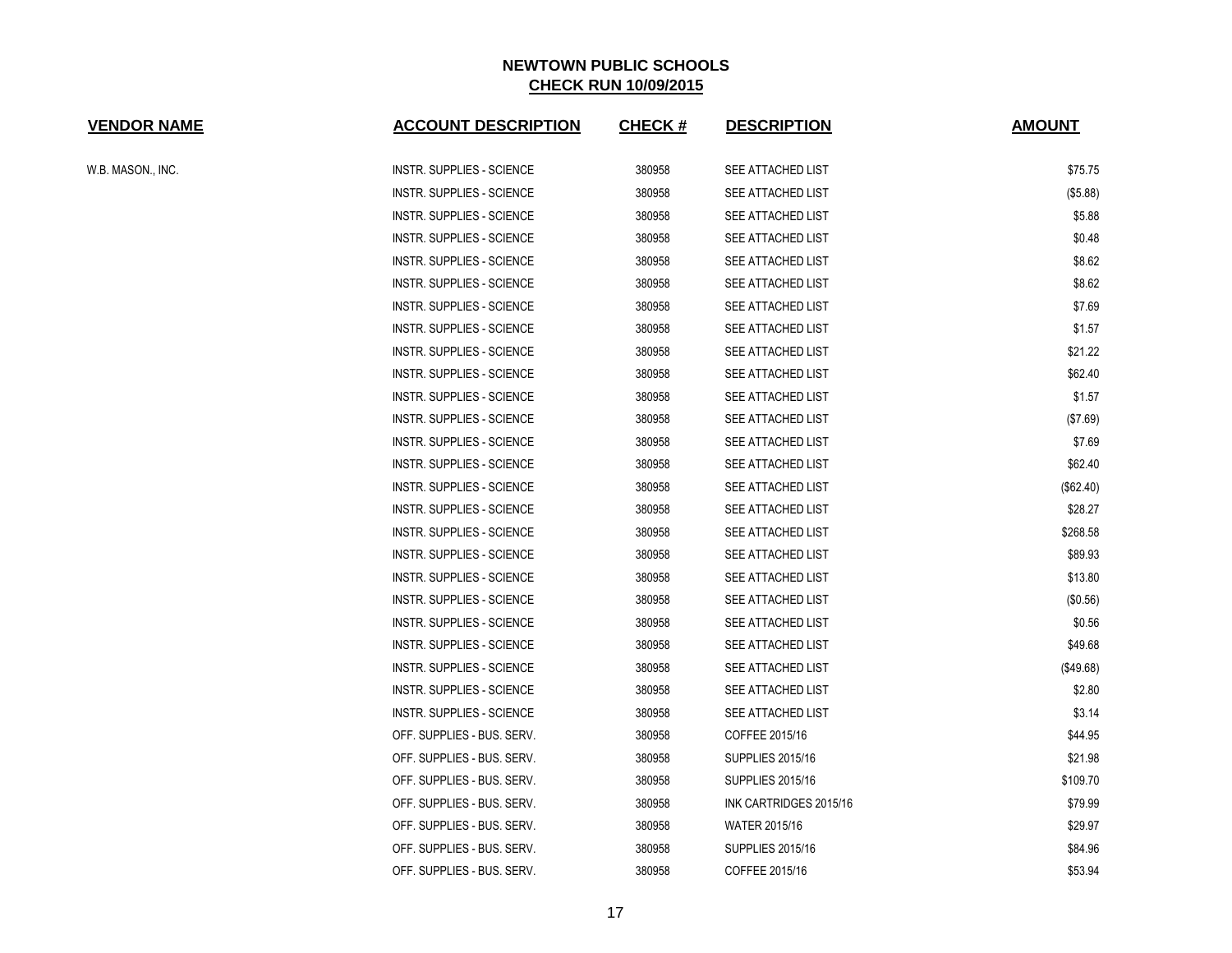| <b>VENDOR NAME</b> | <b>ACCOUNT DESCRIPTION</b>       | <b>CHECK#</b> | <b>DESCRIPTION</b>                                   | <b>AMOUNT</b> |
|--------------------|----------------------------------|---------------|------------------------------------------------------|---------------|
| W.B. MASON., INC.  | OFF. SUPPLIES - BUS. SERV.       | 380958        | <b>SUPPLIES 2015/16</b>                              | (\$15.09)     |
|                    | OFF. SUPPLIES - BUS. SERV.       | 380958        | <b>SUPPLIES 2015/16</b>                              | \$15.09       |
|                    | OFF. SUPPLIES - BUS. SERV.       | 380958        | <b>SUPPLIES 2015/16</b>                              | \$17.99       |
|                    | OFF. SUPPLIES - BUS. SERV.       | 380958        | SUPPLIES 2015/16                                     | (\$17.99)     |
|                    | OFF. SUPPLIES - BUS. SERV.       | 380958        | <b>WATER 2015/16</b>                                 | \$29.97       |
|                    | OFF. SUPPLIES - BUS. SERV.       | 380958        | <b>SUPPLIES 2015/16</b>                              | (\$25.42)     |
|                    | OFF. SUPPLIES - BUS. SERV.       | 380958        | <b>WATER 2015/16</b>                                 | (\$29.97)     |
|                    | INSTR. SUPPLIES - CLASSROOM      | 380958        | replacement classroom chairs, Columbia -1527.        | \$1,320.00    |
|                    | INSTR. SUPPLIES - CLASSROOM      | 380958        | Shipping charge                                      | \$64.00       |
|                    | INSTR. SUPPLIES - SP. ED. PREK-8 | 380958        | <b>STARR SUPPLIES</b>                                | \$107.97      |
|                    | INSTR. SUPPLIES - CLASSROOM      | 380958        | Misc. School supplies: paper clips, labels, dividers | \$94.58       |
|                    | INSTR. SUPPLIES - CLASSROOM      | 380958        | Misc. School supplies: paper clips, labels, dividers | (\$29.40)     |
|                    | INSTR. SUPPLIES - CLASSROOM      | 380958        | Misc. School supplies: paper clips, labels, dividers | \$29.40       |
|                    | INSTR. SUPPLIES - CLASSROOM      | 380958        | Misc. School supplies: paper clips, labels, dividers | \$92.00       |
|                    | INSTR. SUPPLIES - CLASSROOM      | 380958        | Sweet Water Gray Task Chair, WAB-1                   | \$99.00       |
|                    | INSTR. SUPPLIES - CLASSROOM      | 380958        | Dixon Ticonderoga No 2 soft pencils - DIX13882       | \$161.28      |
|                    | INSTR. SUPPLIES - ART            | 380958        | 12x18 Tru-Ray assorted construction paper            | \$12.96       |
|                    | INSTR. SUPPLIES - ART            | 380958        | 12x18 Tru-Ray Black -PAC 103061                      | \$26.00       |
|                    | INSTR. SUPPLIES - ART            | 380958        | 12x18 Tru-Ray Dark Green - PAC103053                 | \$12.30       |
|                    | <b>INSTR. SUPPLIES - ART</b>     | 380958        | 12x18 Tru-Ray Festive Green - PAC 103038             | \$8.76        |
|                    | <b>INSTR. SUPPLIES - ART</b>     | 380958        | 12x18 Tru-Ray Magenta - PAC103032                    | \$9.30        |
|                    | INSTR. SUPPLIES - ART            | 380958        | 12x18 Tru-Ray Orange - PAC 103034                    | \$12.30       |
|                    | <b>INSTR. SUPPLIES - ART</b>     | 380958        | 12x18 Tru-Ray Purple - PAC 103051                    | \$9.24        |
|                    | <b>INSTR. SUPPLIES - ART</b>     | 380958        | 12x18 Tru-Ray Red - PAC 103062                       | \$8.76        |
|                    | INSTR. SUPPLIES - ART            | 380958        | 12x18 Tru-Ray Royal Blue - PAC 103049                | \$9.12        |
|                    | INSTR. SUPPLIES - CLASSROOM      | 380958        | See attached, classroom supplies, labels, name tags  | \$2.16        |
|                    | INSTR. SUPPLIES - CLASSROOM      | 380958        | See attached, classroom supplies, labels, name tags  | \$2.15        |
|                    | INSTR. SUPPLIES - SCIENCE        | 380958        | See attached list                                    | \$41.50       |
|                    | <b>INSTR. SUPPLIES - SCIENCE</b> | 380958        | See attached list                                    | \$2.97        |
|                    | <b>INSTR. SUPPLIES - ENGLISH</b> | 380958        | EPI 1800 Electric Pencil Sharpener                   | \$29.40       |
|                    | <b>INSTR. SUPPLIES - SCIENCE</b> | 380958        | FEL 72371 desk stacker                               | \$59.58       |
|                    | <b>INSTR. SUPPLIES - SCIENCE</b> | 380958        | SAN30001 Sharpie Fine Point markers                  | \$17.28       |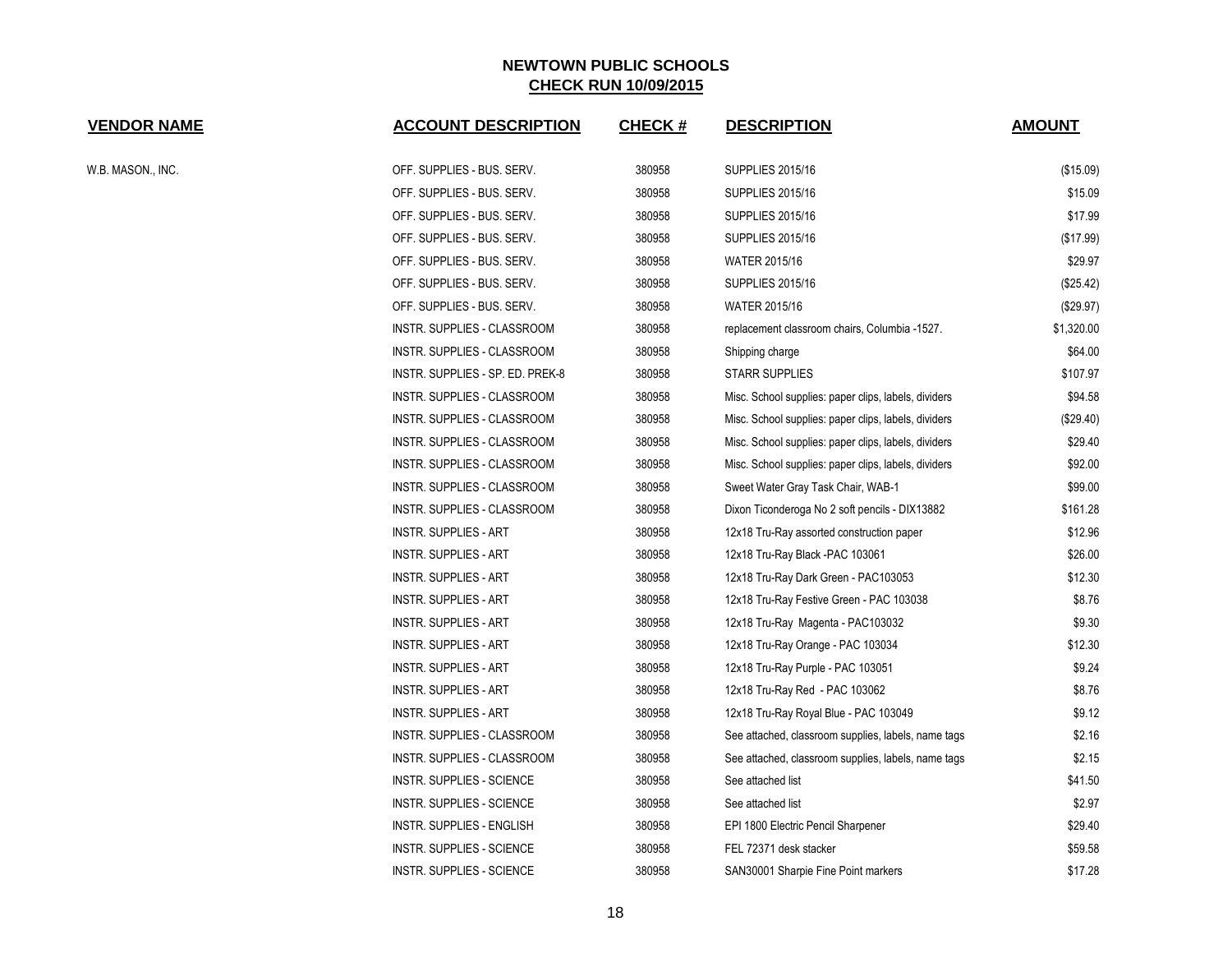| <b>VENDOR NAME</b> | <b>ACCOUNT DESCRIPTION</b>       | <b>CHECK#</b> | <b>DESCRIPTION</b>                        | <b>AMOUNT</b> |
|--------------------|----------------------------------|---------------|-------------------------------------------|---------------|
| W.B. MASON., INC.  | <b>INSTR. SUPPLIES - SCIENCE</b> | 380958        | SAN30001 Sharpie Fine Point Markers       | \$57.60       |
|                    | <b>INSTR. SUPPLIES - SCIENCE</b> | 380958        | BICms11bk Bic stick pens                  | \$14.90       |
|                    | INSTR. SUPPLIES - ENGLISH        | 380958        | SEE ATTACHED LIST                         | \$306.06      |
|                    | INSTR. SUPPLIES - ENGLISH        | 380958        | SEE ATTACHED LIST                         | \$24.62       |
|                    | INSTR. SUPPLIES - ENGLISH        | 380958        | SEE ATTACHED LIST                         | \$8.64        |
|                    | <b>INSTR. SUPPLIES - SCIENCE</b> | 380958        | UNV43604 BULLETIN BOARD                   | \$95.86       |
|                    | <b>INSTR. SUPPLIES - SCIENCE</b> | 380958        | QRT2005 BULLETIN BAR                      | \$11.54       |
|                    | <b>B&amp;G SUPPLIES - ADMIN.</b> | 380958        | BOTTLED WATER - MAINT DEPT.               | (\$30.00)     |
|                    | <b>B&amp;G SUPPLIES - ADMIN.</b> | 380958        | BOTTLED WATER - MAINT DEPT.               | \$49.95       |
|                    | <b>B&amp;G SUPPLIES - ADMIN.</b> | 380958        | CALCULATOR INK ROLLER, 3 TONER CARTRIDGES | \$457.13      |
|                    | <b>INSTR. SUPPLIES - GIFTED</b>  | 380958        | <b>SUPPLIES</b>                           | \$171.19      |
|                    | <b>INSTR. SUPPLIES - GIFTED</b>  | 380958        | <b>SUPPLIES</b>                           | \$41.12       |
|                    | INSTR. SUPPLIES - WORLD LANG.    | 380958        | SWI40701 STAPLER                          | \$21.70       |
|                    | INSTR. SUPPLIES - WORLD LANG.    | 380958        | FSK01004253J FISKARS SCISSORS 8 IN        | \$7.90        |
|                    | INSTR. SUPPLIES - SOC. STUDIES   | 380958        | SWI40701 STAPLERS                         | \$21.70       |
|                    | INSTR. SUPPLIES - SOC. STUDIES   | 380958        | FSK01004253J FISKARS SCISSORS 8 IN.       | \$7.90        |
|                    | INSTR. SUPPLIES - SOC. STUDIES   | 380958        | NES35110BX - COFFEE-MATE ORIG.            | \$10.88       |
|                    | INSTR. SUPPLIES - SOC. STUDIES   | 380958        | MAG014012BF SHAZAM - K-CUP PACKS, MEDIUM  | \$8.99        |
|                    | INSTR. SUPPLIES - SOC. STUDIES   | 380958        | ASSORTED - SEE CART                       | \$46.21       |
|                    | INSTR. SUPPLIES - SOC. STUDIES   | 380958        | ACM10702 WESTCOTT WOOD RULERS             | \$9.00        |
|                    | INSTR. SUPPLIES - SOC. STUDIES   | 380958        | ASSORTED - SEE CART                       | \$39.54       |
|                    | OFF. SUPPLIES - PUPIL SERV.      | 380958        | <b>CARTRIDGES</b>                         | \$509.98      |
|                    | INSTR. SUPPLIES - SP. ED. PREK-8 | 380958        | AS PER ATTACHED                           | \$215.57      |
|                    | INSTR. SUPPLIES - ENGLISH        | 380958        | PACBB788 BLUE EXAM BOOKS (50 PER PACK)    | \$255.00      |
|                    | INSTR. SUPPLIES - WORLD LANG.    | 380958        | PACBB788 BLUE EXAM BOOKS (50 PER PACK)    | \$255.00      |
|                    | INSTR. SUPPLIES - SOC. STUDIES   | 380958        | PACBB788 BLUE EXAM BOOKS(50 PER PACK)     | \$255.00      |
|                    | OFF. SUPPLIES - PUPIL SERV.      | 380958        | AS PER ATTACHED                           | \$31.55       |
|                    | <b>B&amp;G SUPPLIES - ADMIN.</b> | 380958        | BOTTLED WATER - MAINT DEPT.               | (\$30.00)     |
|                    | B&G SUPPLIES - ADMIN.            | 380958        | BOTTLED WATER - MAINT DEPT.               | $($ \$6.00)   |
|                    | <b>B&amp;G SUPPLIES - ADMIN.</b> | 380958        | BOTTLED WATER - MAINT DEPT.               | \$59.94       |
|                    | INSTR. SUPPLIES - CLASSROOM      | 380958        | CLIPBOARD UNV40304                        | \$11.02       |
|                    | INSTR. SUPPLIES - CLASSROOM      | 380958        | CLIPBOARD UNV40304                        | \$104.98      |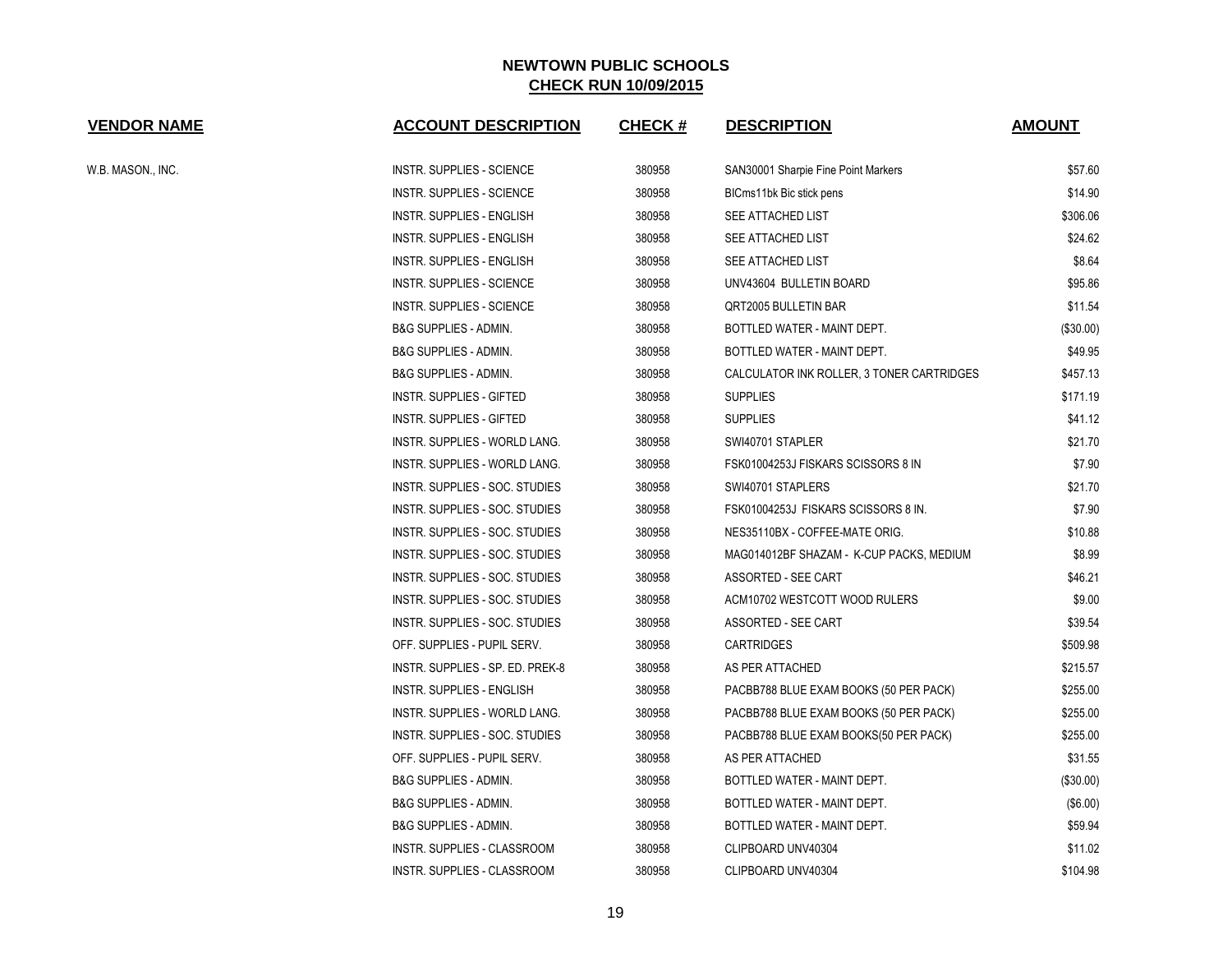| <b>VENDOR NAME</b>       | <b>ACCOUNT DESCRIPTION</b>          | <b>CHECK#</b> | <b>DESCRIPTION</b>                                 | <b>AMOUNT</b> |
|--------------------------|-------------------------------------|---------------|----------------------------------------------------|---------------|
| W.B. MASON., INC.        | <b>INSTR. SUPPLIES - SCIENCE</b>    | 380958        | CYO688024 COLORED PENCIL SET                       | \$49.68       |
|                          | <b>INSTR. SUPPLIES - SCIENCE</b>    | 380958        | MMM563DE EASEL PAD TABLETOP POST IT                | \$21.57       |
|                          | INSTR. SUPPLIES - ENGLISH           | 380958        | BLKA3L79114BLKS BELKIN CAT5E CABLE 14 FT           | \$23.98       |
|                          | INSTR. SUPPLIES - SCIENCE           | 380958        | BLKA3L79114BLKS BELKIN CAT5E CABLE 14 FT           | \$23.98       |
|                          | <b>INSTR. SUPPLIES - SCIENCE</b>    | 380958        | HAS7924 PLAY DOH 20 PER PACK                       | \$35.98       |
|                          | INSTR. SUPPLIES - SCIENCE           | 380958        | MMM563DE POST IT EASEL PADS                        | \$43.14       |
|                          | <b>B&amp;G SUPPLIES - ADMIN.</b>    | 380958        | CALENDAR BOOK - 2015/2016 OFFICE SUPPLIES          | \$10.49       |
|                          | INSTR. SUPPLIES - CLASSROOM         | 380958        | Replacement supplies, see attached                 | (\$164.50)    |
|                          | INSTR. SUPPLIES - CLASSROOM         | 380958        | Replacement classroom supplies                     | (\$183.04)    |
|                          |                                     | 380958 Total  |                                                    | \$6,574.86    |
| MAYER-JOHNSON LLC        | INSTR. SUPPLIES - SP. ED. PREK-8    | 380959        | BOARD MARKER V.6 FOR WINDOWS                       | \$399.00      |
|                          | INSTR. SUPPLIES - SP. ED. PREK-8    | 380959        | shipping                                           | \$10.00       |
|                          |                                     | 380959 Total  |                                                    | \$409.00      |
| <b>MATT MEMOLI</b>       | STAFF TRAVEL - P.E.                 | 380960        | TRAVEL FOR PE CLASS                                | \$62.96       |
|                          |                                     | 380960 Total  |                                                    | \$62.96       |
| MOBILE MINI, INC.        | <b>EQUIP RENTAL - SPORTS</b>        | 380961        | RENTAL CONTAINERS                                  | \$75.00       |
|                          |                                     | 380961 Total  |                                                    | \$75.00       |
| <b>MOORE MEDICAL LLC</b> | <b>B&amp;G SUPPLIES - CUSTODIAL</b> | 380962        | 4 CASES - NON LATEX GLOVES (CUST SUPPLIES)         | \$494.80      |
|                          |                                     | 380962 Total  |                                                    | \$494.80      |
| NATIONAL GEOGRAPHIC      | <b>INSTR. SUPPLIES - CLASSROOM</b>  | 380963        | Renewal for Explorer PIONEER Edition, Second Grade | \$247.50      |
|                          | INSTR. SUPPLIES - CLASSROOM         | 380963        | Renewal for Explorer, TRAILBLAZER edition, 2015-15 | \$382.50      |
|                          | INSTR. SUPPLIES - CLASSROOM         | 380963        | Renewal for Explorer PATHFINDER Edition, 2015-16   | \$382.50      |
|                          |                                     | 380963 Total  |                                                    | \$1,012.50    |
| NATIONAL GEOGRAPHIC BEE  | INSTR. SUPPLIES - SOC. STUDIES      | 380964        | Registration for the 2016 National Geography Bee.  | \$100.00      |
|                          |                                     | 380964 Total  |                                                    | \$100.00      |
| NATIONAL GEOGRAPHIC BEE  | CONTRACTED SERV. - CLASSRM          | 380965        | Registration National Geography Bee -2016          | \$100.00      |
|                          |                                     | 380965 Total  |                                                    | \$100.00      |
| <b>NCS PEARSON INC.</b>  | INSTR. SUPPLIES - SP/HEAR.          | 380966        | GOLDMAN-FRISTOE TEST OF ARTICULATION               | \$1,345.00    |
|                          | INSTR. SUPPLIES - SP/HEAR.          | 380966        | <b>SHIPPING</b>                                    | \$67.25       |
|                          | <b>INSTR. SUPPLIES - SP/HEAR.</b>   | 380966        | GOLDMAN-FRISTOE TEST OF ARTICULATION               | \$807.00      |
|                          | INSTR. SUPPLIES - SP/HEAR.          | 380966        | <b>SHIPPING</b>                                    | \$40.35       |
|                          | INSTR. SUPPLIES - SP/HEAR.          | 380966        | GOLDMAN-FRISTOE TEST OF ARTICULATION               | \$2,152.00    |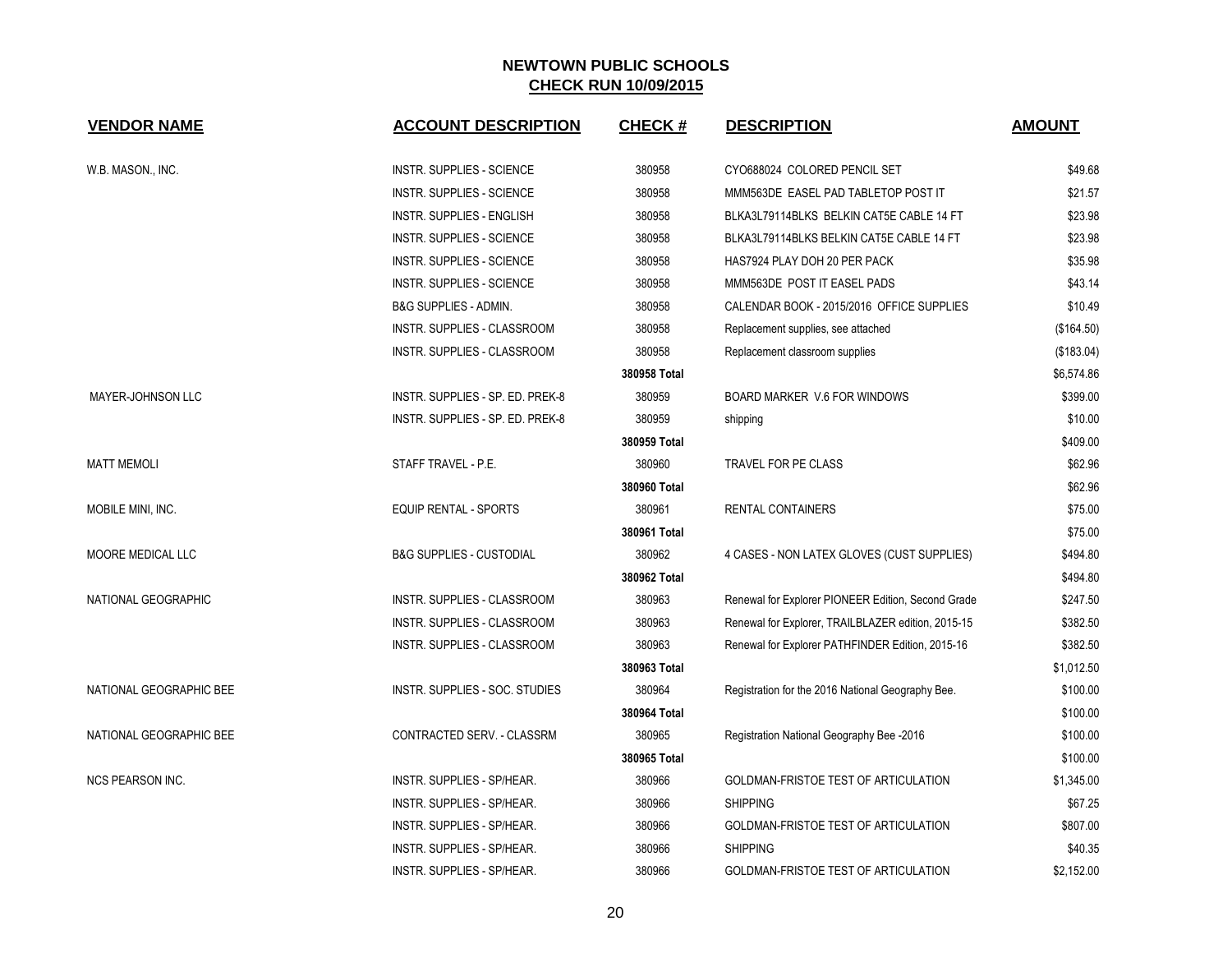| <b>VENDOR NAME</b>                  | <b>ACCOUNT DESCRIPTION</b>        | <b>CHECK#</b> | <b>DESCRIPTION</b>                               | <b>AMOUNT</b> |
|-------------------------------------|-----------------------------------|---------------|--------------------------------------------------|---------------|
| <b>NCS PEARSON INC.</b>             | <b>INSTR. SUPPLIES - SP/HEAR.</b> | 380966        | <b>SHIPPING</b>                                  | \$107.60      |
|                                     | INSTR. SUPPLIES - SP. ED. PREK-8  | 380966        | WPPSI-IV ITEM: 0158981995                        | \$12.40       |
|                                     | INSTR. SUPPLIES - PSYCH.          | 380966        | <b>SHIPPING</b>                                  | \$10.00       |
|                                     | INSTR. SUPPLIES - PSYCH.          | 380966        | Q GLOBAL SCORING ITEM QG1WC5                     | \$385.00      |
|                                     | INSTR. SUPPLIES - CLASSROOM       | 380966        | AIMWPRSUB, Aimsweb Reading, Subscription Renewal | \$200.00      |
|                                     | INSTR. SUPPLIES - SP. ED. PREK-8  | 380966        | BERRY VMI SHORT FORM ITEM: 46243                 | \$163.00      |
|                                     | INSTR. SUPPLIES - SP. ED. PREK-8  | 380966        | <b>SHIPPING</b>                                  | \$10.00       |
|                                     | <b>INSTR. SUPPLIES - GIFTED</b>   | 380966        | OLSAT 8 MATERIALS ATTACHED LIST                  | \$2,118.00    |
|                                     | <b>INSTR. SUPPLIES - GIFTED</b>   | 380966        | <b>SHIPPING</b>                                  | \$180.04      |
|                                     |                                   | 380966 Total  |                                                  | \$7,597.64    |
| NEOPOST NORTHEAST DISTRICT          | OFF. SUPPLIES - BUS. SERV.        | 380967        | POSTAGE MACHINE INK CARTRIDGE                    | \$175.00      |
|                                     | OFF. SUPPLIES - BUS. SERV.        | 380967        | <b>SHIPPING</b>                                  | \$15.00       |
|                                     |                                   | 380967 Total  |                                                  | \$190.00      |
| NEW ENGLAND ASSOCIATION OF TEACHERS | STAFF TRAIN. - CLASSROOM          | 380968        | WORKSHOP CONFERENCE 10/30/15                     | \$105.00      |
|                                     |                                   | 380968 Total  |                                                  | \$105.00      |
| NEW ENGLAND SPORTSWEAR              | OFF. SUPPLIES - ADMIN.            | 380969        | NEASC- T SHIRTS AND MATERIALS                    | \$3,240.00    |
|                                     |                                   | 380969 Total  |                                                  | \$3,240.00    |
| NEWMARK LEARNING                    | TEXTBOOKS - CLASSROOM             | 380970        | Common Core Writing to Texts, Grade 3            | \$65.97       |
|                                     | <b>TEXTBOOKS - CLASSROOM</b>      | 380970        | Common Core Writing to Texts, Grade 4            | \$65.97       |
|                                     | TEXTBOOKS - CLASSROOM             | 380970        | Shipping and Handling charges                    | \$13.19       |
|                                     |                                   | 380970 Total  |                                                  | \$145.13      |
| NEWTOWN BOARD OF EDUCATION          | MEDICAL INS. PREMIUMS             | 380971        | <b>LONG TERM DISABILITY</b>                      | \$1,977.86    |
|                                     | <b>ADMINISTRATION FEES</b>        | 380971        | COBRA FEE OCT 2015                               | \$300.00      |
|                                     | <b>ADMINISTRATION FEES</b>        | 380971        | RETIREE ADM FEE SEPT 2015                        | \$245.00      |
|                                     | LIFE INSURANCE                    | 380971        | <b>AD&amp;D PREMIUM</b>                          | \$1,210.69    |
|                                     | LIFE INSURANCE                    | 380971        | LIFE PREMIUM                                     | \$6,053.44    |
|                                     |                                   | 380971 Total  |                                                  | \$9,786.99    |
| NEWTOWN HARDWARE                    | <b>B&amp;G SUPPLIES - MAINT.</b>  | 380972        | FOR MAINT SUPPLIES                               | \$99.21       |
|                                     | <b>B&amp;G SUPPLIES - MAINT.</b>  | 380972        | FOR MAINT SUPPLIES                               | \$25.19       |
|                                     | <b>B&amp;G SUPPLIES - MAINT.</b>  | 380972        | FOR MAINT SUPPLIES                               | \$4.49        |
|                                     | <b>B&amp;G SUPPLIES - MAINT.</b>  | 380972        | <b>FOR MAINT SUPPLIES</b>                        | \$13.47       |
|                                     | <b>B&amp;G SUPPLIES - MAINT.</b>  | 380972        | FOR MAINT SUPPLIES                               | \$39.57       |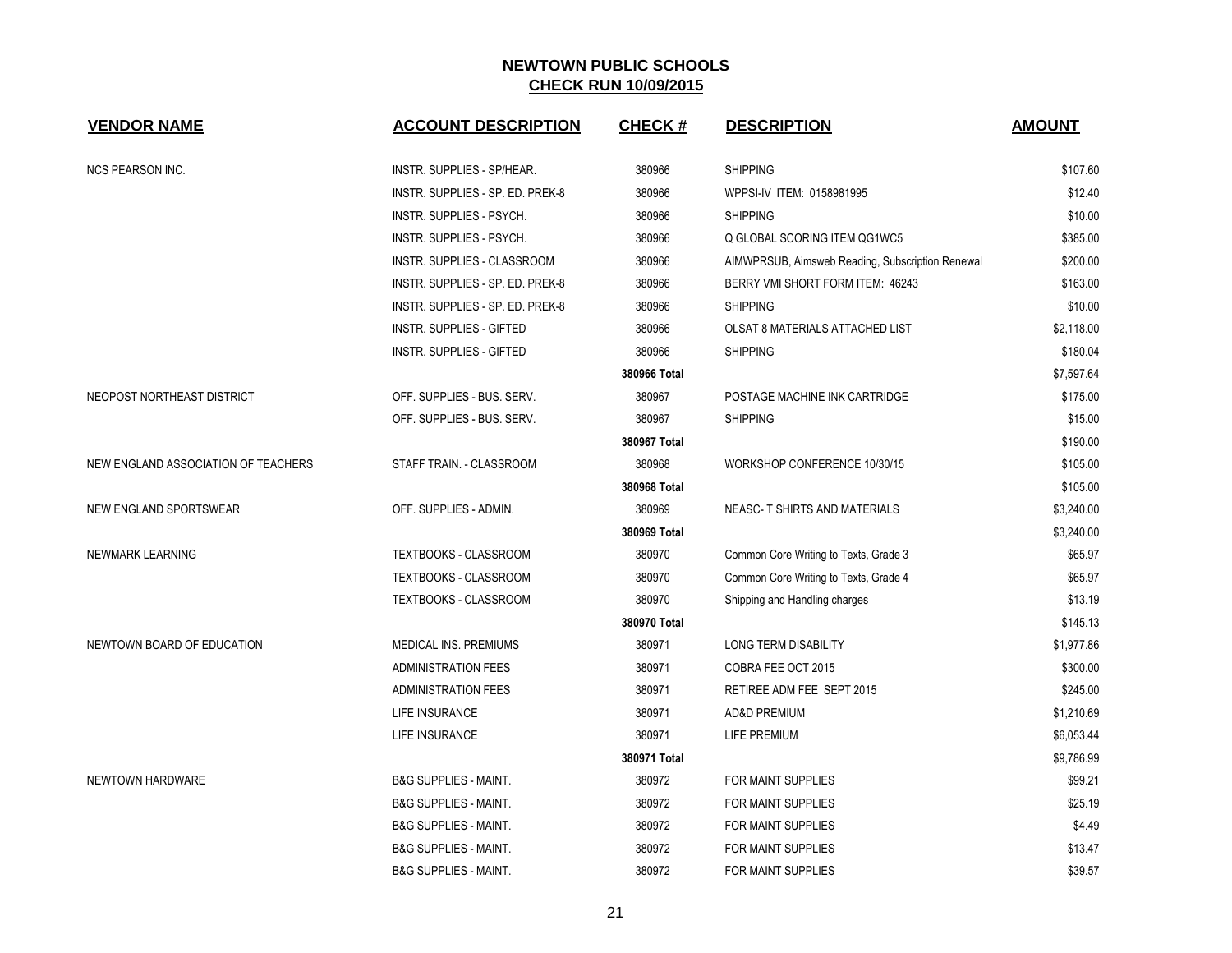| <b>VENDOR NAME</b>           | <b>ACCOUNT DESCRIPTION</b>           | <b>CHECK#</b> | <b>DESCRIPTION</b>                              | <b>AMOUNT</b> |
|------------------------------|--------------------------------------|---------------|-------------------------------------------------|---------------|
| NEWTOWN HARDWARE             | <b>B&amp;G SUPPLIES - MAINT.</b>     | 380972        | FOR MAINT SUPPLIES                              | \$56.69       |
|                              | <b>B&amp;G SUPPLIES - MAINT.</b>     | 380972        | FOR MAINT SUPPLIES                              | \$2.51        |
|                              | <b>B&amp;G SUPPLIES - MAINT.</b>     | 380972        | FOR MAINT SUPPLIES                              | \$9.70        |
|                              | <b>B&amp;G SUPPLIES - MAINT.</b>     | 380972        | FOR MAINT SUPPLIES                              | \$22.48       |
|                              |                                      | 380972 Total  |                                                 | \$273.31      |
| NEWTOWN HIGH SCHOOL          | <b>VOCATIONAL PLACEMENT STIPENDS</b> | 380973        | VOCATIONAL PLACEMENT STIPENDS                   | \$1,146.75    |
|                              |                                      | 380973 Total  |                                                 | \$1,146.75    |
| NEWTOWN MIDDLE SCHOOL        | OFF. SUPPLIES - ADMIN.               | 380974        | Professional Development refreshments, Lunch    | \$100.00      |
|                              |                                      | 380974 Total  |                                                 | \$100.00      |
| OFFICE DEPOT, INC.           | <b>INSTR. SUPPLIES - ART</b>         | 380975        | Electric stapler                                | \$217.44      |
|                              |                                      | 380975 Total  |                                                 | \$217.44      |
| <b>ON-SITE SHREDDING</b>     | OFF. SUPPLIES - ADMIN.               | 380976        | Shredding for September, see attached           | \$25.00       |
|                              |                                      | 380976 Total  |                                                 | \$25.00       |
| ON-SITE SHREDDING            | CONTRACTED SERV. - BUS. SERV.        | 380977        | SHREDDING SERVE AT C/O 2015/16                  | \$40.00       |
|                              |                                      | 380977 Total  |                                                 | \$40.00       |
| OTIS ELEVATOR COMPANY        | <b>B&amp;G CONTRACTED SERV.</b>      | 380978        | ELEVATOR SVC CONTRACT - HAWL / RIS              | \$274.01      |
|                              |                                      | 380978 Total  |                                                 | \$274.01      |
| RICHARD S. PALOIAN           | STAFF TRAIN. - B&G ADMIN.            | 380979        | STATE ELEC LICENSE                              | \$120.00      |
|                              | STAFF TRAIN. - B&G ADMIN.            | 380979        | ELEC STATE TEST                                 | \$65.00       |
|                              |                                      | 380979 Total  |                                                 | \$185.00      |
| PATTERSON MEDICAL            | INSTR. SUPPLIES - SP. ED. PREK-8     | 380980        | ATTACHED OT SUPPLIES                            | \$482.59      |
|                              | INSTR. SUPPLIES - SP. ED. PREK-8     | 380980        | <b>SHIPPING</b>                                 | \$28.90       |
|                              | INSTR. SUPPLIES - SP. ED. PREK-8     | 380980        | ATTACHED OT SUPPLIES                            | \$78.75       |
|                              | INSTR. SUPPLIES - SP. ED. PREK-8     | 380980        | <b>SHIPPING</b>                                 | \$12.90       |
|                              | INSTR. SUPPLIES - SP. ED. PREK-8     | 380980        | CM (33659)                                      | (\$205.80)    |
|                              |                                      | 380980 Total  |                                                 | \$397.34      |
| T.R. PAUL INC.               | PENSION PLAN                         | 380981        | PENSION BOE JULY-AUG 2015                       | \$165.00      |
|                              |                                      | 380981 Total  |                                                 | \$165.00      |
| PCM-G                        | <b>SUPPLIES - LIBRARY</b>            | 380982        | Quote #43576461328 for 4 misc. toner cartridges | \$300.00      |
|                              |                                      | 380982 Total  |                                                 | \$300.00      |
| PERKINS SCHOOL FOR THE BLIND | TUITION - OUT-OF-DISTRICT            | 380983        | TUITION - OUT-OF-DISTRICT                       | \$18,945.14   |
|                              |                                      | 380983 Total  |                                                 | \$18,945.14   |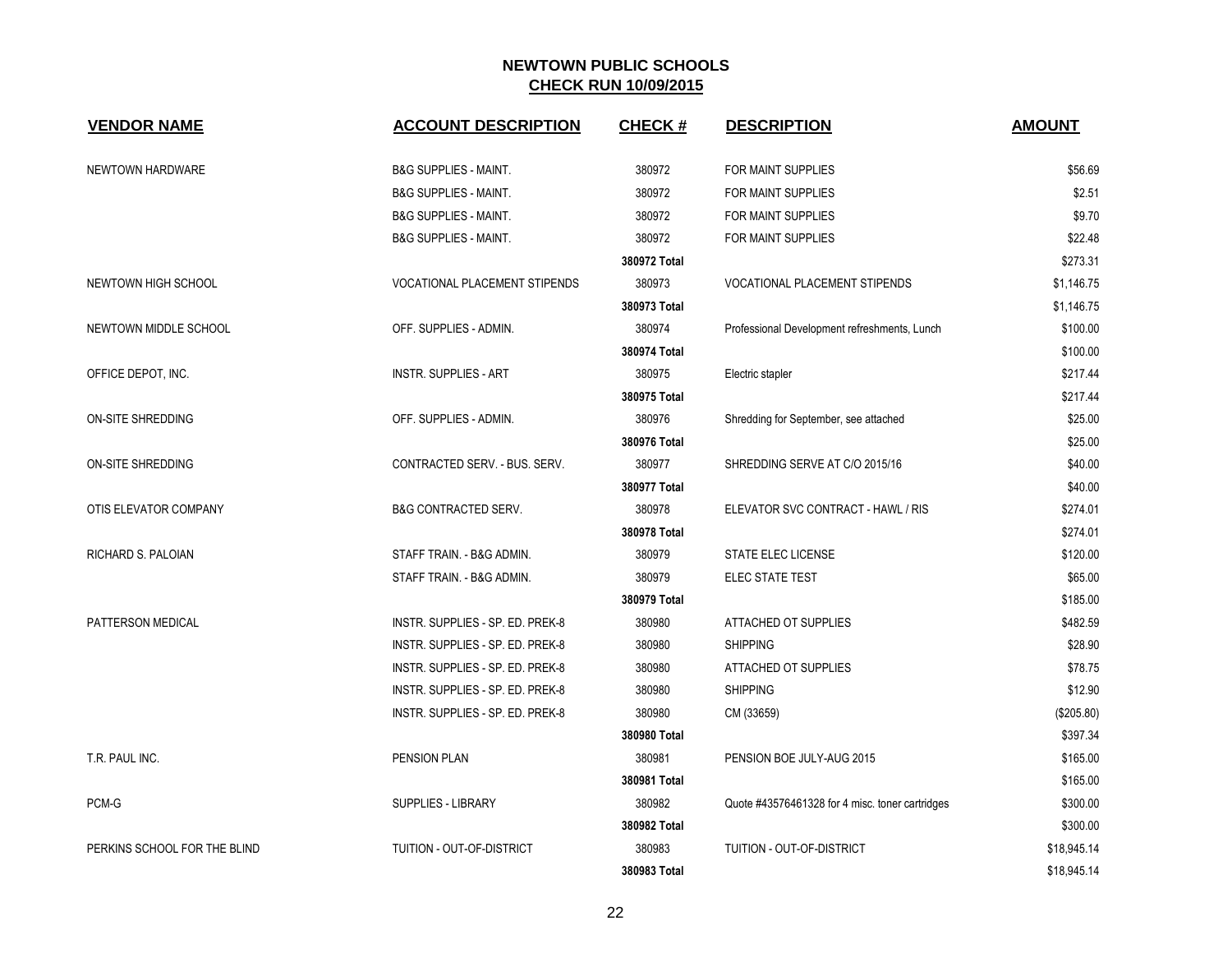| <b>VENDOR NAME</b>            | <b>ACCOUNT DESCRIPTION</b>       | <b>CHECK#</b> | <b>DESCRIPTION</b>                                    | <b>AMOUNT</b> |
|-------------------------------|----------------------------------|---------------|-------------------------------------------------------|---------------|
| PETTY CASH                    | OFF. SUPPLIES - PUPIL SERV.      | 380984        | PETTY CASH                                            | \$206.87      |
|                               |                                  | 380984 Total  |                                                       | \$206.87      |
| MARK J. POMPANO               | STAFF TRAVEL - SECURITY          | 380985        | TRAVEL AUG 2015                                       | \$139.15      |
|                               | STAFF TRAVEL - SECURITY          | 380985        | TRAVEL SEPT 2015                                      | \$120.75      |
|                               |                                  | 380985 Total  |                                                       | \$259.90      |
| <b>DEBORAH POND</b>           | INSTR. SUPPLIES - CLASSROOM      | 380986        | <b>CLASSROOM SUPPLIES</b>                             | \$93.56       |
|                               |                                  | 380986 Total  |                                                       | \$93.56       |
| POSTMASTER - NEWTOWN          | POSTAGE - ADMIN.                 | 380987        | Panes of one-dollar stamps                            | \$200.00      |
|                               | POSTAGE - ADMIN.                 | 380987        | Rolls of forever stamps.                              | \$196.00      |
|                               |                                  | 380987 Total  |                                                       | \$396.00      |
| <b>MARK PURCELL</b>           | STAFF TRAIN. - B&G ADMIN.        | 380988        | PLUMBERS CODE CLASS                                   | \$125.00      |
|                               |                                  | 380988 Total  |                                                       | \$125.00      |
| <b>QUILL CORPORATION</b>      | INSTR. SUPPLIES - CLASSROOM      | 380989        | Quill Hard Tan clipboards letter sized                | \$14.85       |
|                               | INSTR. SUPPLIES - CLASSROOM      | 380989        | Master 30 sheet heavy duty 3-hole punch - black       | \$311.90      |
|                               |                                  | 380989 Total  |                                                       | \$326.75      |
| JENNIFER RADACHOWSKY          | STAFF TRAVEL - SP. ED. PREK-8    | 380990        | TRAVEL AUG - SEPT 2015                                | \$28.75       |
|                               | STAFF TRAVEL - SP. ED. PREK-8    | 380990        | TRAVEL SEPT 2015                                      | \$25.88       |
|                               | STAFF TRAVEL - SP. ED. PREK-8    | 380990        | TRAVEL SEPT - OCT 2015                                | \$12.65       |
|                               |                                  | 380990 Total  |                                                       | \$67.28       |
| <b>REALLY GOOD STUFF INC.</b> | INSTR. SUPPLIES - CLASSROOM      | 380991        | Store More Poster and Anchor Chart Storage            | \$279.99      |
|                               | INSTR. SUPPLIES - CLASSROOM      | 380991        | Shipping                                              | \$39.20       |
|                               |                                  | 380991 Total  |                                                       | \$319.19      |
| <b>RED THREAD SPACES LLC</b>  | INSTR. SUPPLIES - SP. ED. PREK-8 | 380992        | <b>RUGS FOR PRESCHOOL</b>                             | \$589.34      |
|                               |                                  | 380992 Total  |                                                       | \$589.34      |
| RENAISSANCE LEARNING INC.     | CONTRACTED SERV. - READING       | 380993        | AR Enterprise Real Time subscription Add-On           | \$118.80      |
|                               | CONTRACTED SERV. - READING       | 380993        | STAR Reading Enterprise Real Time Subscription Add-On | \$77.00       |
|                               |                                  | 380993 Total  |                                                       | \$195.80      |
| RICCIO LANDSCAPING LLC        | B. & G. REPAIRS - H.             | 380994        | TAKE DOWN DEAD TREE NEAR BALLFIELD                    | \$1,200.00    |
|                               | B. & G. REPAIRS - H.S.           | 380994        | TAKE DOWN DEAD TREE NEAR TENNIS COURT                 | \$1,350.00    |
|                               |                                  | 380994 Total  |                                                       | \$2,550.00    |
| MARCIE TURNER ROCKWELL        | STAFF TRAVEL - SP. ED. PREK-8    | 380995        | TRAVEL SEPT 2015                                      | \$67.33       |
|                               |                                  | 380995 Total  |                                                       | \$67.33       |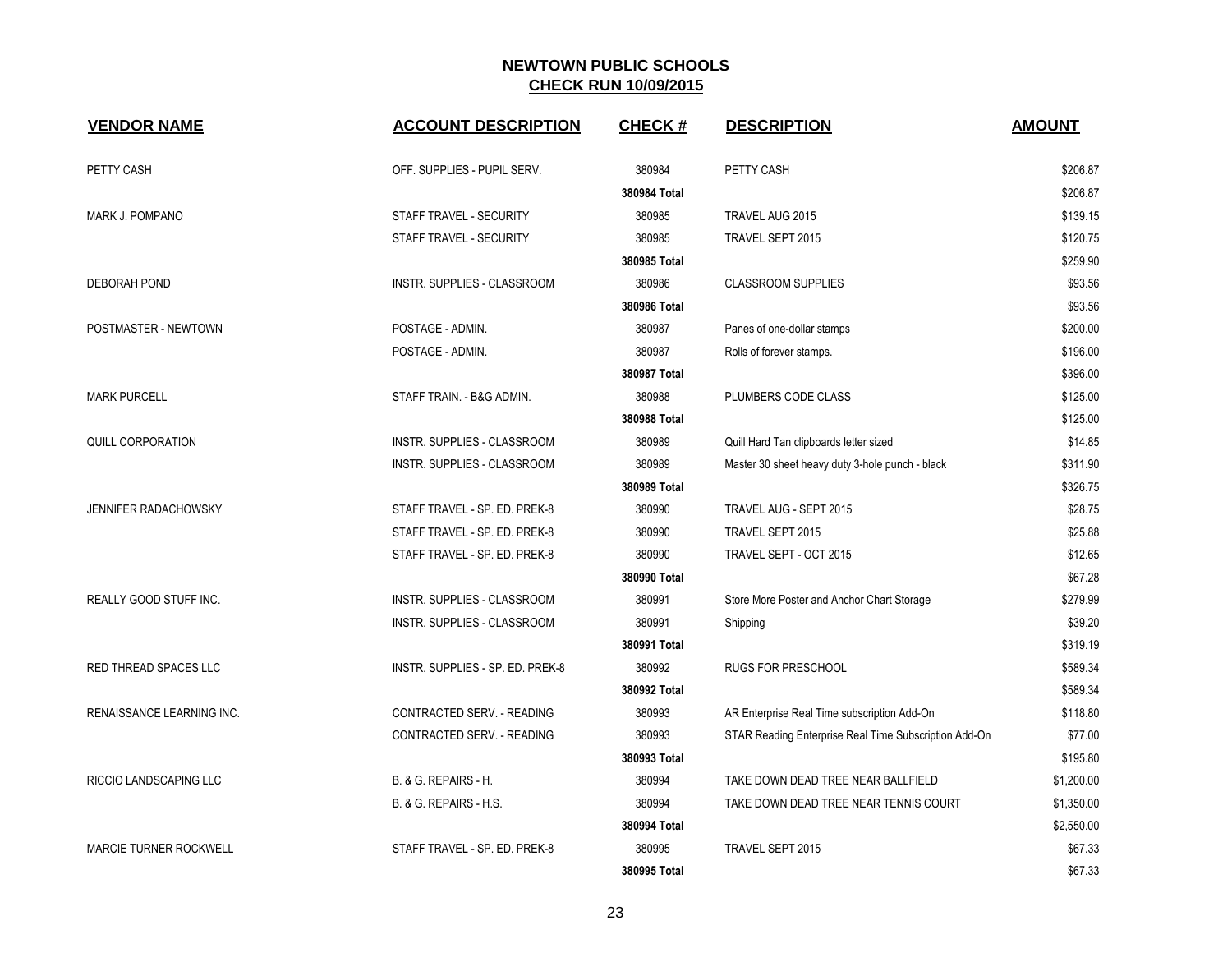| <b>VENDOR NAME</b>             | <b>ACCOUNT DESCRIPTION</b>          | <b>CHECK#</b> | <b>DESCRIPTION</b>                               | <b>AMOUNT</b>       |
|--------------------------------|-------------------------------------|---------------|--------------------------------------------------|---------------------|
| RURAL GAS COMPANY              | PROPANE & NATURAL GAS - S.H.        | 380996        | GAS 162208 20.40 LP                              | \$95.68             |
|                                |                                     | 380996 Total  |                                                  | \$95.68             |
| SACRED HEART UNIVERSITY        | CONTRACTED SERV. - SP/HEAR.         | 380997        | CONTRACTED SERV. - SP/HEAR.                      | \$2,550.00          |
|                                |                                     | 380997 Total  |                                                  | \$2,550.00          |
| SCHOLASTIC INC.                | INSTR. SUPPLIES - CLASSROOM         | 380998        | Renewal Subscription for 2015-16 School Year     | \$288.75            |
|                                | INSTR. SUPPLIES - CLASSROOM         | 380998        | Renewal Subscription to Scholastic News          | \$245.04            |
|                                |                                     | 380998 Total  |                                                  | \$533.79            |
| SCHOLASTIC INC.                | INSTR. SUPPLIES - CLASSROOM         | 380999        | Scholastic News 2nd Grade                        | \$98.01             |
|                                | INSTR. SUPPLIES - SP. ED. H.S.      | 380999        | NEWTOWN HIGH SCHOOL SCOPE MAGAZINE               | \$296.67            |
|                                | INSTR. SUPPLIES - CLASSROOM         | 380999        | Kindergarten-Lets Find Out Sciencespin K-1       | \$501.08            |
|                                | <b>REPAIRS - LIFE MAN./CULINARY</b> | 380999        | MY BIG WORLD SUMMARY                             | \$74.25             |
|                                |                                     | 380999 Total  |                                                  | \$970.01            |
| SCHOOL DATEBOOKS INC.          | PRINTING - ADMIN.                   | 381000        | STUDENT PLANNERS                                 | \$2,851.43          |
|                                |                                     | 381000 Total  |                                                  | \$2,851.43          |
| <b>SCHOOL MEDIA ASSOCIATES</b> | INSTR. SUPPLIES - SOC. STUDIES      | 381001        | 2 DVDs bundle package - KU5506                   | \$119.90            |
|                                |                                     | 381001 Total  |                                                  | \$119.90            |
| SCHOOL NURSE SUPPLY INC.       | <b>MEDICAL SUPPLIES - ELEM.</b>     | 381002        | Peri-Wash -STARR Program                         | \$99.00             |
|                                | MEDICAL SUPPLIES - ELEM.            | 381002        | <b>FREIGHT</b>                                   | \$16.50             |
|                                | MEDICAL SUPPLIES - H.S.             | 381002        | Tampax #42704C Case - High School                | \$100.49            |
|                                |                                     | 381002 Total  |                                                  | \$215.99            |
| <b>SCHOOL SAVERS</b>           | <b>INSTR. SUPPLIES - MATH</b>       | 381003        | ELMO-DOC PROJECTOR                               | \$1,799.70          |
|                                | <b>INSTR. SUPPLIES - MATH</b>       | 381003        | <b>BUTTON BATTERIES</b>                          | (FOR THI<br>\$99.50 |
|                                | <b>INSTR. SUPPLIES - MATH</b>       | 381003        | SHIPPING COST                                    | \$75.00             |
|                                |                                     | 381003 Total  |                                                  | \$1,974.20          |
| <b>SCHOOL SPECIALTY</b>        | INSTR. SUPPLIES - HEALTH ED.        | 381004        | Sportime 65 cm Super Pro Anti-Burst Therapy Ball | \$30.41             |
|                                | INSTR. SUPPLIES - CLASSROOM         | 381004        | Classroom Supplies-Reading, K-4, Office          | \$417.72            |
|                                | INSTR. SUPPLIES - CLASSROOM         | 381004        | Classroom Supplies-Reading, K-4, Office          | \$256.46            |
|                                | INSTR. SUPPLIES - P.E.              | 381004        | P E supplies - order # 27043444                  | \$280.14            |
|                                | <b>INSTR. SUPPLIES - P.E.</b>       | 381004        | P E supplies - order # 27043444                  | \$120.40            |
|                                |                                     | 381004 Total  |                                                  | \$1,105.13          |
| <b>SECURE ECO SHRED</b>        | OFF. SUPPLIES - ADMIN.              | 381005        | for monthly shredding contract - Account #113503 | \$35.00             |
|                                |                                     | 381005 Total  |                                                  | \$35.00             |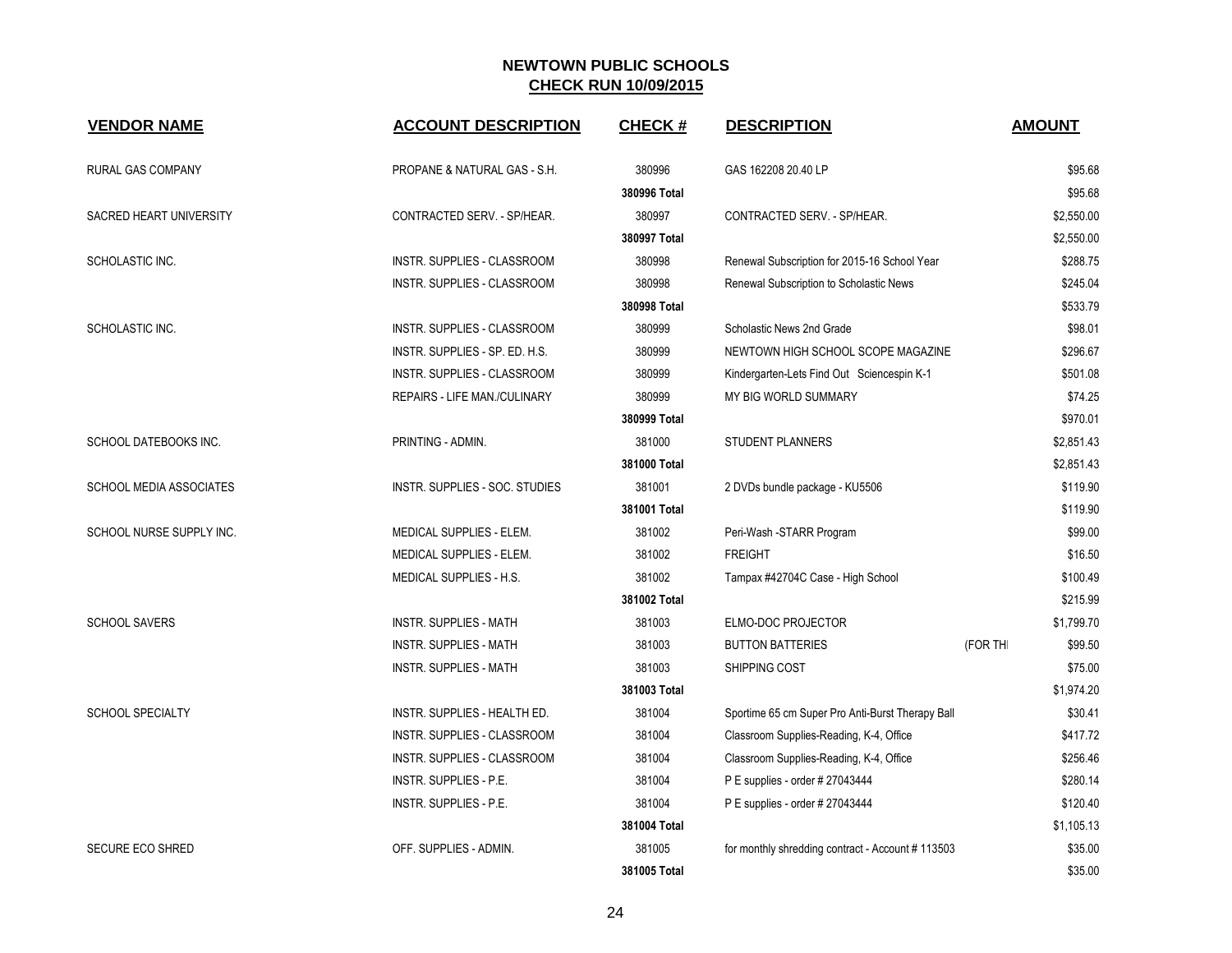| <b>VENDOR NAME</b>                  | <b>ACCOUNT DESCRIPTION</b>         | <b>CHECK#</b> | <b>DESCRIPTION</b>                                  | <b>AMOUNT</b> |
|-------------------------------------|------------------------------------|---------------|-----------------------------------------------------|---------------|
| <b>SERC</b>                         | OFF. SUPPLIES - ADMIN.             | 381006        | REGISTRATION FEE-PARA OF THE YEAR DINNER            | \$25.00       |
|                                     |                                    | 381006 Total  |                                                     | \$25.00       |
| SHEFFIELD POTTERY INC.              | <b>INSTR. SUPPLIES - ART</b>       | 381007        | ELAINES CRYSTAL PORCELAIN                           | \$77.00       |
|                                     | <b>INSTR. SUPPLIES - ART</b>       | 381007        | <b>RED CLAY</b>                                     | \$217.50      |
|                                     | <b>INSTR. SUPPLIES - ART</b>       | 381007        | ELAINES CRYSTAL PORCELAIN                           | \$77.00       |
|                                     | <b>INSTR. SUPPLIES - ART</b>       | 381007        | <b>CONES 6 PORCELAIN</b>                            | \$86.00       |
|                                     | <b>INSTR. SUPPLIES - ART</b>       | 381007        | Byrne Clay - low fire earthenware white McNew Brand | \$174.00      |
|                                     | <b>INSTR. SUPPLIES - CLASSROOM</b> | 381007        | ByrneClay-low fire earthenware white CREC pricing   | \$58.00       |
|                                     |                                    | 381007 Total  |                                                     | \$689.50      |
| SHIPMAN & GOODWIN                   | PROF. SERV. - SUPER.               | 381008        | PROF SERVE AUG 2015                                 | \$15,352.00   |
|                                     |                                    | 381008 Total  |                                                     | \$15,352.00   |
| SOCIAL LEARNING CENTER, LLC         | PROF. SERV. - PSYCH/MED. EVAL.     | 381009        | PROF. SERV. - PSYCH/MED. EVAL.                      | \$900.00      |
|                                     |                                    | 381009 Total  |                                                     | \$900.00      |
| SOUTHBURY PRINTING CENTRE, INC.     | PRINTING - ADMIN.                  | 381010        | Progress Report Envelopes, 6.5 x 9.5, brown Kraft   | \$210.37      |
|                                     |                                    | 381010 Total  |                                                     | \$210.37      |
| THE SOUTHFIELD CENTER FOR PSY SERVE | CONTRACTED SERV. - SP/HEAR.        | 381011        | <b>CONSULTATION WITH REED STUDENT CB</b>            | \$600.00      |
|                                     | PROF. SERV. - PSYCH/MED. EVAL.     | 381011        | SCHOOL CONSULTATION MEETING PPT                     | \$1,291.84    |
|                                     |                                    | 381011 Total  |                                                     | \$1,891.84    |
| SOUTHPAW ENTERPRISES INC.           | INSTR. SUPPLIES - SP. ED. PREK-8   | 381012        | OT SUPPLIES                                         | \$563.50      |
|                                     | INSTR. SUPPLIES - SP. ED. PREK-8   | 381012        | <b>SHIPPING</b>                                     | \$83.44       |
|                                     | INSTR. SUPPLIES - SP. ED. PREK-8   | 381012        | OT SUPPLIES                                         | \$32.50       |
|                                     |                                    | 381012 Total  |                                                     | \$679.44      |
| STAMP FULFILLMENT SERVICES          | POSTAGE - ADMIN.                   | 381013        | Personalized Stamped Envelopes                      | \$500.00      |
|                                     | INSTR. SUPPLIES - CLASSROOM        | 381013        | Personalized stamped envelopes                      | \$90.20       |
|                                     | INSTR. SUPPLIES - CLASSROOM        | 381013        | Shipping                                            | \$16.40       |
|                                     | POSTAGE - GUIDANCE                 | 381013        | Personalized stampled envelopes per attached.       | \$585.50      |
|                                     | POSTAGE - GUIDANCE                 | 381013        | Premium Options                                     | \$4.70        |
|                                     | POSTAGE - GUIDANCE                 | 381013        | Shipping charge                                     | \$6.75        |
|                                     | POSTAGE - GUIDANCE                 | 381013        | Rolls of Forever stamps                             | \$98.00       |
|                                     | POSTAGE - GUIDANCE                 | 381013        | Panes of 1 cent stamps                              | \$2.00        |
|                                     |                                    | 381013 Total  |                                                     | \$1,303.55    |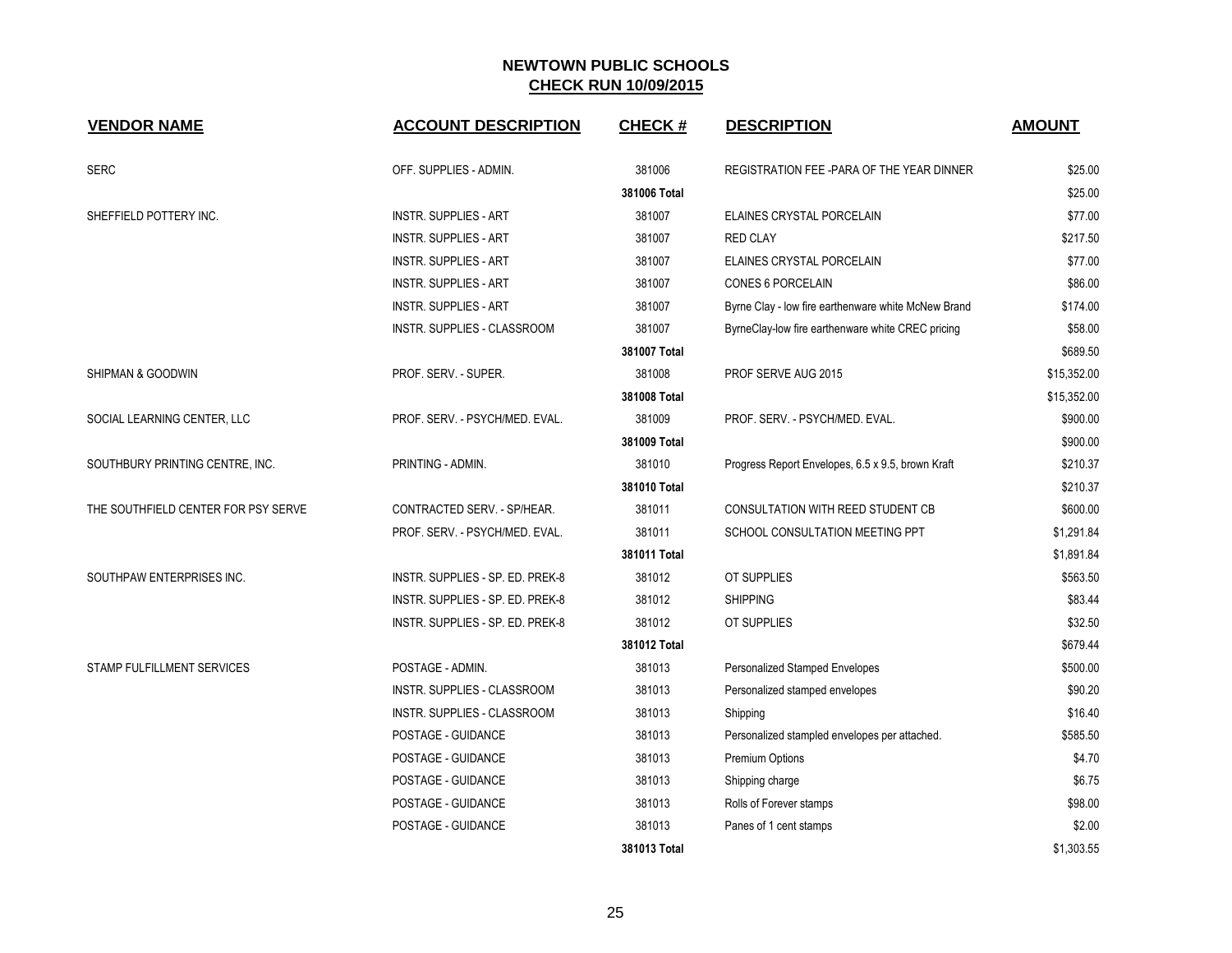| <b>VENDOR NAME</b>              | <b>ACCOUNT DESCRIPTION</b>           | <b>CHECK#</b> | <b>DESCRIPTION</b>                            | <b>AMOUNT</b> |
|---------------------------------|--------------------------------------|---------------|-----------------------------------------------|---------------|
| STAPLES CREDIT PLAN             | OFF. SUPPLIES - ADMIN.               | 381014        | Green Cardstock, Item 862157                  | \$16.99       |
|                                 | OFF. SUPPLIES - ADMIN.               | 381014        | Blue card stock, item 862248                  | \$16.99       |
|                                 | OFF. SUPPLIES - ADMIN.               | 381014        | Yellow Card Stock, Item 826159.               | (\$13.26)     |
|                                 |                                      | 381014 Total  |                                               | \$20.72       |
| <b>STAPLES CREDIT PLAN</b>      | INSTR. SUPPLIES - MATH               | 381015        | SEE CART ATTACHED                             | \$279.80      |
|                                 | <b>INSTR. SUPPLIES - MATH</b>        | 381015        | <b>SEE CART ATTACHED</b>                      | \$199.84      |
|                                 | INSTR. SUPPLIES - MATH               | 381015        | SEE CART ATTACHED                             | \$1,764.54    |
|                                 | INSTR. SUPPLIES - MATH               | 381015        | SEE CART ATTACHED                             | \$68.97       |
|                                 | INSTR. SUPPLIES - WORLD LANG.        | 381015        | SEE CART ATTACHED                             | (\$258.23)    |
|                                 | INSTR. SUPPLIES - WORLD LANG.        | 381015        | SEE CART ATTACHED                             | \$23.99       |
|                                 | <b>INSTR. SUPPLIES - WORLD LANG.</b> | 381015        | SEE CART ATTACHED                             | \$1,090.78    |
|                                 | <b>INSTR. SUPPLIES - WORLD LANG.</b> | 381015        | SEE CART ATTACHED                             | \$258.23      |
|                                 | INSTR. SUPPLIES - WORLD LANG.        | 381015        | SEE CART ATTACHED                             | \$410.19      |
|                                 | INSTR. SUPPLIES - WORLD LANG.        | 381015        | SEE CART ATTACHED                             | \$21.98       |
|                                 | INSTR. SUPPLIES - SOC. STUDIES       | 381015        | SEE CART ATTACHED                             | \$91.96       |
|                                 | INSTR. SUPPLIES - SOC. STUDIES       | 381015        | SEE CART ATTACHED                             | \$383.10      |
|                                 | INSTR. SUPPLIES - WORLD LANG.        | 381015        | ASTROBRIGHTS RED COPY PAPER                   | \$55.96       |
|                                 | INSTR. SUPPLIES - WORLD LANG.        | 381015        | STAPLES WHITE CARD STOCK                      | \$53.97       |
|                                 | INSTR. SUPPLIES - SOC. STUDIES       | 381015        | EXPO DRY-ERASE ERASERS ITEM 272153            | \$75.80       |
|                                 | INSTR. SUPPLIES - SOC. STUDIES       | 381015        | GE SURGE PROTECTOR, 6 OUTLET, BLACK           | \$15.39       |
|                                 | INSTR. SUPPLIES - ENGLISH            | 381015        | SAME AS ABOVE. - ENGLISH DEPT.                | \$8.09        |
|                                 | INSTR. SUPPLIES - SOC. STUDIES       | 381015        | ITEM 538223, MODEL 30605 - AVERY PRES-A-PLY   | \$16.18       |
|                                 | INSTR. SUPPLIES - WORLD LANG.        | 381015        | ITEM: IM1XC0176 MODEL P318-06N-MFF TRIPP LITE | \$8.99        |
|                                 |                                      | 381015 Total  |                                               | \$4,569.53    |
| <b>SUPPLYWORKS</b>              | <b>B&amp;G SUPPLIES - MAINT.</b>     | 381016        | BACK FLOW PREVENTER / EYE WASH REPAIR PARTS   | \$422.07      |
|                                 |                                      | 381016 Total  |                                               | \$422.07      |
| <b>TESTA REFRIGERATION, LLC</b> | REPAIRS - CAFETERIA                  | 381017        | <b>REPAIRS CAFE</b>                           | \$1,481.20    |
|                                 | REPAIRS - CAFETERIA                  | 381017        | <b>REPAIRS CAFE</b>                           | \$300.00      |
|                                 | REPAIRS - CAFETERIA                  | 381017        | <b>REPAIRS CAFE</b>                           | \$130.00      |
|                                 | REPAIRS - CAFETERIA                  | 381017        | <b>REPAIRS CAFE</b>                           | \$170.00      |
|                                 | <b>REPAIRS - CAFETERIA</b>           | 381017        | <b>REPAIRS CAFE</b>                           | \$186.00      |
|                                 | REPAIRS - CAFETERIA                  | 381017        | <b>REPAIRS CAFE</b>                           | \$520.00      |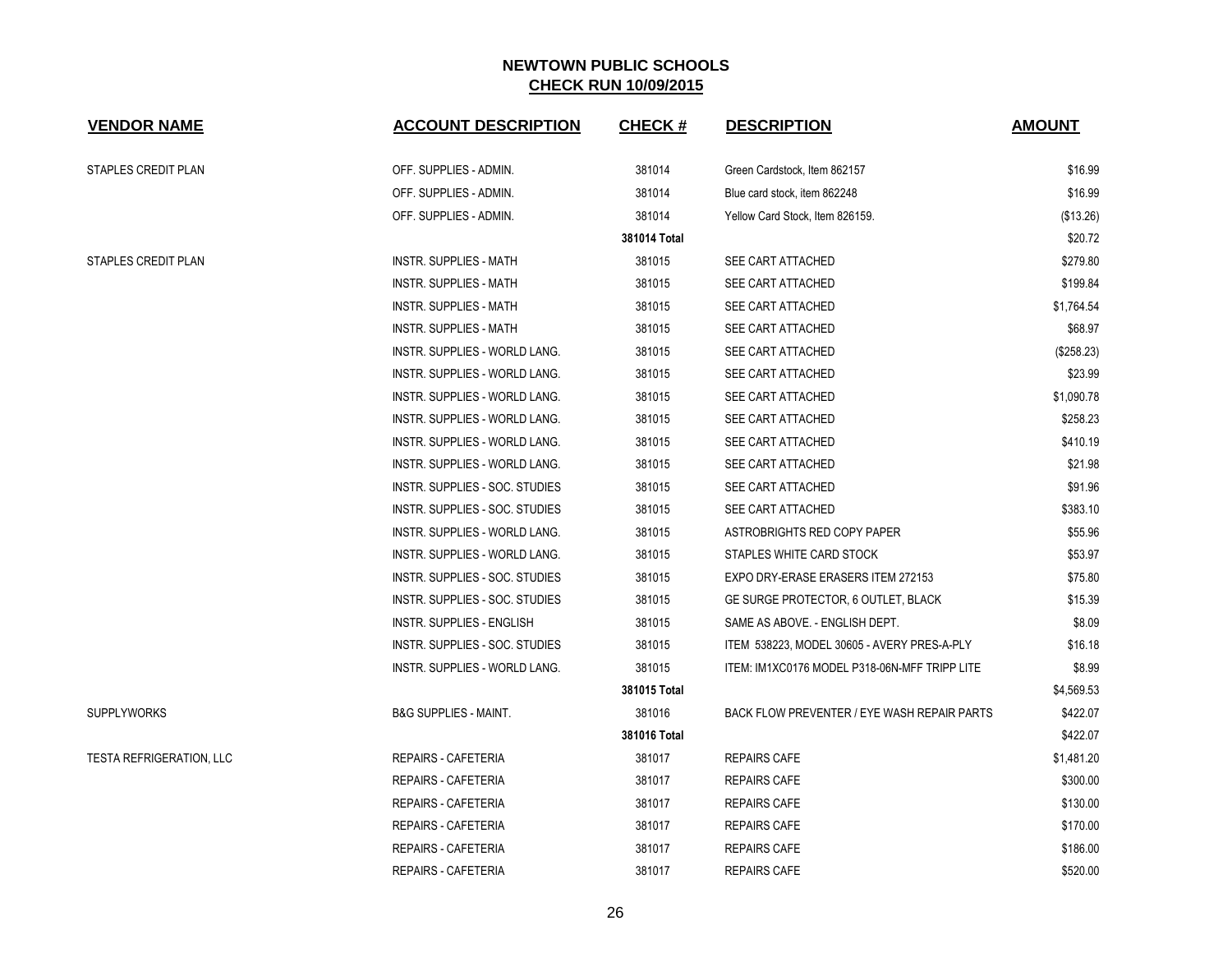| <b>VENDOR NAME</b>                | <b>ACCOUNT DESCRIPTION</b>      | <b>CHECK#</b> | <b>DESCRIPTION</b>                                   | <b>AMOUNT</b>  |
|-----------------------------------|---------------------------------|---------------|------------------------------------------------------|----------------|
| <b>TESTA REFRIGERATION, LLC</b>   | <b>REPAIRS - CAFETERIA</b>      | 381017        | <b>REPAIRS CAFE</b>                                  | \$240.00       |
|                                   | <b>REPAIRS - CAFETERIA</b>      | 381017        | <b>REPAIRS CAFE</b>                                  | \$500.00       |
|                                   | <b>REPAIRS - CAFETERIA</b>      | 381017        | <b>REPAIRS CAFE</b>                                  | \$150.00       |
|                                   | <b>REPAIRS - CAFETERIA</b>      | 381017        | <b>REPAIRS CAFE</b>                                  | \$285.00       |
|                                   | <b>REPAIRS - CAFETERIA</b>      | 381017        | <b>REPAIRS CAFE</b>                                  | \$185.00       |
|                                   | <b>REPAIRS - CAFETERIA</b>      | 381017        | <b>REPAIRS CAFE</b>                                  | \$100.00       |
|                                   |                                 | 381017 Total  |                                                      | \$4,247.20     |
| THYSSENKRUPP ELEVATOR CORP        | <b>B&amp;G CONTRACTED SERV.</b> | 381018        | ELEVATOR SVC CONTRACT - SH (2015-2016)               | \$186.55       |
|                                   |                                 | 381018 Total  |                                                      | \$186.55       |
| TIME FOR KIDS                     | INSTR. SUPPLIES - CLASSROOM     | 381019        | Time For Kids Subscription for First Grade 2015/2016 | \$223.00       |
|                                   |                                 | 381019 Total  |                                                      | \$223.00       |
| TOM'S SERVICE LLC                 | <b>REPAIRS - CAFETERIA</b>      | 381020        | <b>REPAIRS CAFE</b>                                  | \$618.00       |
|                                   | <b>REPAIRS - CAFETERIA</b>      | 381020        | <b>REPAIRS CAFE</b>                                  | \$75.00        |
|                                   | <b>REPAIRS - CAFETERIA</b>      | 381020        | <b>REPAIRS CAFE</b>                                  | \$75.00        |
|                                   | <b>REPAIRS - CAFETERIA</b>      | 381020        | <b>REPAIRS CAFE</b>                                  | \$315.60       |
|                                   | <b>REPAIRS - CAFETERIA</b>      | 381020        | <b>REPAIRS CAFE</b>                                  | \$226.10       |
|                                   | REPAIRS - CAFETERIA             | 381020        | <b>REPAIRS CAFE</b>                                  | \$112.50       |
|                                   | REPAIRS - CAFETERIA             | 381020        | <b>REPAIRS CAFE</b>                                  | \$137.00       |
|                                   |                                 | 381020 Total  |                                                      | \$1,559.20     |
| <b>TORRCO</b>                     | B. & G. REPAIRS - M.S.          | 381021        | <b>BACKFLOW PREVENTER REPAIR - NMS</b>               | \$751.02       |
|                                   | B. & G. REPAIRS - HOM.          | 381021        | WATER LINE REPAIR - HOM                              | \$648.64       |
|                                   | B. & G. REPAIRS - HOM.          | 381021        | WATER LINE REPAIR - HOM                              | (\$386.40)     |
|                                   | B. & G. REPAIRS - HOM.          | 381021        | WATER LINE REPAIR - HOM                              | \$429.07       |
|                                   |                                 | 381021 Total  |                                                      | \$1,442.33     |
| <b>TOTAL LIGHTING SERVICE LLC</b> | <b>B&amp;G CONTRACTED SERV.</b> | 381022        | EMERG LIGHTING / EXIT SIGN INSPECTION                | \$720.00       |
|                                   |                                 | 381022 Total  |                                                      | \$720.00       |
| TOWN OF NEWTOWN                   | MEDICAL INSURANCE               | 381023        | 2ND QUARTER MEDICAL OCT 1 2015                       | \$2,010,577.00 |
|                                   |                                 | 381023 Total  |                                                      | \$2,010,577.00 |
| TREASURER - STATE OF CONNECTICUT  | CONTRACTED SERV. - SUPER.       | 381024        | <b>FINGERPRINTS</b>                                  | \$150.00       |
|                                   |                                 | 381024 Total  |                                                      | \$150.00       |
| TREASURER - STATE OF CONNECTICUT  | CONTRACTED SERV. - SUPER.       | 381025        | <b>FINGERPRINTS</b>                                  | \$44.25        |
|                                   |                                 | 381025 Total  |                                                      | \$44.25        |